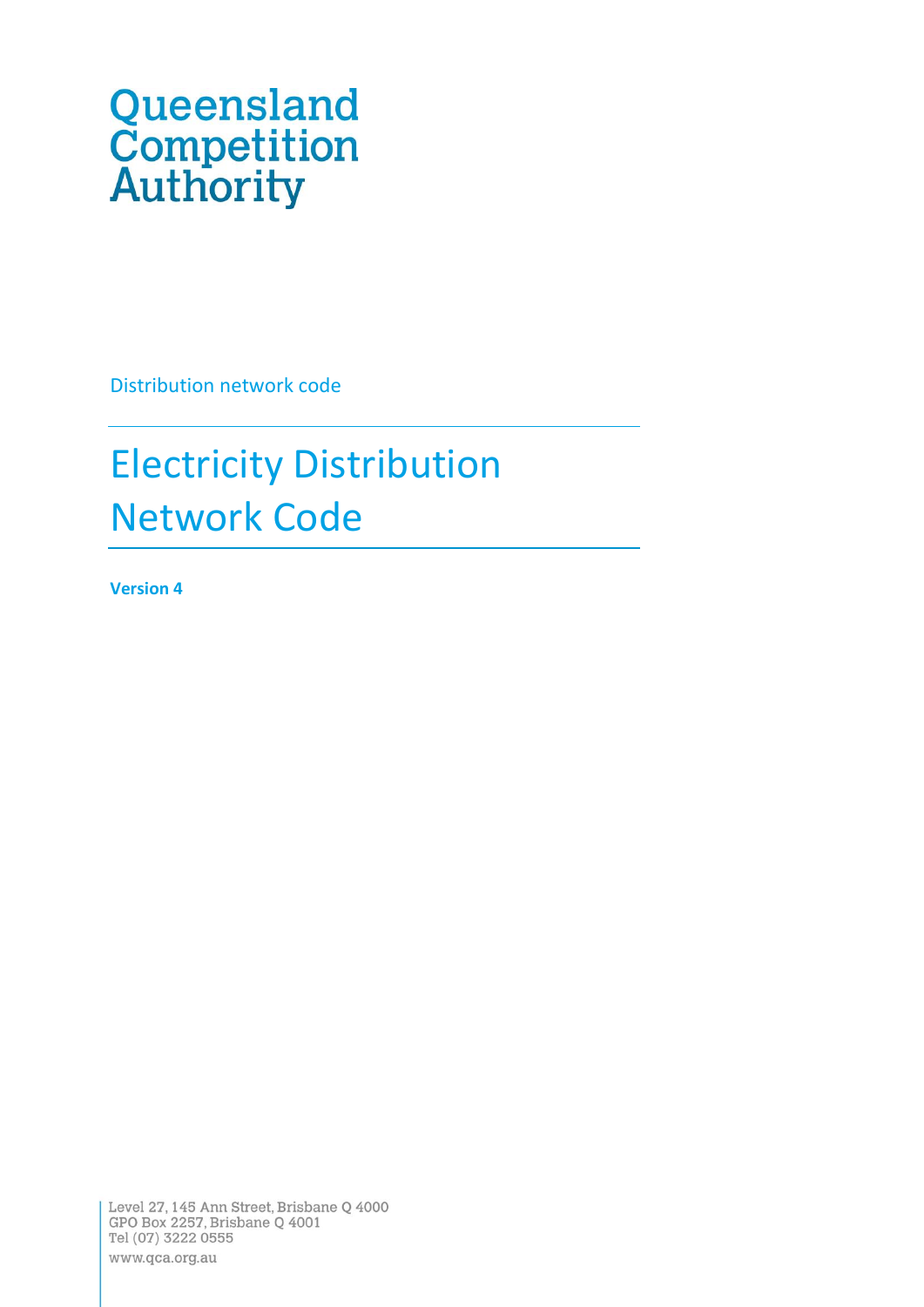#### © Queensland Competition Authority 2020

The Queensland Competition Authority supports and encourages the dissemination and exchange of information. However, copyright protects this document.

2 electronically but only if it is recognised as the owner of the copyright and this material remains unaltered.The Queensland Competition Authority has no objection to this material being reproduced, made available online or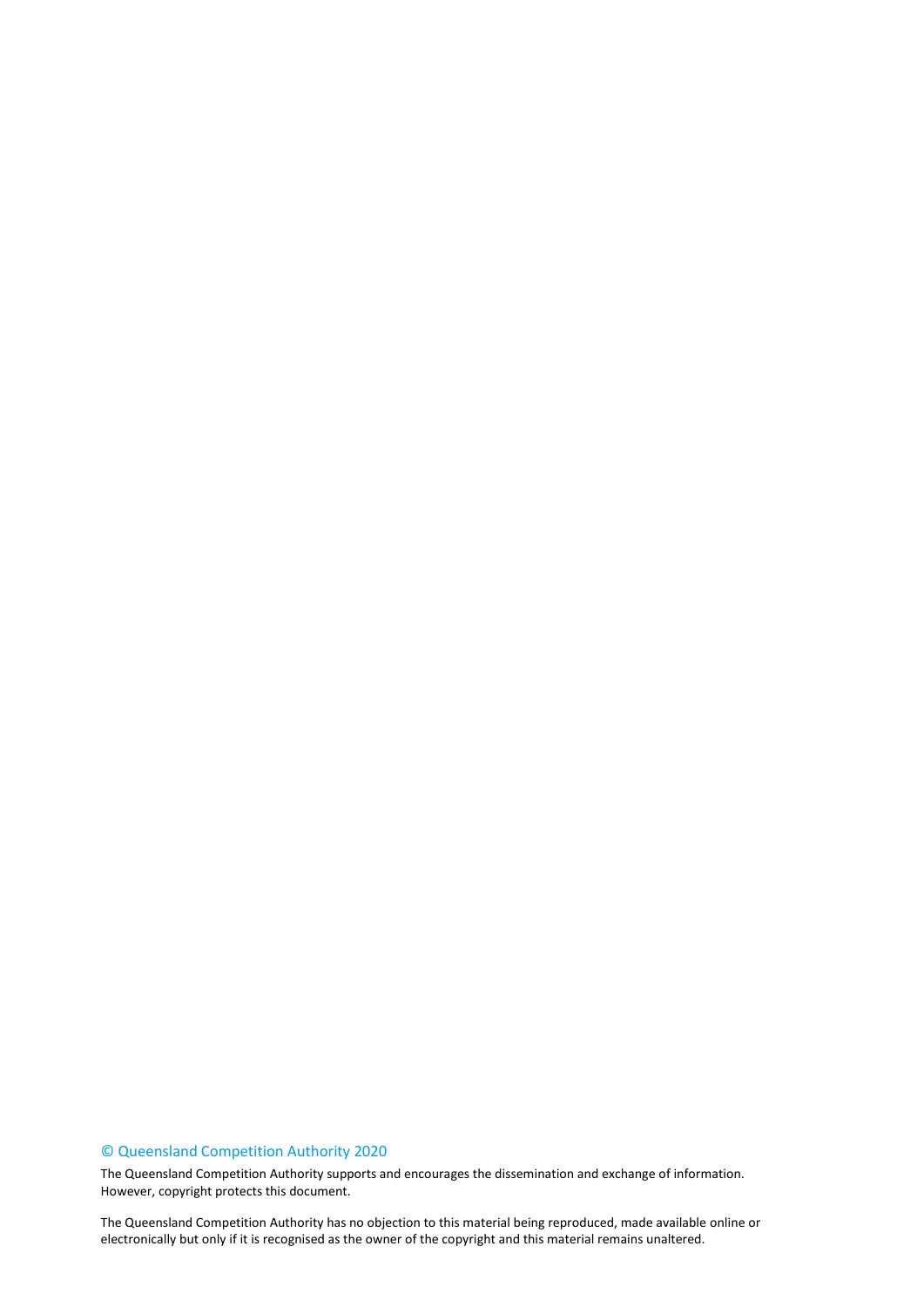# <span id="page-2-0"></span>**CONTENTS**

| <b>CONTENTS</b> |  |  |
|-----------------|--|--|
|                 |  |  |

| 1              | THIS CODE                                        | 1              |
|----------------|--------------------------------------------------|----------------|
| 1.1            | Introduction                                     | $\mathbf{1}$   |
| 1.1.1          | Code objective                                   | $\mathbf{1}$   |
| 1.1.2          | Scope of the Code                                | $\mathbf{1}$   |
| 1.1.3          | Authority                                        | $\mathbf{1}$   |
| 1.1.4          | Date of effect                                   | $\mathbf{1}$   |
| 1.1.5          | Application                                      | $\mathbf{1}$   |
| 1.1.6          | Obligation to remedy                             | $\mathbf{1}$   |
| 1.1.7          | Amendment of Code                                | $\overline{2}$ |
| 1.1.8          | Interpretation                                   | 2              |
| 1.1.9          | Other relevant instruments                       | 2              |
| $\overline{2}$ | MANAGEMENT OF DISTRIBUTION BUSINESSES            | 3              |
| 2.1            | Application of this Chapter                      | 3              |
| 2.2            | <b>Distribution Annual Planning Report</b>       | 3              |
| 2.2.1          | <b>Distribution Annual Planning Report</b>       | 3              |
| 2.3            | Guaranteed service levels                        | 3              |
| 2.3.1          | Distribution authorities                         | 3              |
| 2.3.2          | Application                                      | 3              |
| 2.3.3          | Wrongful disconnection                           | 4              |
| 2.3.4          | Connections                                      | 4              |
| 2.3.5          | Customer reconnection                            | 4              |
| 2.3.6          | Deleted                                          | 5              |
| 2.3.7          | Appointments                                     | 5              |
| 2.3.8          | Planned interruptions                            | 6              |
| 2.3.9          | Reliability                                      | 6              |
| 2.3.10         | Amount of GSL payments                           | 7              |
| 2.3.11         | Claiming a GSL payment                           | 8              |
| 2.3.12         | How a GSL payment is paid                        | 8              |
| 2.3.13         | Small customers with card-operated meters        | 8              |
| 2.3.14         | Processing claims                                | 8              |
| 2.3.15         | Caps on entitlements                             | 9              |
| 2.3.16         | <b>GST</b>                                       | 9              |
| 2.3.17         | Effect of a GSL payment                          | 9              |
| 2.3.18         | Disputes about GSL payments involving a retailer | 9              |
| 2.3.19         | Review of guaranteed service levels              | 9              |
| 2.4            | Reporting and monitoring                         | 10             |
| 2.4.1          | Distribution entity must monitor performance     | 10             |
| 2.4.2          | Distribution entity's reporting requirements     | 10             |
| 2.4.3          | QCA must report on performance                   | 10             |
|                |                                                  |                |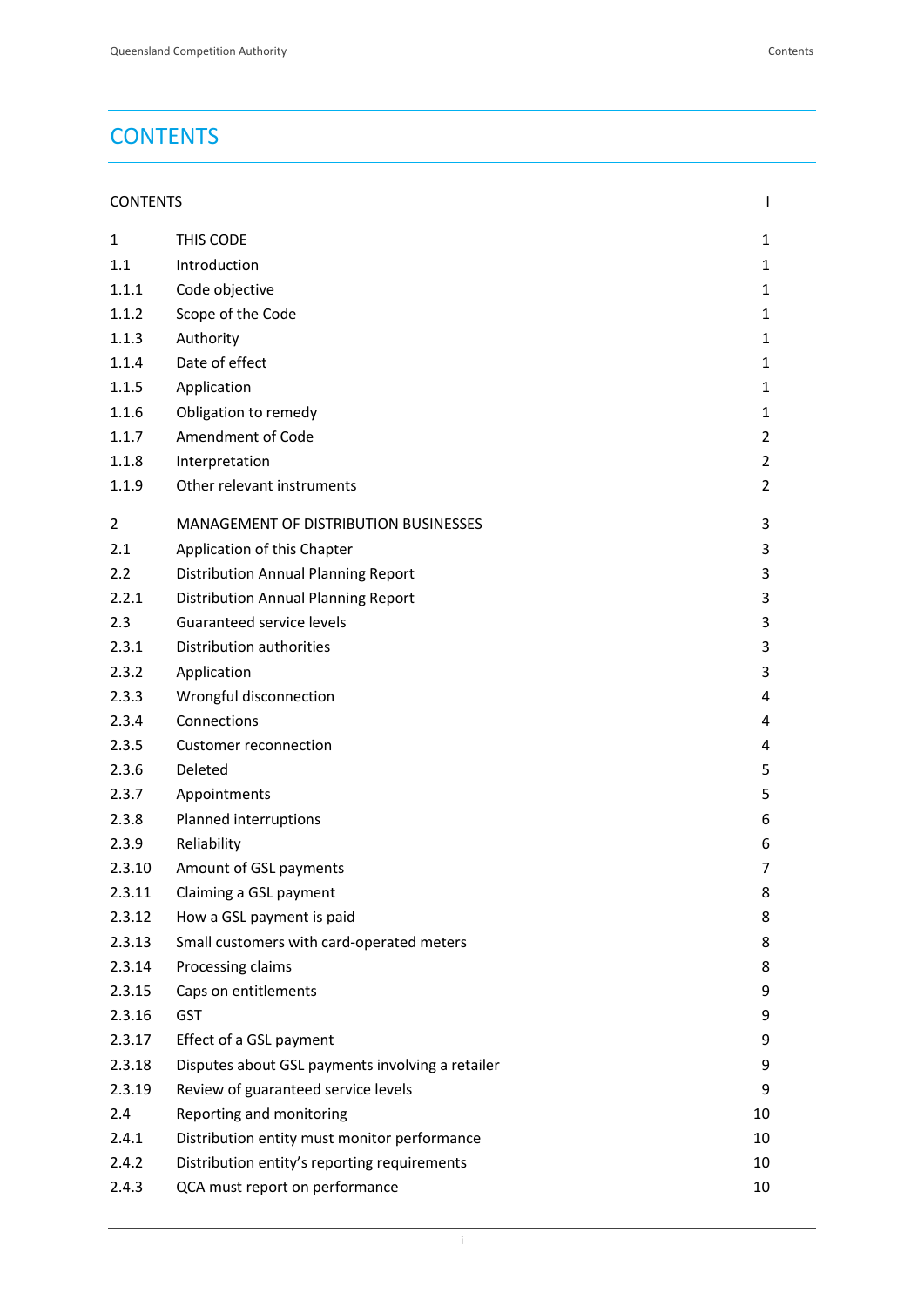| 2.4.4 | QCA reporting requirements                                      | 10 |
|-------|-----------------------------------------------------------------|----|
| 3     | SERVICES BETWEEN DISTRIBUTION ENTITIES AND RETAILERS            | 11 |
| 3.1   | Application of this Chapter                                     | 11 |
| 3.2   | Standard co-ordination agreement                                | 11 |
| 3.3   | Network billing                                                 | 11 |
| 3.4   | Service requests                                                | 11 |
| 3.4.1 | Purpose of clauses 3.4 to 3.7                                   | 11 |
| 3.5   | Process for initiating                                          | 12 |
| 3.5.1 | Authority for standard service orders                           | 12 |
| 3.5.2 | Initiating standard service orders                              | 12 |
| 3.6   | NMI classification                                              | 12 |
| 3.6.1 | NMI classification - 'LARGE'                                    | 12 |
| 3.6.2 | NMI classification - 'SMALL'                                    | 12 |
| 3.7   | Completion of standard service order                            | 12 |
| 3.7.1 | Requirement to complete standard service order                  | 12 |
| 3.7.2 | Preconditions for completion                                    | 13 |
| 3.7.3 | Timeframes for completion                                       | 13 |
| 3.7.4 | Requirement to Complete Disconnection Service Order Requests    | 16 |
| 4     | <b>CUSTOMER TRANSFER</b>                                        | 18 |
| 4.1   | Application of this Chapter                                     | 18 |
| 4.1.1 | Application                                                     | 18 |
| 4.2   | Compliance obligations                                          | 18 |
| 4.2.1 | Contracting customer transfer functions                         | 18 |
| 4.2.2 | Compliance with MSATS procedures                                | 18 |
| 4.3   | NMI discovery                                                   | 18 |
| 4.3.1 | NMI and NMI checksum                                            | 18 |
| 4.3.2 | NMI standing data                                               | 19 |
| 4.3.3 | Information must not be available through MSATS                 | 19 |
| 4.4   | Minimalist transitioning approach                               | 19 |
| 4.4.1 | Application                                                     | 19 |
| 4.4.2 | Discovery requests under a minimalist transitioning approach    | 19 |
| 4.4.3 | NMI creation requests under a minimalist transitioning approach | 20 |
| 4.4.4 | Request to create a NMI                                         | 20 |
| 4.4.5 | Population of MSATS                                             | 20 |
| 5     | <b>METERING</b>                                                 | 21 |
| 5.1   | Application                                                     | 21 |
| 5.1.1 | Purpose                                                         | 21 |
| 5.1.2 | Application of this chapter                                     | 21 |
| 5.1.3 | Scope                                                           | 21 |
| 5.1.4 | Responsibility for meter provision and metering data services   | 22 |
| 5.1.5 | <b>Background information</b>                                   | 22 |
| 5.1.6 | Interpretation                                                  | 22 |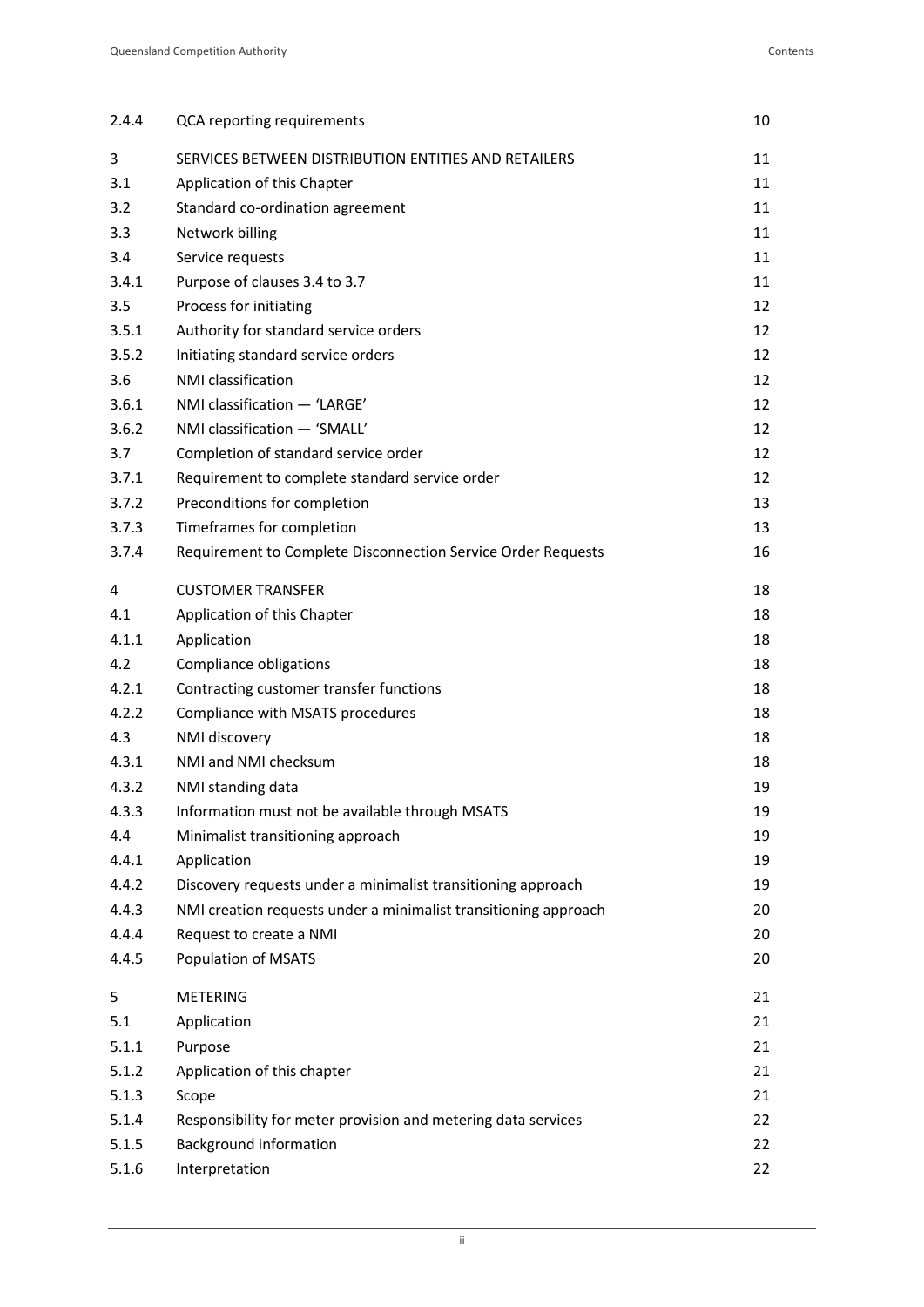| 5.2   | Preliminary issues                                          | 22 |
|-------|-------------------------------------------------------------|----|
| 5.2.1 | Metering installation components                            | 22 |
| 5.2.2 | Dispute resolution                                          | 23 |
| 5.2.3 | Disaster recovery                                           | 24 |
| 5.2.4 | Document responsibility                                     | 24 |
| 5.3   | Responsibility for meter provision                          | 24 |
| 5.3.1 | Application of clause 5.3                                   | 24 |
| 5.3.2 | Overall responsibility requirements                         | 24 |
| 5.3.3 | Metering installation components - meter provision          | 25 |
| 5.3.4 | Reversion of metering installation types                    | 25 |
| 5.3.5 | Testing and inspection of metering equipment                | 26 |
| 5.3.6 | Installation of meter                                       | 26 |
| 5.4   | Responsibility for metering data services                   | 27 |
| 5.4.1 | Application of clause 5.4                                   | 27 |
| 5.4.2 | Metering installation components - metering data services   | 28 |
| 5.4.3 | Meter reading                                               | 28 |
| 5.4.4 | Validation and substitution of energy data                  | 29 |
| 5.4.5 | Calculation of energy data for type 7 metering installation | 30 |
| 5.4.6 | Data storage                                                | 30 |
| 5.4.7 | Information                                                 | 31 |
| 5.4.8 | Validation of metering data services database               | 31 |
| 5.4.9 | Request for testing of the metering installation            | 31 |
| 6     | <b>GENERAL</b>                                              | 33 |
| 6.1   | Definitions and interpretation                              | 33 |
| 6.1.1 | Definitions                                                 | 33 |
| 6.1.2 | Interpretation                                              | 39 |
|       | SCHEDULE 1 - OTHER LOCATIONS                                | 41 |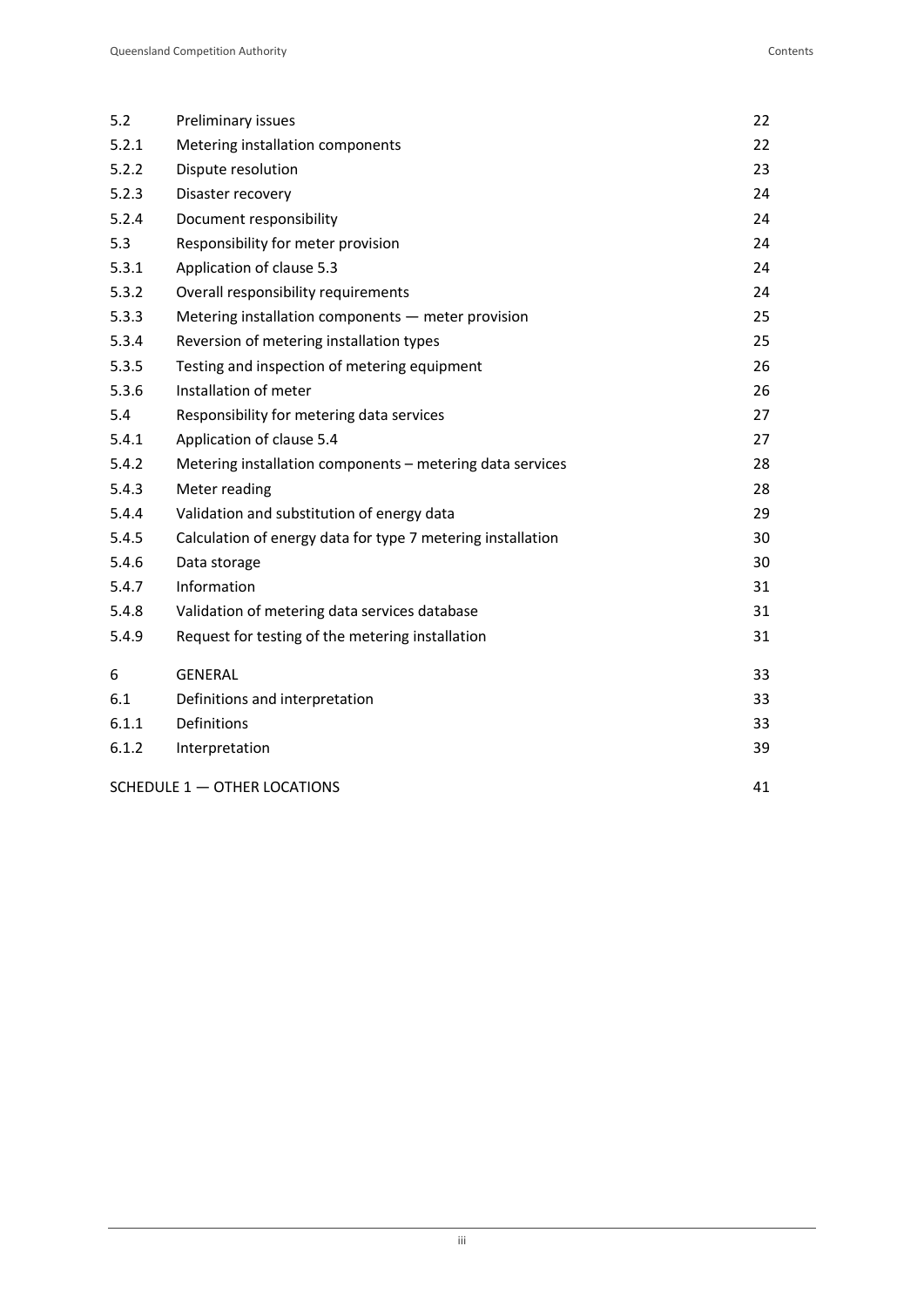# <span id="page-5-0"></span>1 THIS CODE

#### <span id="page-5-1"></span>1.1 Introduction

#### <span id="page-5-2"></span>1.1.1 Code objective

The objective of this *Code* is to promote efficient investment in, and efficient use of, electricity services for the long-term interests of Queensland *customers* about:

- (a) price, quality, reliability and security of supply of electricity; and
- (b) the reliability, safety and security of the Queensland electricity system.

#### <span id="page-5-3"></span>1.1.2 Scope of the Code

The scope of this *Code* is to:

- (a) set *guaranteed service levels* which require a *distribution entity* to provide a payment to a *small customer* where those service levels are not met;
- (b) require a *distribution entity* to report on its performance against *guaranteed service levels*;
- (c) set out a framework for co-ordination of services between *distribution entities* and retailers;
- (d) impose obligations on *distribution entities* and retailers to provide information regarding certain NMI premises, including, where relevant, the NMI and NMI checksum;
- (e) set out the principles for the metering of electricity at certain connection points and points of supply to which the *National Electricity Rules* do not apply and in other specified circumstances;
- (f) state the terms for the standard co-ordination agreement.

#### <span id="page-5-4"></span>1.1.3 Authority

This *Code* is made by the *Minister* under section 120B of the *Electricity Act*.

#### <span id="page-5-5"></span>1.1.4 Date of effect

Subject to section 120D of the *Electricity Act*, this fourth edition of the *Code* takes effect on and from 1 July 2020.

#### <span id="page-5-6"></span>1.1.5 Application

To avoid doubt, this *Code* does not apply to:

- (i) *Essential Energy*, as the holder of special approval number SA01/11; and
- (ii) *Origin Energy Electricity Limited*, as a *local area retailer* for the *distribution area* of *Essential Energy*.

#### <span id="page-5-7"></span>1.1.6 Obligation to remedy

If a *distribution entity* or *retailer* breaches this *Code*, it must remedy that breach as soon as practicable.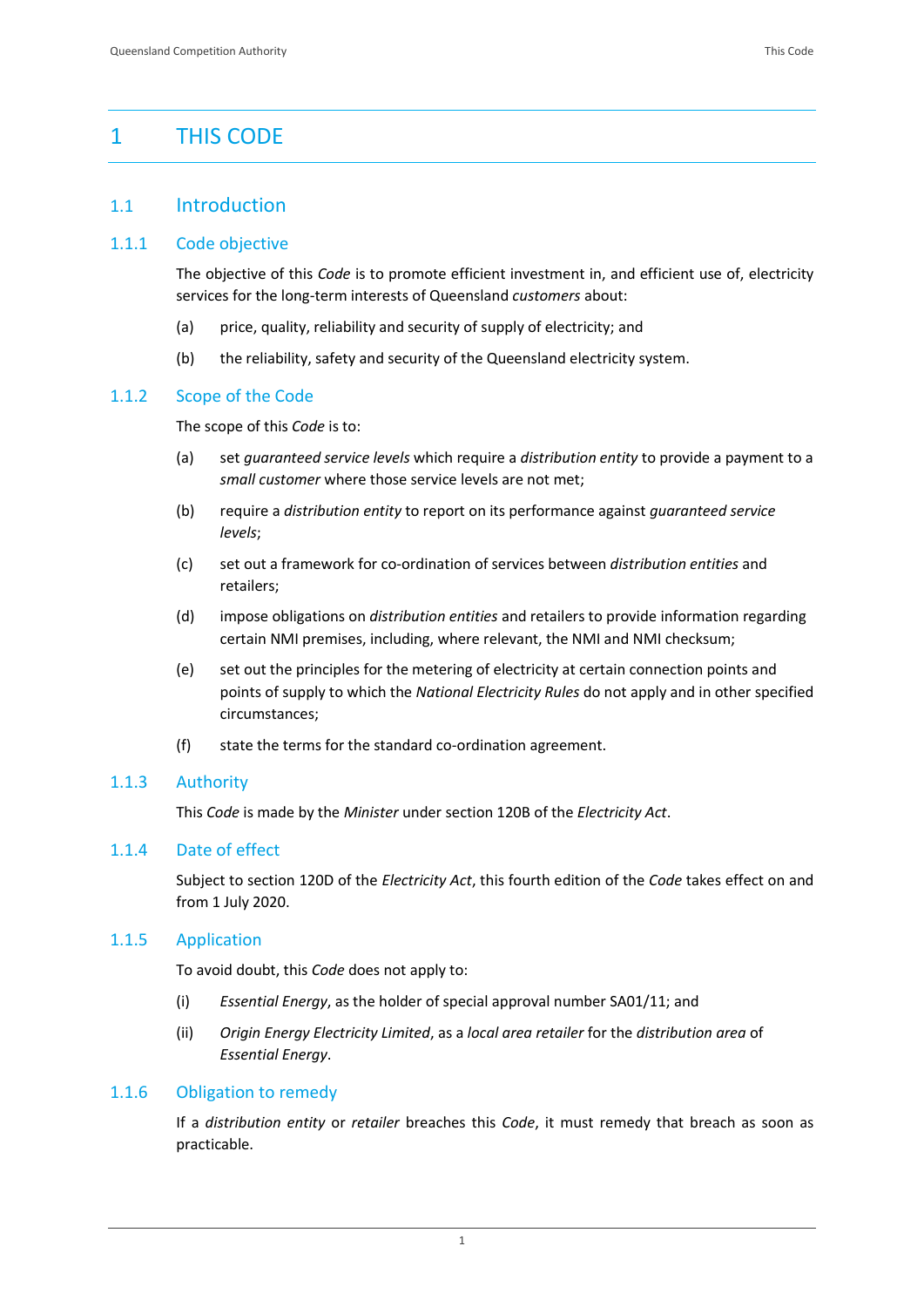#### <span id="page-6-0"></span>1.1.7 Amendment of Code

This *Code* may only be amended in accordance with the *electricity legislation*.

#### <span id="page-6-1"></span>1.1.8 Interpretation

Words appearing like *this* are defined in clause 6.1.1.

#### <span id="page-6-2"></span>1.1.9 Other relevant instruments

Only certain aspects of a *distribution entity*'s or a *retailer*'s obligations are regulated by this *Code*. Their obligations are affected by other instruments, including:

- (a) the *Electricity Act*;
- (b) the *Electricity Regulation*;
- (c) the *Electrical Safety Act*;
- (d) the *Electrical Safety Regulation*;
- (e) the *National Electricity Law*;
- (f) the *National Electricity Rules*;
- (g) the *National Energy Retail Law (Queensland)*;
- (h) the *National Energy Retail Regulations*;
- (i) the *National Energy Retail Rules*;
- (j) a *distribution entity*'s *distribution authority*;
- (k) the *co-ordination agreement* between a *distribution entity* and a *retailer*;
- (l) the *Electricity Connection and Metering Manuals*;
- (m) the *Retail Market Procedures*; and
- (n) consumer protection laws, including the *Competition and Consumer Act 2010 (Cth)* and the *Fair Trading Act*.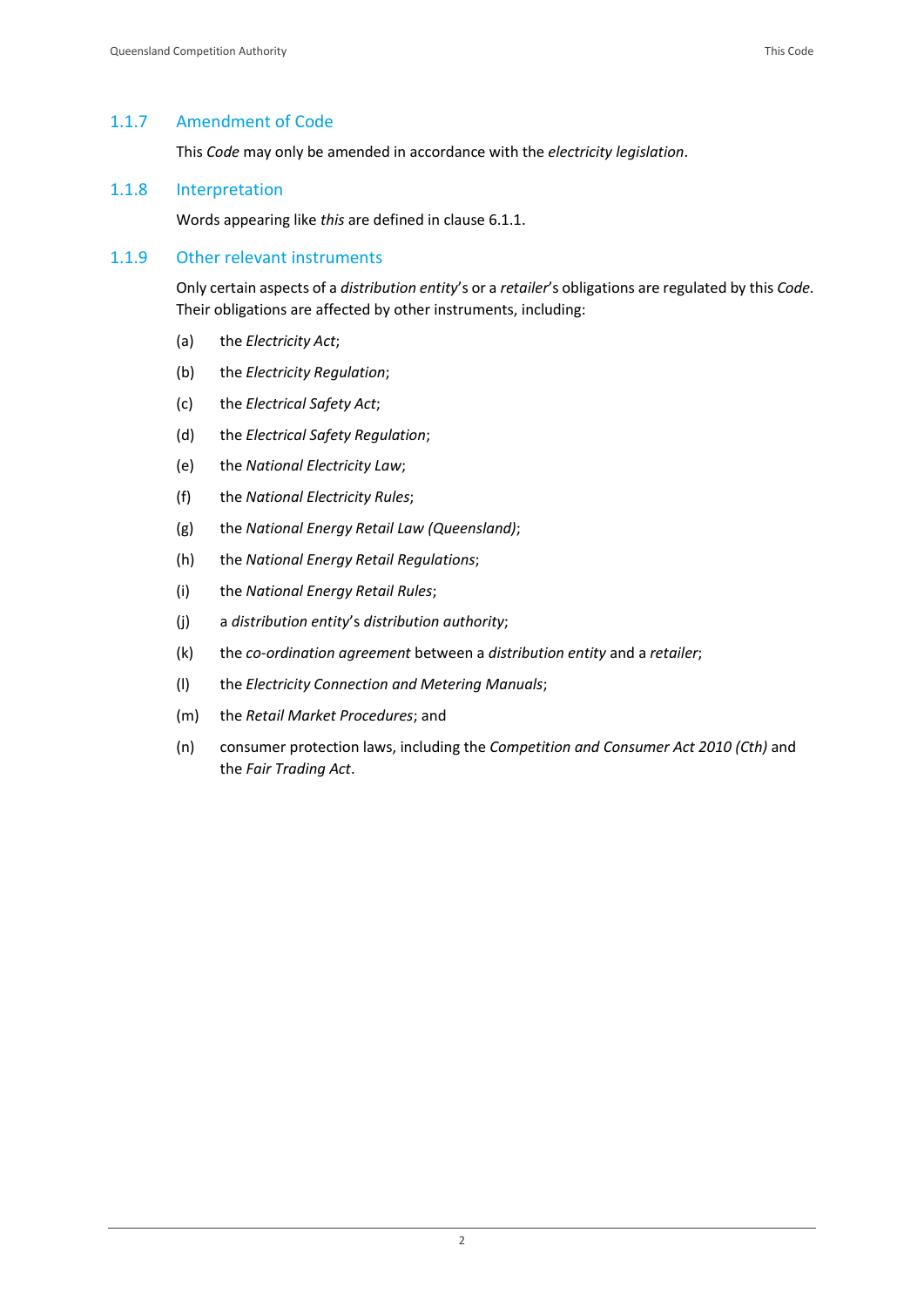# <span id="page-7-0"></span>2 MANAGEMENT OF DISTRIBUTION BUSINESSES

# <span id="page-7-1"></span>2.1 Application of this Chapter

- (a) This Chapter applies to:
	- (i) all *distribution entities*; and
	- (ii) in respect of clauses 2.3.5(b) and 2.3.5(c), all *retailers*; and
	- (iii) unless otherwise specified, in relation to *small* and *large customers*.
- (b) Where, in this Chapter 2, a clause refers to a *small customer* making a request of, agreeing with or otherwise providing information to its *distribution entity*, that includes the *retailer* doing any of those things on the *small customer*'s behalf.

#### <span id="page-7-2"></span>2.2 Distribution Annual Planning Report

#### <span id="page-7-3"></span>2.2.1 Distribution Annual Planning Report

- (a) The requirements of clause 2.2.1(b) operate in conjunction with clause 5.13.2 of the *National Electricity Rules*.
- (b) A *distribution entity* must publish its *Distribution Annual Planning Report* (DAPR) by 31 December each year. To avoid doubt, 31 December is the "DAPR date" for the purposes of clause 5.13.2 of the *National Electricity Rules*.

#### <span id="page-7-4"></span>2.3 Guaranteed service levels

#### <span id="page-7-5"></span>2.3.1 Distribution authorities

This clause 2.3 constitutes a *guaranteed service levels*regime notified by the *QCA* for the purposes of a *distribution authority*.

#### <span id="page-7-6"></span>2.3.2 Application

- (a) Subject to paragraph (c), this clause 2.3 applies to a *small customer*:
	- (i) who is the named electricity account holder for a *premises*; or
	- (ii) if there is a *card-operated meter* at a *premises*, who is the occupier of that *premises*.
- (b) A *distribution entity* is required to give only one *GSL payment* per electricity account for each event giving rise to a *GSL payment* regardless of the number of account holders or *premises* listed on the account affected by the event.
- (c) A *small customer* is not eligible for a *GSL payment* for a *premises* which does not have a *meter*.
- (d) A *distribution entity*'s obligation to give a *GSL payment* under clauses 2.3.3 to 2.3.7 applies notwithstanding that a *retailer* may have caused the event giving rise to the *GSL payment*. 1

<sup>1</sup> A *distribution entity*'s right to recover a *GSL payment* from a *retailer* is provided for in the *standard co-ordination agreement*.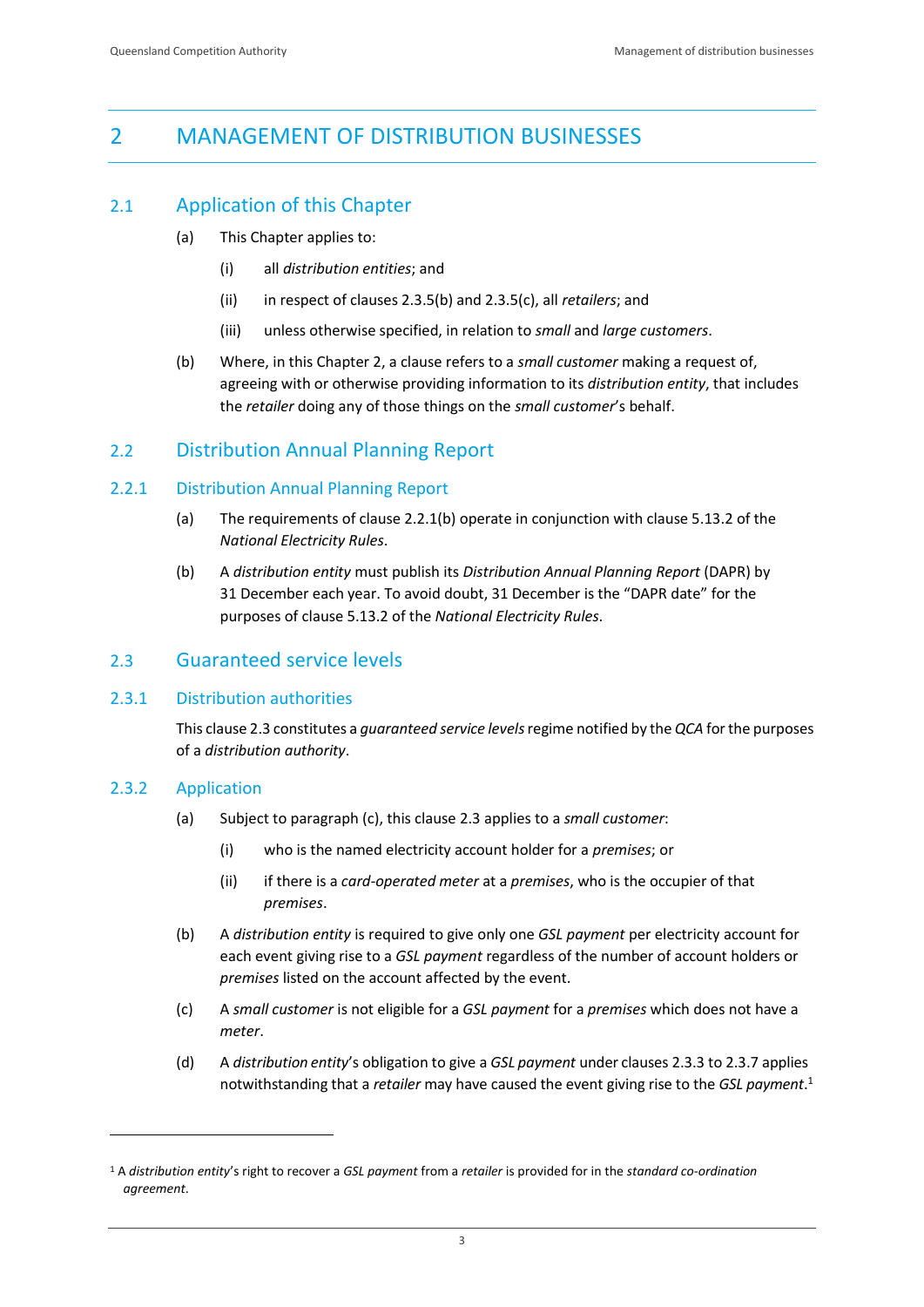#### <span id="page-8-0"></span>2.3.3 Wrongful disconnection

- (a) If a *distribution entity* wrongfully disconnects a *small customer*, then that *customer* is eligible for a *GSL payment* (applying on the date of the wrongful disconnection) from the *distribution entity*.
- (b) A *distribution entity* wrongfully disconnects a *small customer* when it is not entitled to do so under the *electricity legislation*, or
- (c) it disconnects the *customer* at the request of a *retailer* and:
	- (i) the wrong *premises* is disconnected due to an error in the *retailer*'s request; or
	- (ii) the *retailer* does not give the *customer* a *disconnection warning notice* where required in accordance with the *electricity legislation*. To avoid doubt, a *GSL payment* is not payable where a *retailer* does not comply with any other disconnection procedures under the *electricity legislation*.

#### <span id="page-8-1"></span>2.3.4 Connections

If:

- (a) a *small customer* is entitled, and has taken all necessary steps, to have its *premises* connected; and
- (b) that *customer*'s *premises* do not require any extension of, or augmentation to, the *supply network* to enable the *customer*'s *premises* to be connected; and
- (c) a *distribution entity* does not connect that *customer*'s *premises* on the day agreed (or subsequently agreed) with that *customer*,

then that *small customer* is eligible for a *GSL payment* (applying on the relevant day) from the *distribution entity* for each day it is late.

#### <span id="page-8-2"></span>2.3.5 Customer reconnection

- (a) If:
	- (i) a *small customer*'s *premises* has been disconnected and the *customer* is entitled, and has taken all necessary steps, to have the *premises* reconnected; and
	- (ii) a *distribution entity* does not reconnect the *premises* within the time required in the table below,

then that *small customer* is eligible for a *GSL payment* (applying on the relevant day) from the *distribution entity* for each day it is late.

#### *Premises* **in** *Ergon Energy***'s** *distribution area*

| <b>Premises description</b>                            | Time required for reconnection                                                                                                                                                    |
|--------------------------------------------------------|-----------------------------------------------------------------------------------------------------------------------------------------------------------------------------------|
| Premises supplied through<br>CBD feeder / urban feeder | If the request is made by the small customer to its retailer by<br>12.00pm on a business day, then on the same day or as<br>otherwise agreed with the small customer.             |
|                                                        | If the request is made by the small customer to its retailer after<br>12.00pm on a business day, then by the next business day or as<br>otherwise agreed with the small customer. |
|                                                        | If the request is made by the small customer to its retailer on a<br>non-business day, then on the next business day or as otherwise<br>agreed with the small customer.           |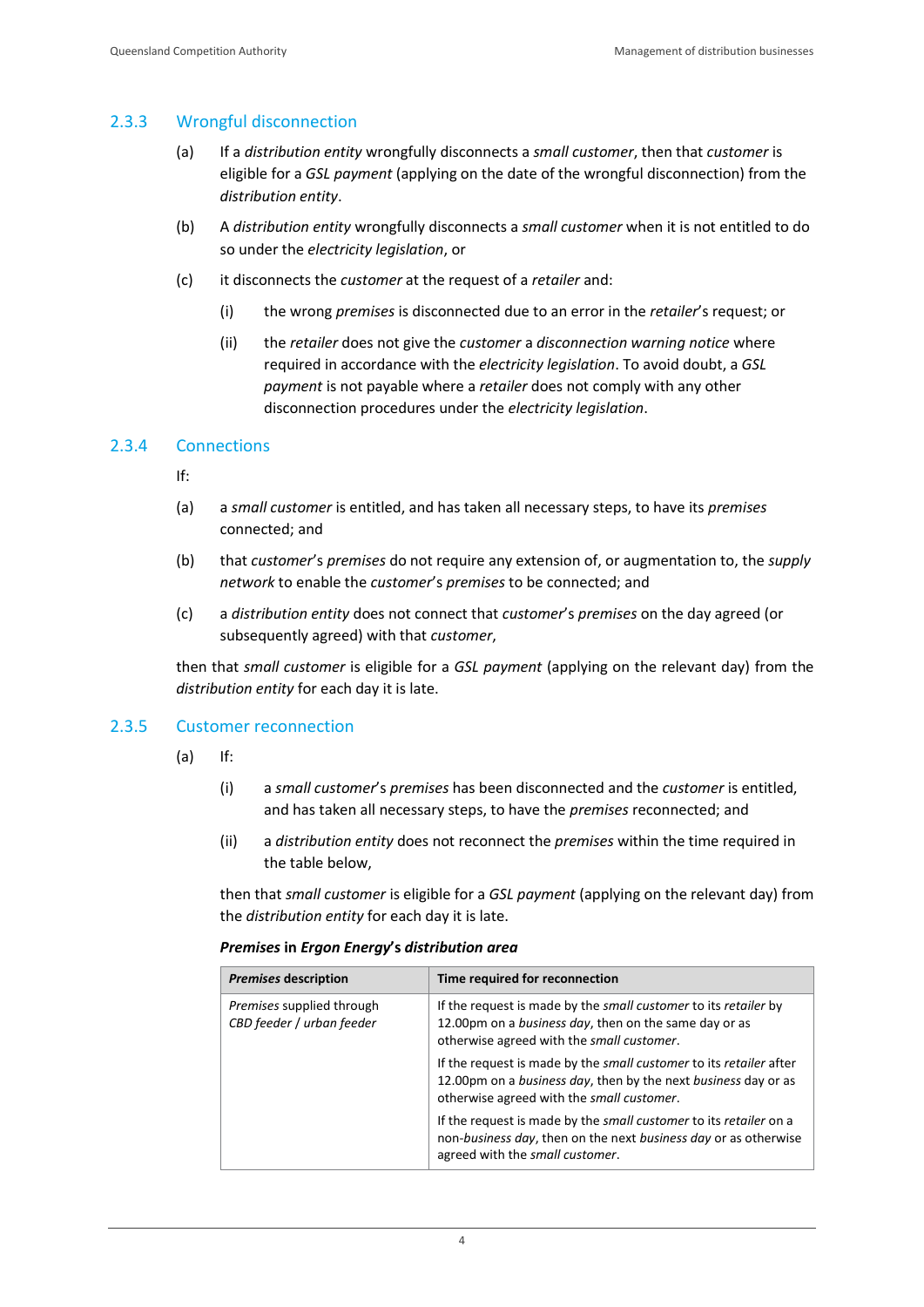| <b>Premises description</b>     | Time required for reconnection                                 |  |
|---------------------------------|----------------------------------------------------------------|--|
| Premises supplied through short | By the next business day after the small customer's request to |  |
| rural feeder                    | its retailer or as otherwise agreed with the small customer.   |  |
| Premises supplied through long  | Within 10 business days of the small customer's request to its |  |
| rural feeder / isolated feeder  | retailer or as otherwise agreed with the small customer.       |  |

#### *Premises* **in** *Energex***'s** *distribution area*

| <b>Premises description</b>                     | Time required for reconnection                                                                                                                                                    |
|-------------------------------------------------|-----------------------------------------------------------------------------------------------------------------------------------------------------------------------------------|
| All premises except those in other<br>locations | If the request is made by the small customer to its retailer by<br>12.00pm on a business day, then on the same day or as<br>otherwise agreed with the small customer.             |
|                                                 | If the request is made by the small customer to its retailer after<br>12.00pm on a business day, then by the next business day or as<br>otherwise agreed with the small customer. |
|                                                 | If the request is made by the small customer to its retailer on a<br>non-business day, then on the next business day or as otherwise<br>agreed with the small customer.           |
| <i>Premises</i> in other <i>locations</i>       | Within 10 business days of the small customer's request to its<br>retailer or as otherwise agreed with the small customer.                                                        |

- (b) When a *retailer* receives a request for reconnection from a *small customer* who is entitled to reconnection, before 12.00 pm on a *business day*, the *retailer* must, by 1.00 pm that *business day*, initiate a request for reconnection of the *small customer*'s *premises* in accordance with Chapter 3 of this *Code*.
- (c) The *retailer* on behalf of the *small customer* may request that the *distribution entity* reconnect the *small customer* sooner than is required under clause 2.3.5(a). If the *small customer* or its *retailer* does so, the *distribution entity*:
	- (i) must use its best endeavours to reconnect the *small customer* in the requested timeframe; and
	- (ii) if the reconnection is made in the requested timeframe, may charge the relevant fee published in the *distribution entity*'s price list.
- (d) In this clause 2.3.5, a "*business day*" does not include a *local holiday* in the district where the *premises* is located.

#### <span id="page-9-0"></span>2.3.6 Deleted

#### <span id="page-9-1"></span>2.3.7 Appointments

- (a) This clause 2.3.7 applies to an appointment which:
	- (i) is made between a *distribution entity* and a *small customer* (or its *retailer*) who has an existing account for the *premises*; and
	- (ii) relates to the *distribution entity* attending the *premises* for the purpose of:
- (iii) reading, testing, maintaining or inspecting the *meter*; or
- (iv) inspecting, altering or adding to the *customer*'s *electrical installation*.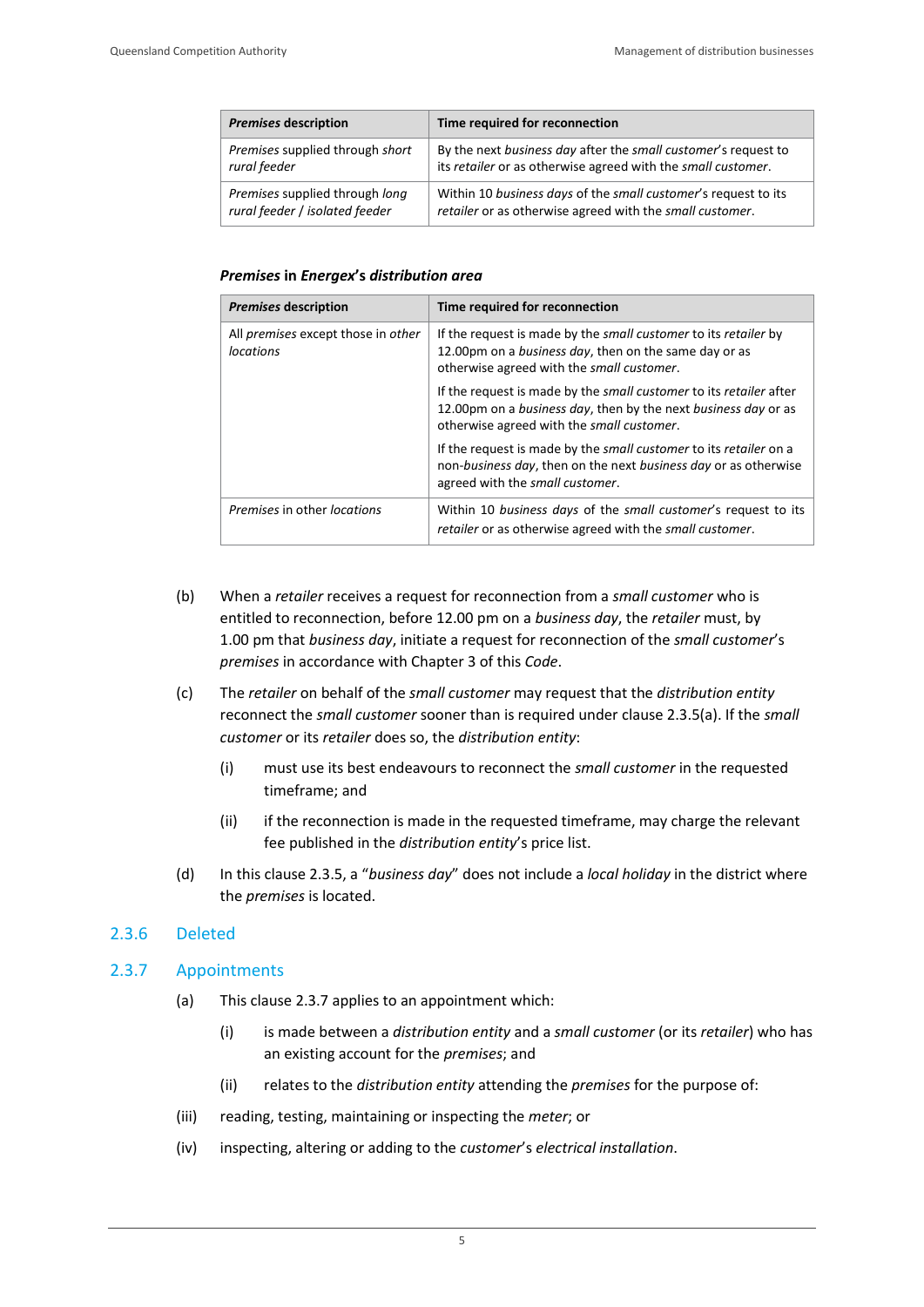- (b) This clause 2.3.7 does not apply if a *small customer* is eligible for a *GSL payment* under clauses 2.3.4 to 2.3.6.
- (c) When making an appointment, a *distribution entity* must specify a time or time period for the appointment. Any time period must not exceed the following:
	- (i) for *Energex* a five hour period within a day; and
	- (ii) for *Ergon Energy* a day.
- (d) A *distribution entity* may reschedule an appointment provided it notifies the *small customer* before the day scheduled for the appointment.
- (e) Subject to paragraph (d), if a *distribution entity* makes an appointment and does not attend the *premises* at the specified time, or within the specified time period, then the *small customer* is eligible for a *GSL payment* (applying on the date of the appointment) from the *distribution entity*.

#### <span id="page-10-0"></span>2.3.8 Planned interruptions

(a) Except in the case of emergencies, if a *distribution entity* does not give a *small customer* the notice provided for, or agreed between the *distribution entity* and the *small customer*, under *electricity legislation*, the *small customer* is eligible for a *GSL payment* (applying on the date of the *planned interruption*) from the *distribution entity*.

#### <span id="page-10-1"></span>2.3.9 Reliability

- (a) Subject to paragraph (b), a *small customer* is eligible for a *GSL payment* (applying in the relevant *financial year*) from its *distribution entity* in either of the following circumstances:
	- (i) for each *interruption* to its *premises* which, if connected to:
		- (i) a *CBD feeder* lasts longer than eight hours;
		- (ii) an *urban* or *short rural feeder* lasts longer than 18 hours; or
		- (iii) a *long rural* or *isolated feeder* lasts longer than 24 hours,

#### ("*interruption duration GSL*"); or

(ii) once that *small customer* experiences the relevant number of *interruptions* at its *premises* in a *financial year* as set out in the following table ("*interruption frequency GSL*"). Irrespective of when during a *financial year* that a *small customer* becomes eligible for a *GSL payment* under this *interruption frequency GSL*, the *distribution entity* is only required to assess the eligibility of a *small customer* to a *GSL payment* (including an automatic payment under clause 2.3.11(b)) after the end of that *financial year*.

| Feeder type through which the small<br>customer's premises is supplied                                              | Number of interruptions in a financial year * |  |
|---------------------------------------------------------------------------------------------------------------------|-----------------------------------------------|--|
| CBD feeder                                                                                                          | 10                                            |  |
| Urban feeder                                                                                                        | 13                                            |  |
| Short rural feeder                                                                                                  | 21                                            |  |
| Long rural feeder                                                                                                   | 21                                            |  |
| <b>Isolated feeder</b>                                                                                              | 21                                            |  |
| * A customer is not entitled to more than one GSL payment<br>under clause 2.3.9(a)(ii) in a <i>financial year</i> . |                                               |  |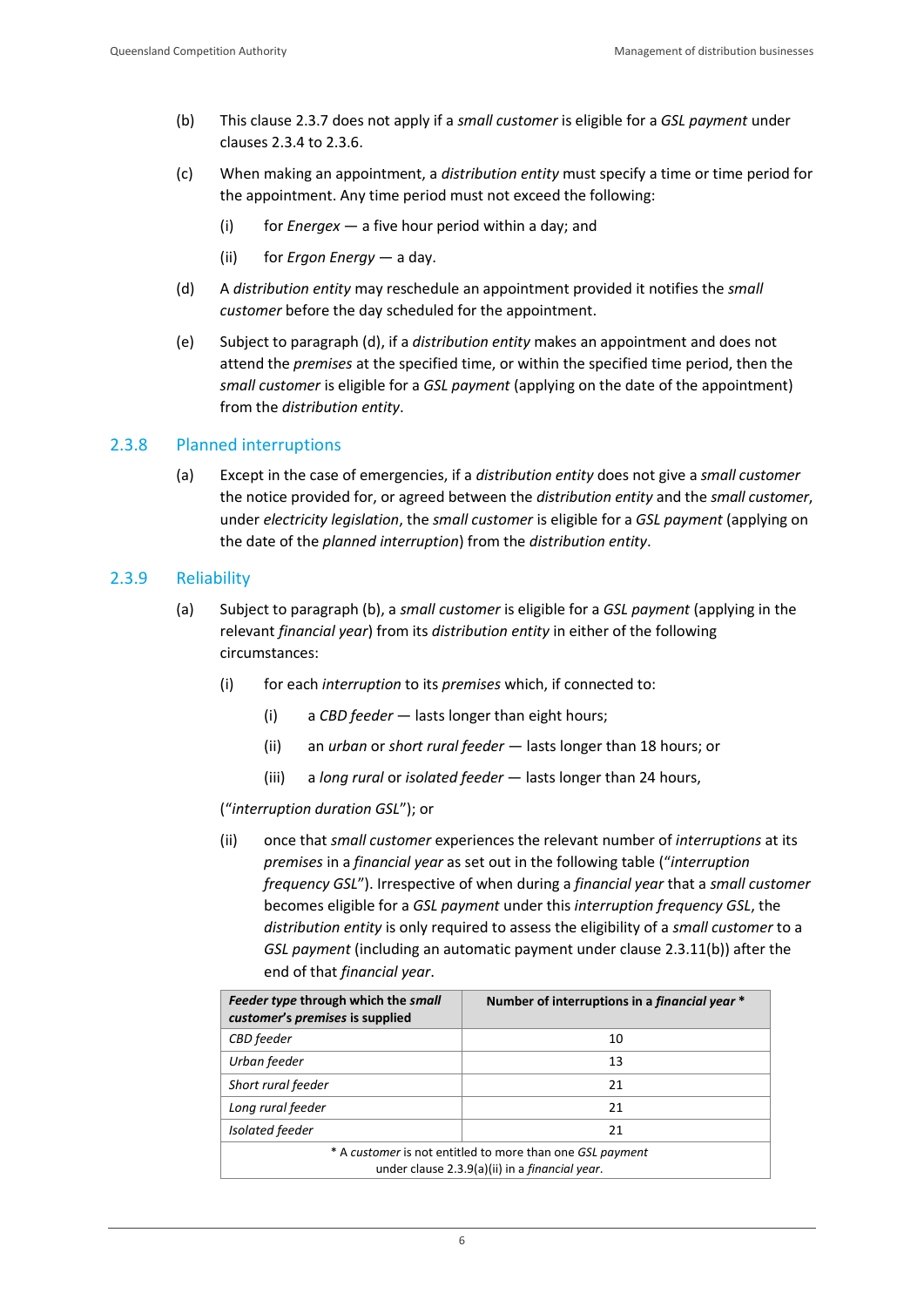- (b) The following types of *interruptions* are excluded from paragraph (a):
	- (i) an *interruption* of a duration of one minute or less;
	- (ii) an *interruption* resulting from:
- (i) load shedding due to a shortfall in generation:
- (ii) a direction by *AEMO*, a *system operator* or any other body exercising a similar function under the *Electricity Act*, *National Electricity Rules* or *National Electricity Law*;
- (iii) automatic shedding of load under the control of under-frequency relays following the occurrence of a *power system* under-frequency condition described in the *power system security and reliability standards*;
- (iv) a failure of the shared *transmission grid*; or
- (v) a direction by a police officer or another authorised person exercising powers in relation to public safety;
	- (iii) a *planned interruption*;
	- (iv) an *interruption* requested, or initiated, by the *small customer*;
	- (v) an *interruption* caused by the *small customer*'s *electrical installation* or failure of that *electrical installation*;
	- (vi) an *interruption* to a *small customer*'s *premises* within a region in which a natural disaster has occurred, where:
- (vi) the Queensland Minister for Fire and Emergency Services has notified the Commonwealth of the occurrence of an eligible disaster under the *Disaster Recovery Funding Arrangements* in respect of that natural disaster for that region; and
- (vii) the *interruption* occurred during the period for which the *Disaster Recovery Funding Arrangements* have been notified.

#### <span id="page-11-0"></span>2.3.10 Amount of GSL payments

A *GSL payment* acknowledges the inconvenience a *small customer* experiences when a *distribution entity* does not meet a *guaranteed service level*.

The table below sets out the amount of a *GSL payment* applicable for the date or *financial year* in which a *guaranteed service level* is not met in accordance with clauses 2.3.3 to 2.3.9.

| Electricity<br><b>Distribution</b><br><b>Network Code</b> | <b>GSL</b>                                                  | <b>GSL Payment</b><br>for 1 July 2015<br>to 30 June 2020                            | <b>GSL Payment</b><br>for 1 July 2020<br>to 30 June 2025                             |
|-----------------------------------------------------------|-------------------------------------------------------------|-------------------------------------------------------------------------------------|--------------------------------------------------------------------------------------|
| Clause 2.3.3                                              | Wrongful disconnections                                     | \$142                                                                               | \$155                                                                                |
| Clause 2.3.4                                              | Connection not provided by the agreed date                  | \$57 per day                                                                        | \$62 per day                                                                         |
| <b>Clause 2.3.5</b>                                       | Reconnection not provided within the required time          | \$57 per day                                                                        | \$62 per day                                                                         |
| Clause 2.3.7                                              | Failure to attend appointments on time                      | \$57                                                                                | \$62                                                                                 |
| Clause 2.3.8                                              | Notice of a <i>planned interruption</i> to supply not given | \$28 for<br>residential<br>customers and<br>\$71 for small<br>business<br>customers | $$31$ for<br>residential<br>customers and<br>\$77 for small<br>business<br>customers |
| Clause 2.3.9(a)(i)                                        | Interruption duration GSL                                   | \$114                                                                               | \$124                                                                                |

7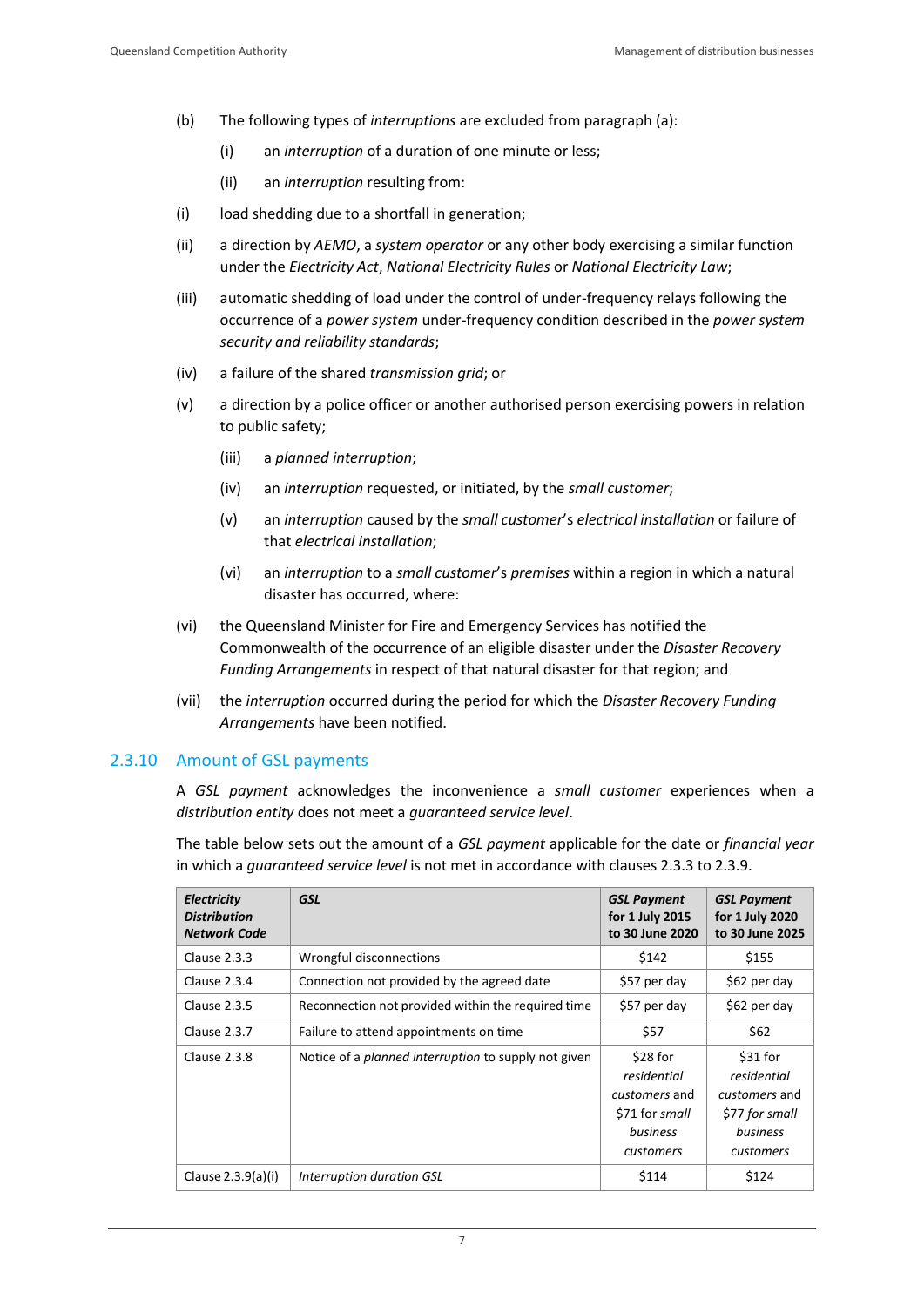| Electricity           | GSL                        | <b>GSL Payment</b> | <b>GSL Payment</b> |
|-----------------------|----------------------------|--------------------|--------------------|
| <b>Distribution</b>   |                            | for 1 July 2015    | for 1 July 2020    |
| <b>Network Code</b>   |                            | to 30 June 2020    | to 30 June 2025    |
| Clause $2.3.9(a)(ii)$ | Interruption frequency GSL | \$114              | \$124              |

#### <span id="page-12-0"></span>2.3.11 Claiming a GSL payment

- (a) A *distribution entity* must use best endeavours to automatically give a *GSL payment* to a *small customer* eligible for it under clauses 2.3.3 to 2.3.8. However, a *small customer* may make a claim for a *GSL payment* within three months of the event giving rise to the claim where a *distribution entity* has not done so.
- (b) A *distribution entity* must use best endeavours to automatically give a *GSL payment* to a *small customer* eligible for it under clause 2.3.9. However, a *small customer* may make a claim for a *GSL payment* where a *distribution entity* has not done so:
	- (i) within three months of the relevant *interruption* for an *interruption duration GSL*; and
	- (ii) within three months of the end of the relevant *financial year* for an *interruption frequency GSL*.

#### <span id="page-12-1"></span>2.3.12 How a GSL payment is paid

A *distribution entity* must use its best endeavours to pay a *GSL payment* to a *small customer*  entitled to it by cheque, electronic funds transfer or any other means agreed with the *small customer*.

#### <span id="page-12-2"></span>2.3.13 Small customers with card-operated meters

- (a) This clause 2.3.13 applies to *small customers* who have *card-operated meters* instead of clauses 2.3.11 and 2.3.12.
- (b) A *small customer* who becomes eligible for a *GSL payment* under clauses 2.3.3 to 2.3.9 must make a claim from the *distribution entity* within three months of the event giving rise to the claim to be entitled to that *GSL payment*.
- (c) To remove doubt, if there are multiple occupiers of a *premises*, a *distribution entity* is only required to give one *GSL payment*.
- (d) A *distribution entity* must pay a *GSL payment* to a *small customer* entitled to it by cheque, electronic funds transfer or any other means agreed with the *small customer*.

#### <span id="page-12-3"></span>2.3.14 Processing claims

A *distribution entity* must use best endeavours to process a claim for a *GSL payment*:

- (a) within one month after receiving a claim under clauses 2.3.11(a) and 2.3.11(b)(i); and
- (b) in respect of a claim for an *interruption frequency GSL* under clause 2.3.11(b)(ii), within one month after the end of the *financial year* or one month after receiving a claim, whichever is the later.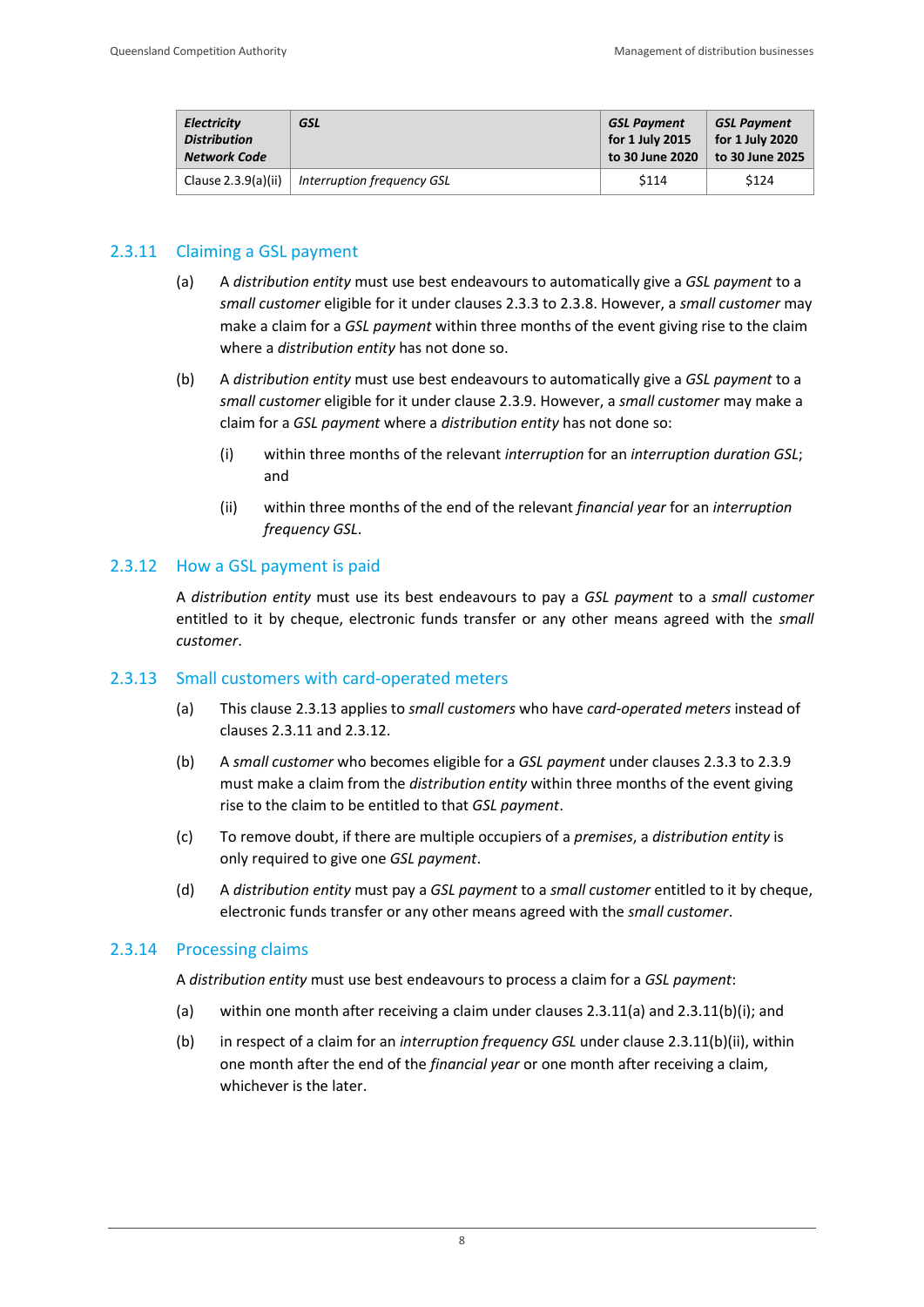#### <span id="page-13-0"></span>2.3.15 Caps on entitlements

- (a) Subject to paragraph (b), a *small customer* is not entitled to receive more than \$454 worth of *GSL payments* (more than \$496 worth of *GSL payments* from 1 July 2020) in any one *financial year* per electricity account.
- (b) *GSL payments* received by a *small customer* in respect of wrongful disconnection under clause 2.3.3 are not to be taken into account in determining whether that *customer* has reached the cap under paragraph (a).

#### <span id="page-13-1"></span>2.3.16 GST

All amounts specified in this clause 2.3 include *GST* (if any is payable).

#### <span id="page-13-2"></span>2.3.17 Effect of a GSL payment

- (a) A *small customer*'s receipt of a *GSL payment* does not in any way alter or diminish any rights which it may have against any person under trade practices or other applicable legislation, common law or contract.
- (b) A *distribution entity* does not make any admission of legal liability or a breach of the *Code* in giving a *GSL payment*.
- (c) A *retailer* does not make any admission of legal liability or a breach of the *Code* when a *distribution entity* makes a *GSL payment* which is reimbursed by the *retailer* under a *coordination agreement*.
- (d) This clause 2.3 does not alter, vary or exclude the operation of sections 97 and 97A of the *Electricity Act* and sections 119 and 120 of the *National Electricity Law*, or any other limitations of liability or immunities granted to a *distribution entity* under *electricity legislation*.

#### <span id="page-13-3"></span>2.3.18 Disputes about GSL payments involving a retailer

- (a) If a *small customer* has a dispute about a *GSL payment* relating to clauses 2.3.3 to 2.3.7, where a *retailer* caused (or is claimed to have caused) the event giving rise to the *GSL payment*, it must be dealt in accordance with the *retailer*'s complaint handling process under the *electricity legislation*.
- (b) If the dispute is not resolved under the *retailer*'s complaint handling process, the *small customer* may refer the dispute to the *Energy and Water Ombudsman Queensland*.
- (c) To avoid doubt, the *Energy and Water Ombudsman Queensland* may decide whether a *GSL payment* is payable or not without referring the matter to the *QCA*. A decision by the *Energy and Water Ombudsman Queensland* that a *distribution entity* must make a *GSL payment* (or that a *retailer* caused the event giving rise to the *GSL payment*) is not evidence that the relevant entity has breached the *Code*.

#### <span id="page-13-4"></span>2.3.19 Review of guaranteed service levels

The *QCA* must review the *guaranteed service levels* and *GSL payment* amounts to apply at the beginning of each *regulatory control period*.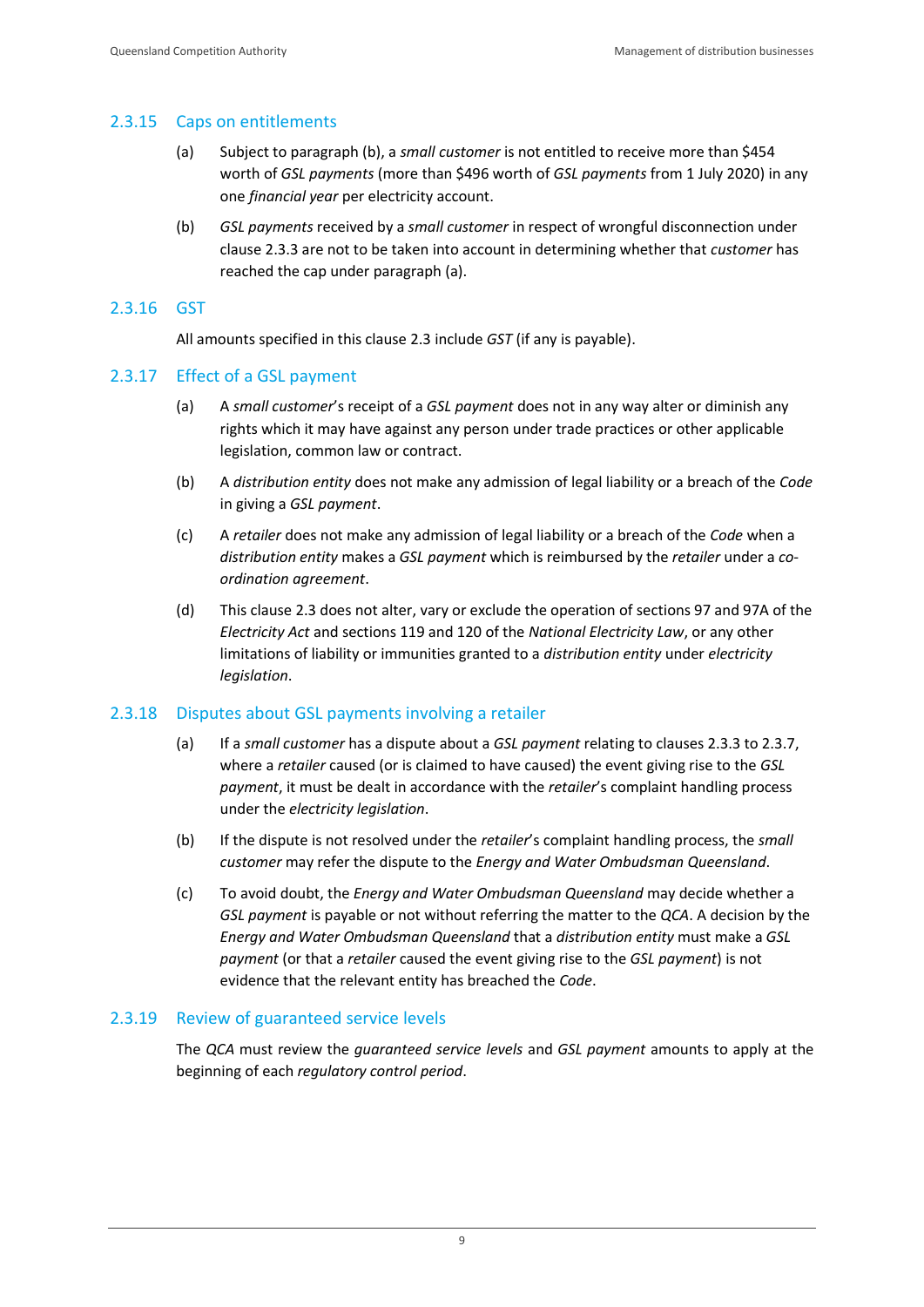# <span id="page-14-0"></span>2.4 Reporting and monitoring

#### <span id="page-14-1"></span>2.4.1 Distribution entity must monitor performance

A *distribution entity* must monitor its compliance with the *guaranteed service* levels and publish the reports specified in clause 2.4.2.

#### <span id="page-14-2"></span>2.4.2 Distribution entity's reporting requirements

- (a) Within two months of the end of each *quarter*, a *distribution entity* must publish a report detailing the following for the preceding *quarter* and for the *financial year* to the end of that *quarter*:
	- (i) compliance with the *guaranteed service levels*, including;
		- (i) the number of *GSL payments* given by category and the amount of such payments;
		- (ii) the number of *GSL payment* claims by category;
		- (iii) the number of rejected *GSL payment* claims by category;
		- (iv) the number of *GSL payments* not made to *small customers* who were eligible for a *GSL payment*, by category and the amount of such payments;
		- (v) the number of *small customers* who reached the cap on entitlements in *GSL payments*; and
	- (ii) any other matter reasonably notified by the *QCA*.
- (b) The *distribution entity* must also provide any other further reports reasonably required by the *QCA* in respect of *guaranteed service levels* from time to time.
- (c) Each report must be published in the format determined by the *QCA*.
- (d) A *distribution entity* must notify the *QCA* when it publishes a report under clause 2.4.2(a).

#### <span id="page-14-3"></span>2.4.3 QCA must report on performance

The *QCA* must report on a *distribution entity*'s compliance with the *guaranteed service levels* and publish the reports specified in clause 2.4.4.

#### <span id="page-14-4"></span>2.4.4 QCA reporting requirements

(a) Within three months of the end of each financial year, the *QCA* must publish a report summarising a *distribution entity*'s compliance with the *guaranteed service levels* in the preceding *financial year*.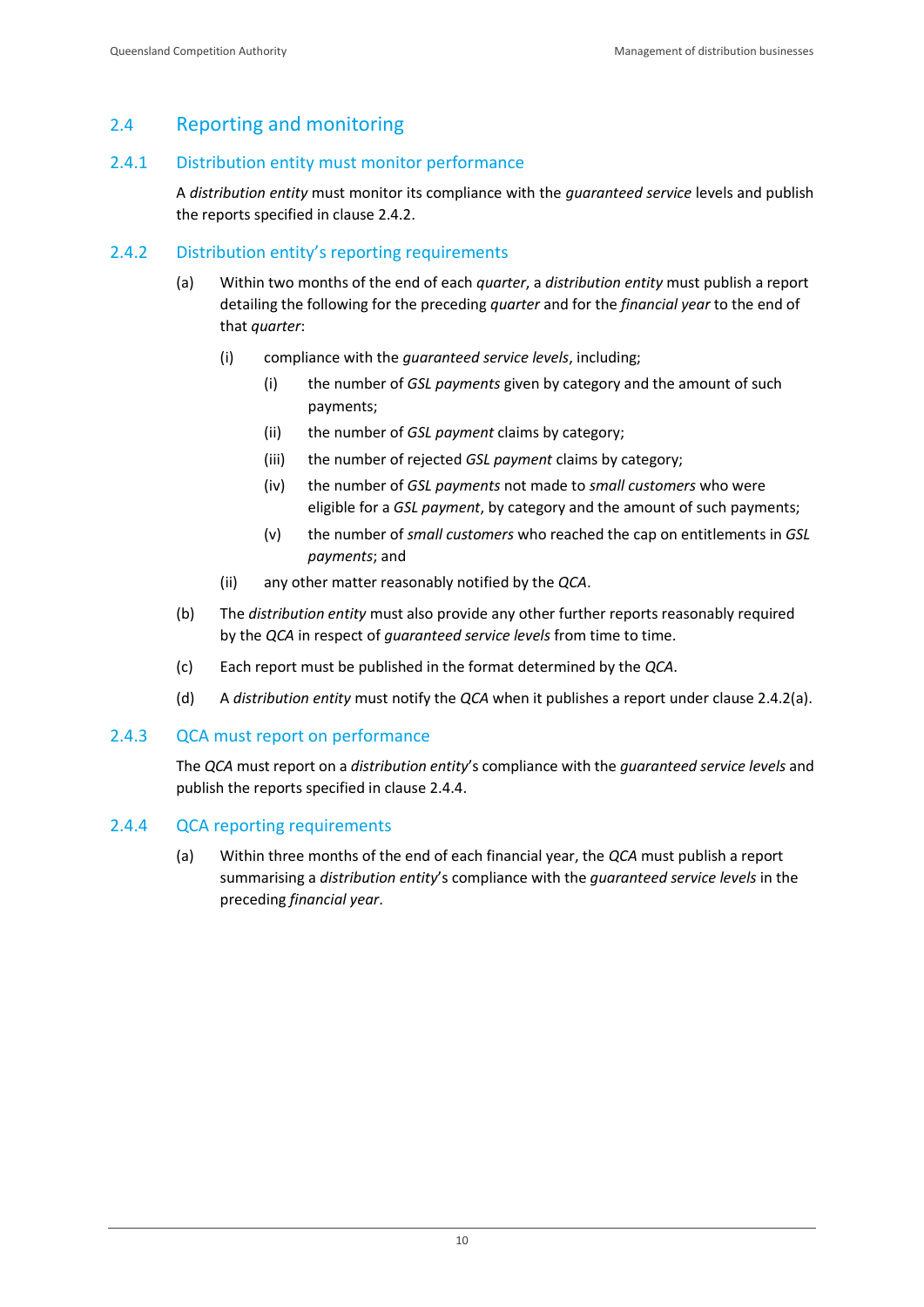# <span id="page-15-0"></span>3 SERVICES BETWEEN DISTRIBUTION ENTITIES AND RETAILERS

### <span id="page-15-1"></span>3.1 Application of this Chapter

This chapter applies to:

- (a) all *distribution entities*; and
- (b) all *retailers*.

#### <span id="page-15-2"></span>3.2 Standard co-ordination agreement

For the purposes of section 55I of the *Electricity Act*, the terms of the *standard co-ordination agreement* are the terms set out in Annexure A to this *Code*.

#### <span id="page-15-3"></span>3.3 Network billing

- (a) The *distribution entities* will be responsible for the development of standardised *B2B Procedures* for network billing in Queensland, and the amendment of those *B2B Procedures* for network billing as required from time to time.
- (b) The *distribution entities* will be responsible for the establishment of a consultative forum at which *retailers* and other interested parties can participate in the development of *B2B Procedures* for network billing.
- (c) *Distribution entities* and *retailers* must act in a cooperative and timely manner and do all such things as are reasonably necessary to establish, maintain and operate systems, processes and procedures that are compatible and compliant with the *B2B Procedures* for network billing established under clause 3.3(a).
- (d) Nothing in clause 3.3(a) prevents a *distribution entity* and *retailer* agreeing to vary the *B2B Procedures* for network billing as it applies between those parties.
- (e) In the event that a network billing specification is approved by the *Information Exchange Committee* (or its successor), the *distribution entities* and *retailers* agree that, from the date the national network billing specification becomes effective:
	- (i) the *B2B procedure* for network billing in Queensland established under clause 3.3(a) will cease to apply; and
	- (ii) the national network billing specification will apply.

#### <span id="page-15-4"></span>3.4 Service requests

#### <span id="page-15-5"></span>3.4.1 Purpose of clauses 3.4 to 3.7

- (a) The requirements of clauses 3.4 to 3.7 operate in conjunction with the *National Electricity Rules* and the *B2B Procedures* (*service order process*) which form part of the *B2B Procedures* under the *National Electricity Rules*.
- (b) The purpose of clauses 3.4 to 3.7 are to identify the obligations and timeframes required to support the initiation and completion of *standard service orders* from a *retailer* to a *distribution entity* relating to supply to a *customer*'s *premises*.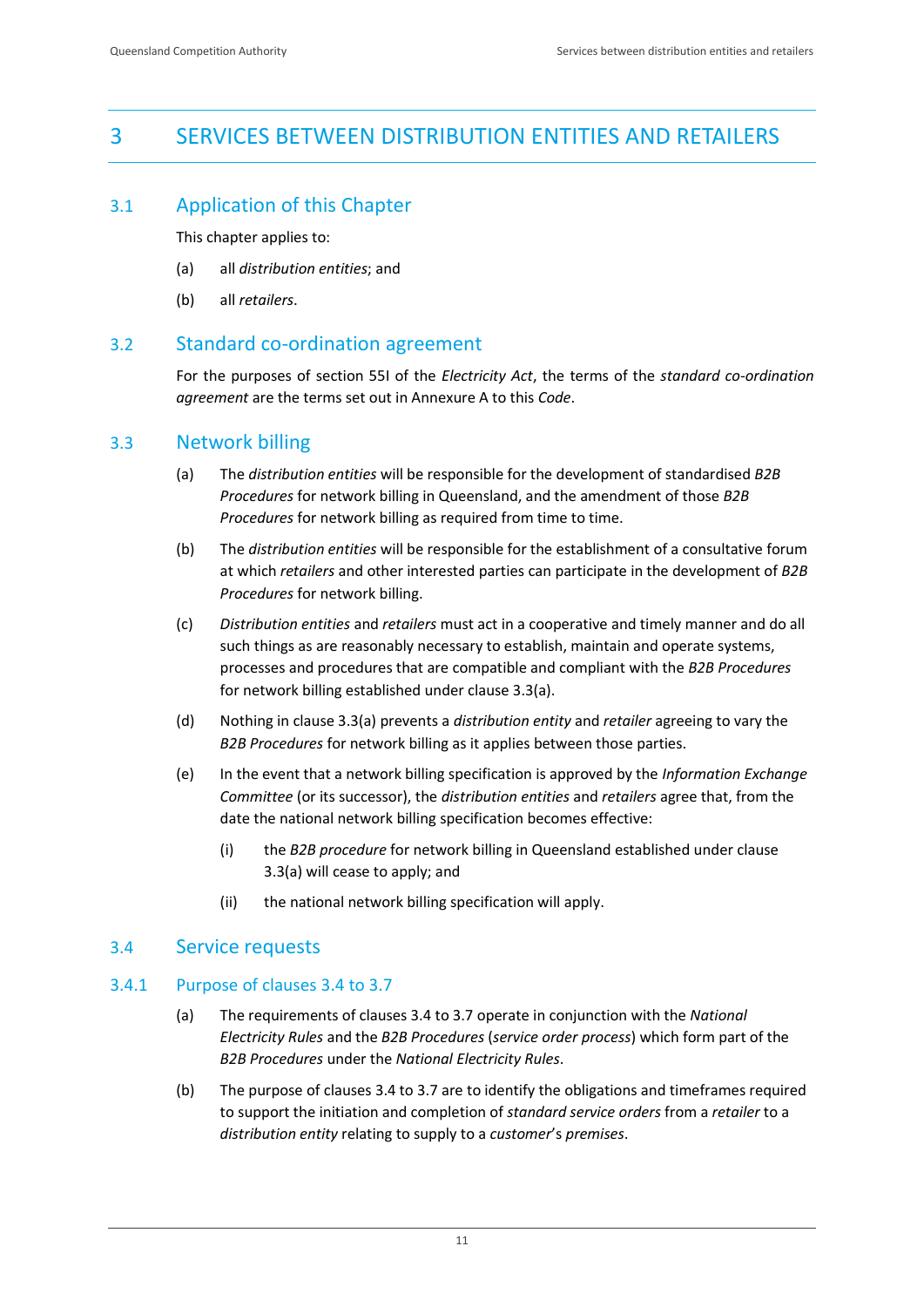# <span id="page-16-0"></span>3.5 Process for initiating

#### <span id="page-16-1"></span>3.5.1 Authority for standard service orders

A *distribution entity* must not carry out a *standard service order* in relation to a *customer*'s *premises* unless:

- (a) a request to do so is made by:
	- (i) a *customer*'s current *retailer*, prospective *retailer* or former *retailer*, as permitted by the *B2B Procedures* (*service order process*); or
	- (ii) a *customer*, if the *customer* is a *wholesale market customer* in the wholesale market;
- (b) there is a relevant *emergency*; or
- (c) the activity is otherwise expressly authorised or required by the *electricity legislation*.

#### <span id="page-16-2"></span>3.5.2 Initiating standard service orders

Unless otherwise agreed between the *retailer* and *distribution entity*, a *retailer* may only initiate a request of the *distribution entity* to undertake a *standard service order* by raising a *service order request* with the *distribution entity*.

#### <span id="page-16-3"></span>3.6 NMI classification

#### <span id="page-16-4"></span>3.6.1 NMI classification — 'LARGE'

Where a *NMI* for a *connection point* that is the subject of a *service order request* has a *NMI classification code* of 'LARGE', the *service order request* will be carried out by the *distribution entity* in accordance with the timeframes agreed between the parties.

#### <span id="page-16-5"></span>3.6.2 NMI classification — 'SMALL'

Where a *NMI* for a *connection point* that is the subject of a *service order request* has a *NMI classification code* of 'SMALL', the *service order request* will be carried out by the *distribution entity* in accordance with the timeframes specified in clause 3.7.

#### <span id="page-16-6"></span>3.7 Completion of standard service order

#### <span id="page-16-7"></span>3.7.1 Requirement to complete standard service order

- (a) Except as otherwise stated in this clause 3.7, a *distribution entity* must complete each type of *standard service order*:
	- (i) on the date agreed (or subsequently agreed) with the *retailer* or *retailer* on behalf of the *customer* (as appropriate); or
	- (ii) where no date is agreed, within the period specified in clause 3.7.3.
- (b) If a *service order request* relates to a new connection, addition and alteration or supply abolishment, a *distribution entity* must complete the *standard service order*:
	- (i) on the date agreed (or subsequently agreed) with the *customer*, the *customer*'s electrical contractor on behalf of the *customer*, or with the *retailer* on behalf of the *customer*; or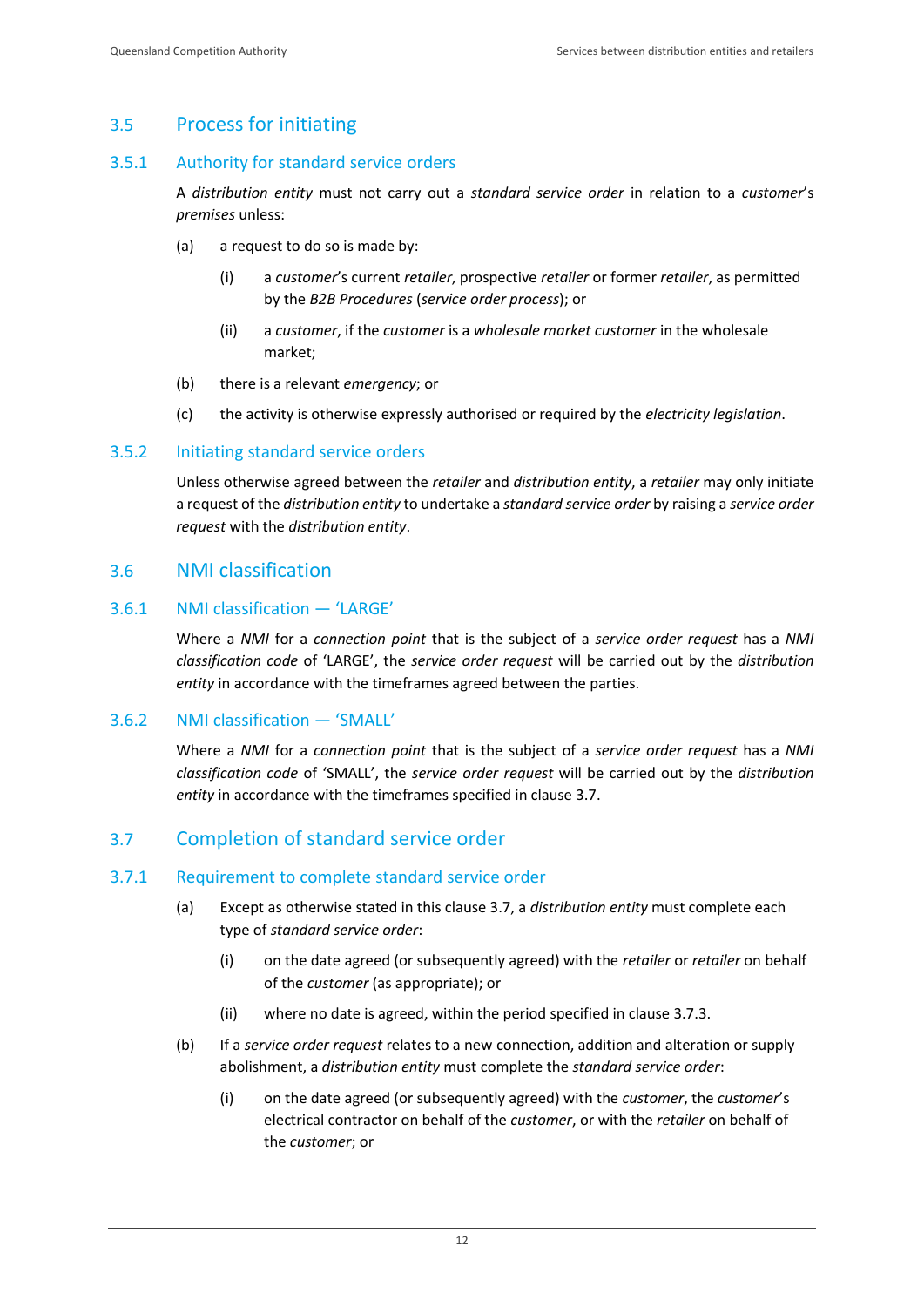- (ii) where no date is agreed and the *customer* does not require any extension of, or augmentation to, the *supply network* to enable the *premises* to be connected, then within the period specified in clause 3.7.3.
- (c) If a *service order request* relates to a new connection where the *distribution entity* deals directly with the *customer* or the *customer*'s electrical contractor on behalf of the *customer*, the *distribution entity* must use its best endeavours to immediately notify the *customer*'s *retailer* of any change in circumstance likely to impact completion of the *standard service order* or the fee associated with the *standard service order*, providing such information as the *retailer* may reasonably request.

#### <span id="page-17-0"></span>3.7.2 Preconditions for completion

- (a) The timeframes for completion of a *standard service order* will commence on the later of:
	- (i) satisfaction by the *customer* or the *retailer* (as appropriate) of all preconditions required under *electricity legislation*; and
	- (ii) receipt by the *distribution entity* of all relevant documentation, including a valid *service order request*.
- (b) Once all preconditions have been satisfied and all relevant documentation has been received, the *distribution entity* must carry out the *standard service order* in accordance with the requirements of this Chapter, the *B2B Procedures* (*service order process*) and the *electricity legislation*.
- (c) Where a *distribution entity* is not obliged to comply with its obligations under this clause 3.7.2(a) by virtue of a failure by the *customer* or the *retailer* to satisfy all preconditions, the *distribution entity* must comply with such obligations as soon as practicable after the satisfaction, removal or elimination of the reason for which the *standard service order* was not commenced.

#### <span id="page-17-1"></span>3.7.3 Timeframes for completion

- (a) The following timeframes for completion apply to each type of *standard service order* for the respective *distribution entities* and *feeder type*.
- (b) In this clause 3.7.3, a "*business day*" does not include a *local holiday* in the district where the *premises* is located.
- (c) Unless the *small customer* has requested to be disconnected, for the purposes of this clause 3.7.3, where the relevant *customer* is a *small customer* and the *standard service order* is "disconnection", a "*business day*" does not include a day between 20 December and 31 December (inclusive) in any year.
- (d) If the timeframe for completion of a *standard service order* for "disconnection" of *small customer*'s *premises* ends on a Friday or on a day before a Queensland wide or *local holiday* in the district where the *premises* is located, the *distribution entity* is not required to disconnect on that day but must disconnect by the next *business day*. This does not apply if the *small customer* has requested the disconnection.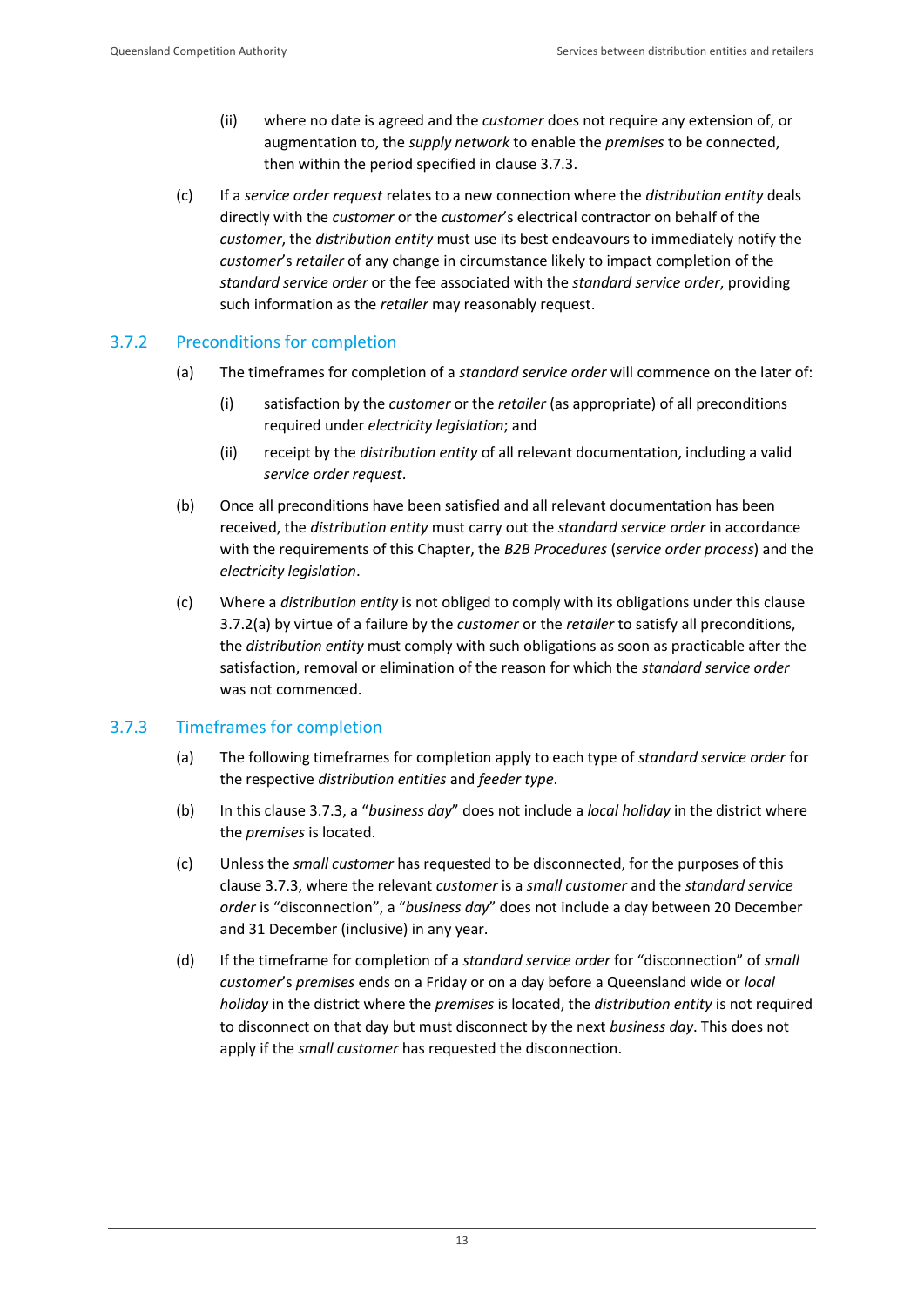| Premises in Ergon Energy's distribution area |  |  |  |  |  |  |
|----------------------------------------------|--|--|--|--|--|--|
|----------------------------------------------|--|--|--|--|--|--|

| <b>Standard service</b><br>order type                                     | Feeder type through which the<br>customer's premises is supplied | Time required for completion of works                                                                                                  |
|---------------------------------------------------------------------------|------------------------------------------------------------------|----------------------------------------------------------------------------------------------------------------------------------------|
| <b>New connection</b>                                                     | CBD feeder / urban feeder                                        | 5 business days of receipt of a valid service<br>order request and all relevant documentation.                                         |
|                                                                           | short rural feeder                                               | 10 business days of receipt of a valid service<br>order request and all relevant documentation.                                        |
|                                                                           | long rural feeder                                                | 10 business days of receipt of a valid service<br>order request and all relevant documentation.                                        |
|                                                                           | isolated feeder                                                  | 30 business days of receipt of a valid service<br>order request and all relevant documentation.                                        |
| Reconnection                                                              | CBD feeder / urban feeder                                        | If a valid service order request is received by<br>1.00pm on a business day, then on the same<br>day. Otherwise the next business day. |
|                                                                           | short rural feeder                                               | The next business day after receipt of a valid<br>service order request.                                                               |
|                                                                           | long rural feeder / isolated<br>feeder                           | 10 business days of receipt of a valid service<br>order request.                                                                       |
| <b>Disconnection</b>                                                      | CBD feeder / urban feeder /<br>short rural feeder                | 5 business days of receipt of a valid service<br>order request.                                                                        |
|                                                                           | long rural / feeder isolated feeder                              | 10 business days of receipt of a valid service<br>order request.                                                                       |
| <b>Special read</b>                                                       | CBD feeder / urban feeder                                        | 4 business days of receipt of a valid service<br>order request.                                                                        |
|                                                                           | short rural feeder                                               | 4 business days of receipt of a valid service<br>order request.                                                                        |
|                                                                           | long rural feeder                                                | 5 business days of receipt of a valid service<br>order request.                                                                        |
|                                                                           | isolated feeder                                                  | By the business day agreed between the<br>distribution entity and the retailer after<br>receipt of a valid service order request.      |
| <b>Additions and</b><br>alterations                                       | CBD feeder / urban feeder                                        | 5 business days of receipt of a valid service<br>order request and all relevant documentation.                                         |
| Exchange<br>meters<br>Install meters                                      | short rural feeder                                               | 10 business days of receipt of a valid service<br>order request and all relevant documentation.                                        |
| Move meters<br>Install                                                    | long rural feeder                                                | 10 business days of receipt of a valid service<br>order request and all relevant documentation.                                        |
| controlled load<br>Install hot<br>water meter<br>and control<br>equipment | isolated feeder                                                  | 30 business days of receipt of a valid service<br>order request and all relevant documentation.                                        |
| Meter<br>Reconfigurations                                                 | CBD feeder / urban feeder                                        | 20 business days of receipt of a valid service<br>order request.                                                                       |
|                                                                           | short rural feeder                                               | By the business day agreed between the<br>distribution entity and the retailer after<br>receipt of a valid service order request.      |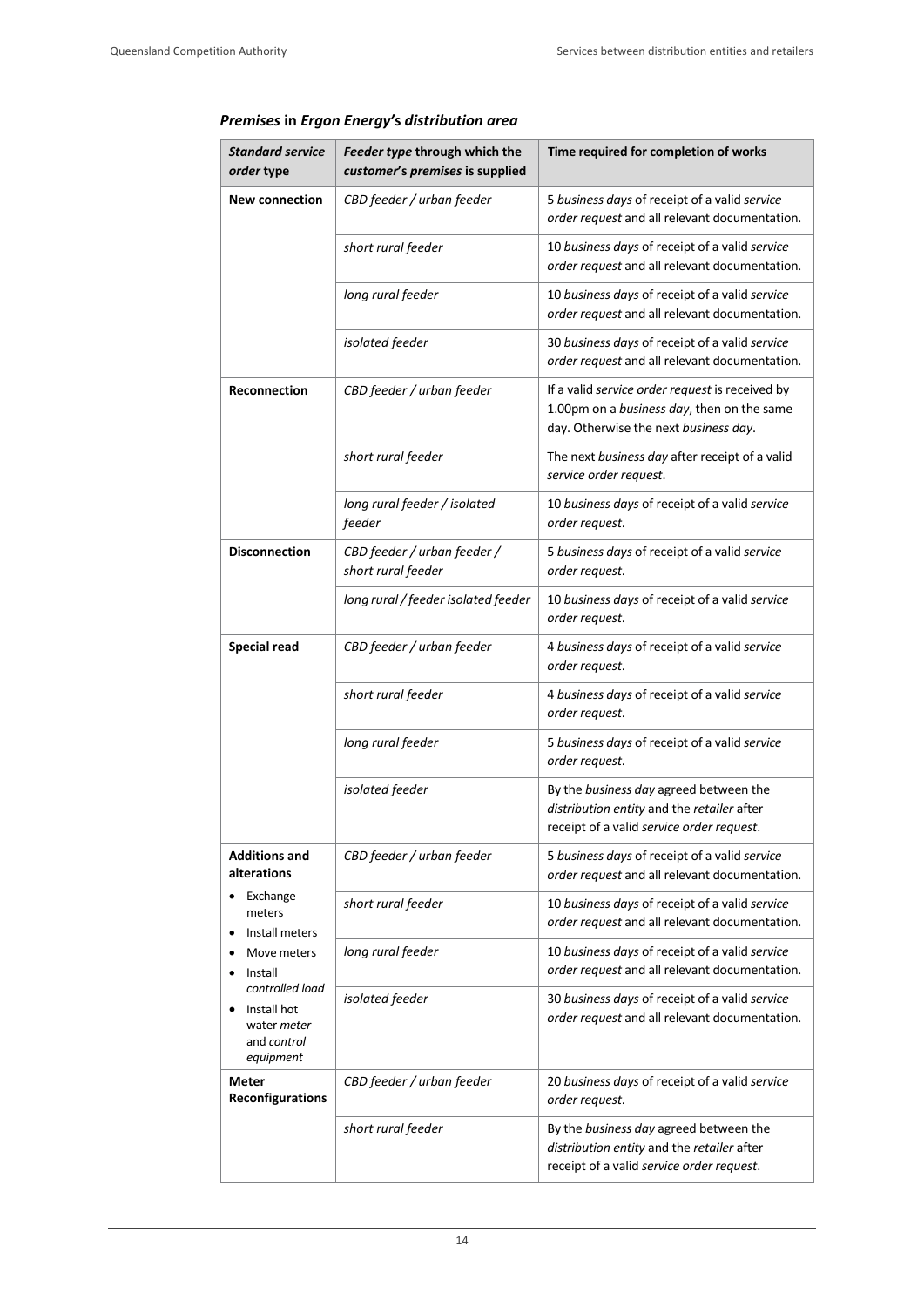|                                         | long rural feeder         | By the business day agreed between the<br>distribution entity and the retailer after<br>receipt of a valid service order request.                                                                          |  |
|-----------------------------------------|---------------------------|------------------------------------------------------------------------------------------------------------------------------------------------------------------------------------------------------------|--|
|                                         | isolated feeder           | By the business day agreed between the<br>distribution entity and the retailer after<br>receipt of a valid service order request.                                                                          |  |
| Meter<br>Investigation                  | CBD feeder / urban feeder | 15 business days of receipt of a valid service<br>order request.                                                                                                                                           |  |
|                                         | short rural feeder        | 15 business days of receipt of a valid service<br>order request.                                                                                                                                           |  |
|                                         | long rural feeder         | 15 business days of receipt of a valid service<br>order request.                                                                                                                                           |  |
|                                         | isolated feeder           | 30 business days of receipt of a valid service<br>order request.                                                                                                                                           |  |
| <b>Supply</b><br><b>Abolishment</b>     | CBD feeder / urban feeder | 20 business days of receipt of a valid service<br>order request.                                                                                                                                           |  |
|                                         | short rural feeder        | By the business day agreed between the<br>distribution entity and the retailer after<br>receipt of a valid service order request.                                                                          |  |
|                                         | long rural feeder         | By the business day agreed between the<br>distribution entity and the retailer after<br>receipt of a valid service order request.                                                                          |  |
|                                         | isolated feeder           | By the business day agreed between the<br>distribution entity and the retailer after<br>receipt of a valid service order request.                                                                          |  |
| <b>Miscellaneous</b><br><b>Services</b> | CBD feeder / urban feeder | The timeframe will depend on the work<br>requested and will be subject to commercial<br>negotiation between the distribution entity<br>and the retailer after receipt of a valid service<br>order request. |  |
|                                         | short rural feeder        | The timeframe will depend on the work<br>requested and will be subject to commercial<br>negotiation between the distribution entity<br>and the retailer after receipt of a valid service<br>order request. |  |
|                                         | long rural feeder         | The timeframe will depend on the work<br>requested and will be subject to commercial<br>negotiation between the distribution entity<br>and the retailer after receipt of a valid service<br>order request. |  |
|                                         | isolated feeder           | The timeframe will depend on the work<br>requested and will be subject to commercial<br>negotiation between the distribution entity<br>and the retailer after receipt of a valid service<br>order request. |  |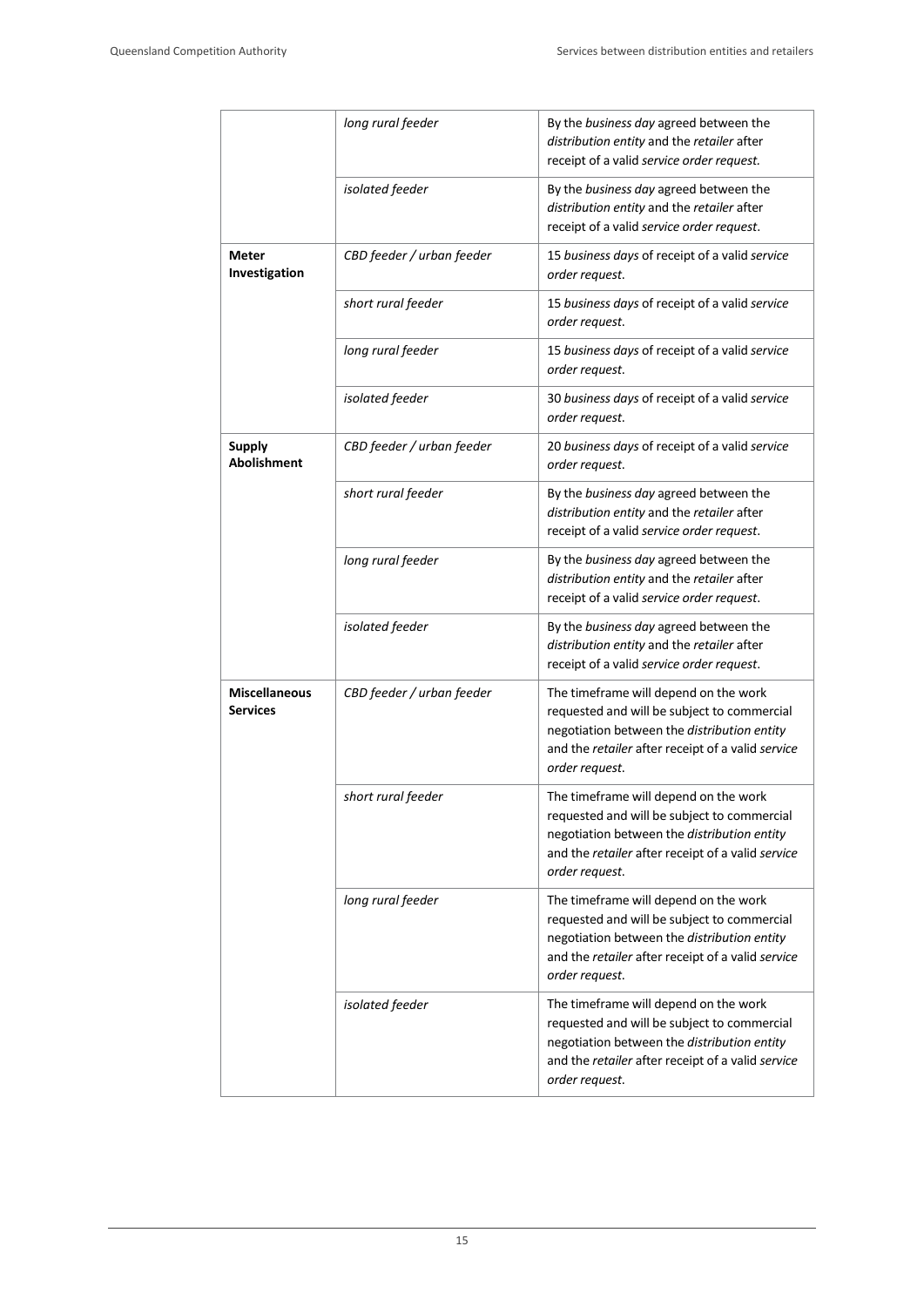| <b>Standard service</b><br>order type                                                            | Feeder type through which the<br>customer's premises is supplied<br>or location of premises | Time required for completion of works                                                                                                                                                                      |
|--------------------------------------------------------------------------------------------------|---------------------------------------------------------------------------------------------|------------------------------------------------------------------------------------------------------------------------------------------------------------------------------------------------------------|
| <b>New connection</b>                                                                            | All feeder types                                                                            | 5 business days of receipt of a valid service<br>order request and all relevant documentation.                                                                                                             |
| <b>Reconnection</b>                                                                              | All feeder types but excluding<br>premises in other locations                               | If a valid service order request is received by<br>1.00pm on a business day, then on the same<br>day. Otherwise the next business day.                                                                     |
|                                                                                                  | <b>Other locations</b>                                                                      | 10 business days of receipt of a valid service<br>order request.                                                                                                                                           |
| <b>Disconnection</b>                                                                             | All feeder types but excluding<br>premises in other locations                               | 5 business days of receipt of a valid service<br>order request.                                                                                                                                            |
|                                                                                                  | <b>Other locations</b>                                                                      | 10 business days of receipt of a valid service<br>order request.                                                                                                                                           |
| <b>Special read</b>                                                                              | All feeder types                                                                            | 4 business days of receipt of a valid service<br>order request.                                                                                                                                            |
| <b>Additions and</b><br>alterations                                                              | All feeder types                                                                            | 10 business days of receipt of a valid service<br>order request and all relevant documentation.                                                                                                            |
| Exchange<br>meters<br>Install meters<br>Move meters<br>Install<br>controlled load<br>Install hot |                                                                                             |                                                                                                                                                                                                            |
| water meter<br>and control<br>equipment                                                          |                                                                                             |                                                                                                                                                                                                            |
| Meter<br><b>Reconfigurations</b>                                                                 | All feeder types                                                                            | 20 business days of receipt of a valid service<br>order request.                                                                                                                                           |
| <b>Meter</b><br>Investigation                                                                    | All feeder types                                                                            | 15 business days of receipt of a valid service<br>order request.                                                                                                                                           |
| <b>Supply</b><br><b>Abolishment</b>                                                              | All feeder types                                                                            | 20 business days of receipt of a valid service<br>order request.                                                                                                                                           |
| <b>Miscellaneous</b><br><b>Services</b>                                                          | All feeder types                                                                            | The timeframe will depend on the work<br>requested and will be subject to commercial<br>negotiation between the distribution entity<br>and the retailer after receipt of a valid service<br>order request. |

#### *Premises* **in** *Energex's distribution area*

#### <span id="page-20-0"></span>3.7.4 Requirement to Complete Disconnection Service Order Requests

- (a) If completing a *standard service order* for disconnection (regardless of requested *ServiceOrderSubType*) would result in the temporary disconnection of multiple *premises*, a *distribution entity* is deemed to complete the service order if it employs the method of *turn off main switch and sticker* at the *premises*.
- (b) If a disconnection referred to in paragraph (a) arises because a *small customer* is vacating the *premises*, the distribution entity: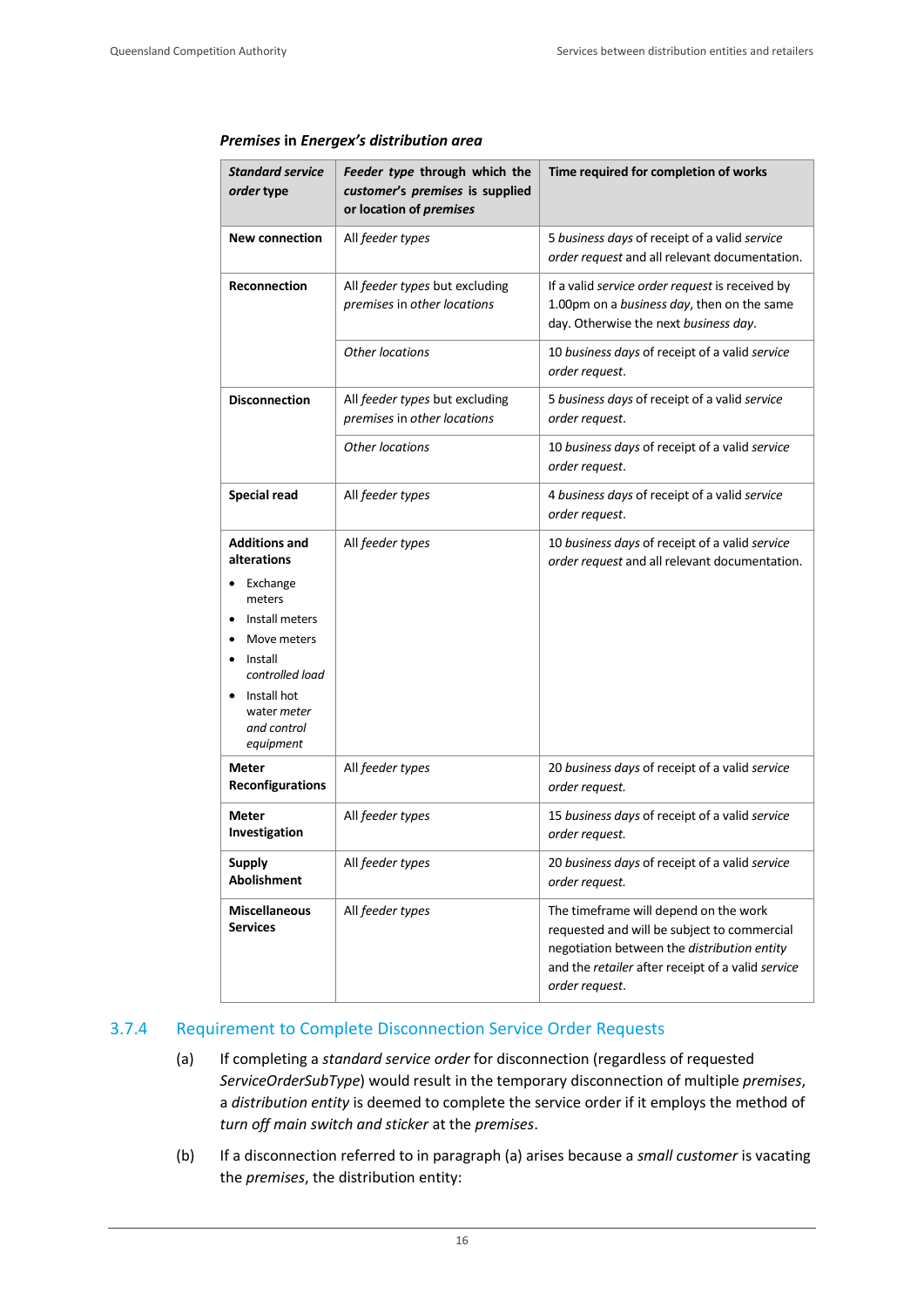- (i) will not charge the *financially responsible Market Participant* for network tariffs relating to the *premises* during the *compensation period*; and
- (ii) must pay the *financially responsible Market Participant* compensation calculated by multiplying the volume of consumption recorded at the *premises* during the *compensation period* by the average monthly regional reference price as published by the *Australian Energy Market Operator* for the month in which the compensation period ends
- (c) A *retailer* may not charge a *small customer* for *customer retail services* for a disconnected *premises* during the *compensation period*.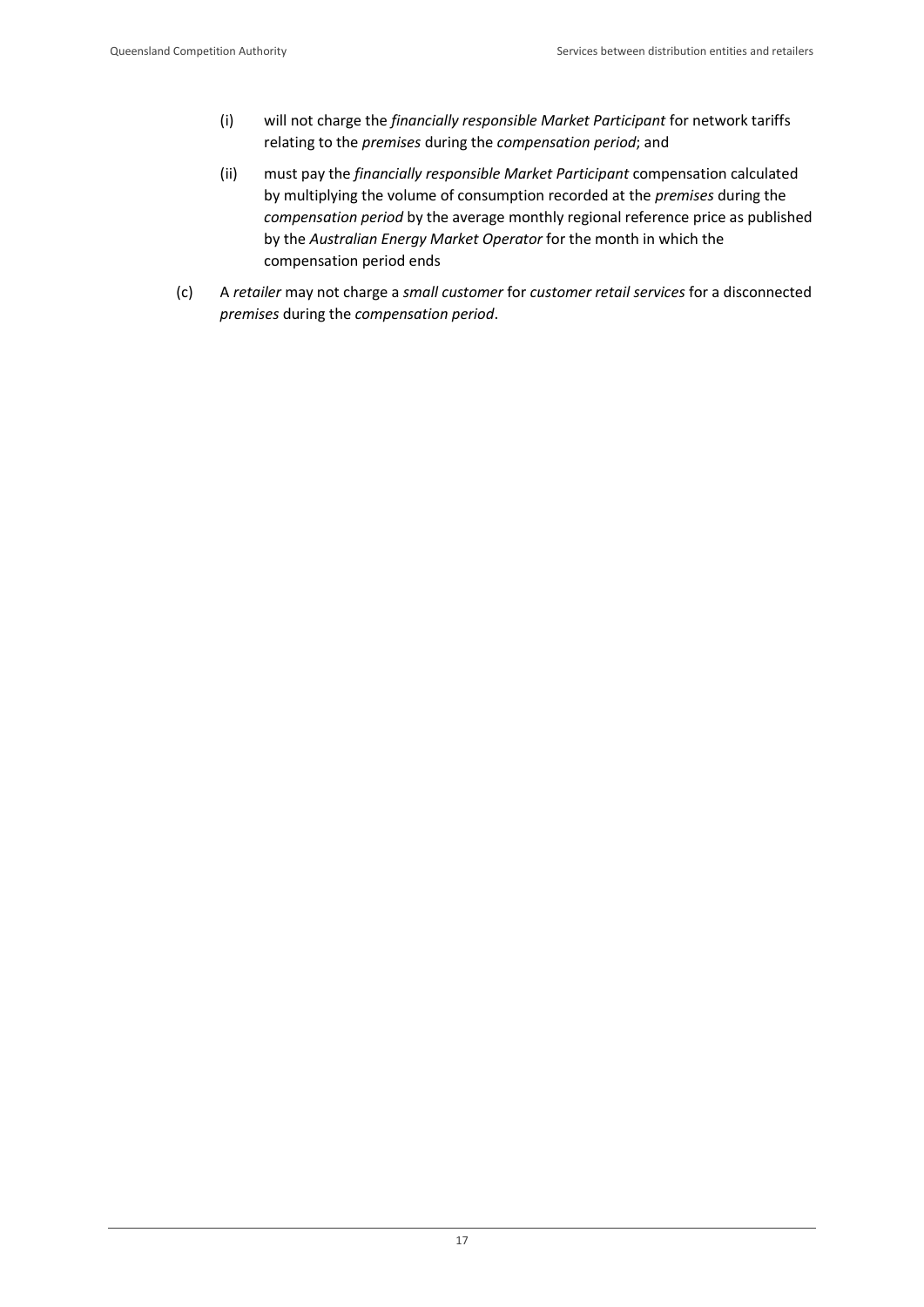# <span id="page-22-0"></span>4 CUSTOMER TRANSFER

#### <span id="page-22-1"></span>4.1 Application of this Chapter

#### <span id="page-22-2"></span>4.1.1 Application

This Chapter applies to:

- (a) all *distribution entities*;
- (b) all *retailers*; and
- (c) unless otherwise specified, in relation to all *customers* for a *NMI premises* connected to a *supply network* forming part of the national grid.

#### <span id="page-22-3"></span>4.2 Compliance obligations

#### <span id="page-22-4"></span>4.2.1 Contracting customer transfer functions

A *distribution entity* or a *retailer* must only contract with or engage another party to perform a function in relation to a *customer* transfer on the basis that the other party agrees to comply with Chapter 4 of this *Code*.

#### <span id="page-22-5"></span>4.2.2 Compliance with MSATS procedures

A *distribution entity* or a *retailer* must comply with any *MSATS* procedures as developed and published by *AEMO* from time to time pursuant to the *National Electricity Rules*.

#### <span id="page-22-6"></span>4.3 NMI discovery

#### <span id="page-22-7"></span>4.3.1 NMI and NMI checksum

For the entire period *Ergon Energy* is operating under the minimalist transitioning approach:

- (a) Subject to clause 4.4.2 *Ergon Energy* must within two *business days* of a *retailer*'s request provide that *retailer* with the *NMI* and *NMI checksum* for a *NMI premises*.
- (b) A request made by a *retailer* under paragraph 4.3.1(a) may be made by reference to a:
	- (i) unique *meter* identifier held by *Ergon Energy* and advised to the *retailer*;
	- (ii) *NMI* address; or
	- (iii) DPID (as that term is defined in the *CATS Procedures*).
- (c) Where a request made under paragraph 4.3.1(a) does not return a *unique match*, *Ergon Energy* must provide all the returned matches to the *retailer*, provided that if there are more than 99 matches, only the first 99 returned matches need be provided to the *retailer*.
- (d) Where a request made under paragraph 4.3.1(a) returns a *unique match*, *Ergon Energy* must, unless otherwise advised by the *retailer*, provide that *NMI* and *NMI checksum* for the relevant *NMI premises*.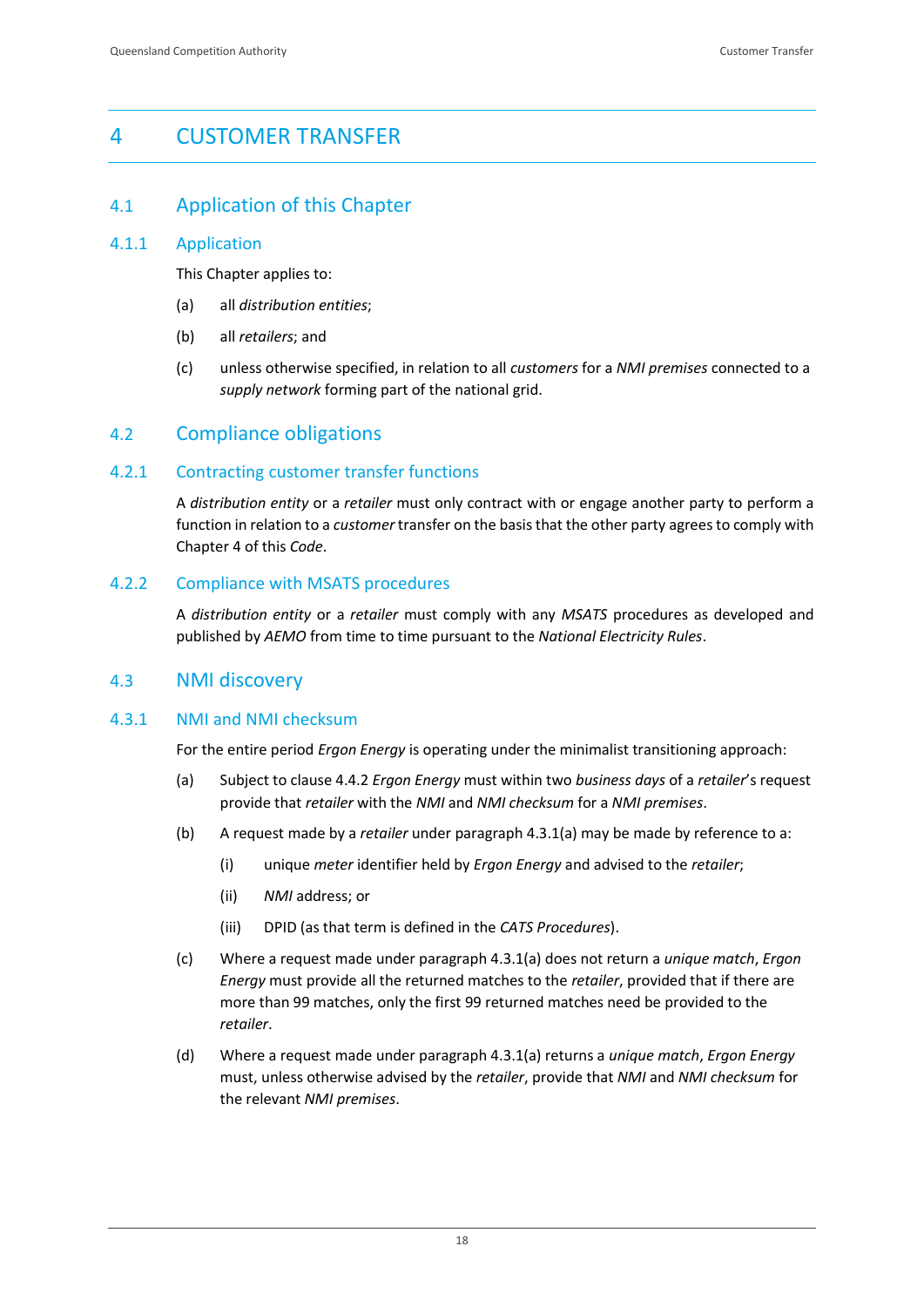#### <span id="page-23-0"></span>4.3.2 NMI standing data

- (a) *Ergon Energy* must within two *business days* of a *retailer*'s request provide that *retailer* with the *NMI standing data* for a *NMI premises*.
- (b) A request made under paragraph 4.3.1(a) may only be made by reference to a *NMI*.

#### <span id="page-23-1"></span>4.3.3 Information must not be available through MSATS

A request under clauses 4.3.1(a) or 4.3.2(a) may only be made by a *retailer* if the relevant *NMI*, *NMI checksum* or *NMI standing data* are not available to that *retailer* through *MSATS*.

#### <span id="page-23-2"></span>4.4 Minimalist transitioning approach

#### <span id="page-23-3"></span>4.4.1 Application

- (a) *Ergon Energy* is declared, at the *FRC commencement date*, to be operating under the *minimalist transitioning approach*.
- (b) The *QCA* may issue a notice to *Ergon Energy* declaring it will no longer be operating under the *minimalist transitioning approach* from the date 12 months from the date of the notice.
- (c) *Ergon Energy* must include a notice on its website stating the *minimalist transitioning approach* applies to it until the *minimalist transitioning approach* ceases to apply to it.
- (d) The *QCA* will review at least annually whether to issue a notice in accordance with paragraph (b). In conducting this review, the *QCA* must consult with *Ergon Energy*, *retailers* and any other person who has a legitimate interest in whether such a notice is to be issued.
- (e) Clauses 4.4.2 and 4.4.5 only apply to *Ergon Energy* while it operates under the *minimalist transitioning approach*.

#### <span id="page-23-4"></span>4.4.2 Discovery requests under a minimalist transitioning approach

- (a) *Ergon Energy* must have the capacity to process a minimum of 150 requests each *business day* in total under clauses 4.3.1(a) and 4.3.2(a).
- (b) If more than 150 requests are received in total under clauses 4.3.1(a) and 4.3.2(a) by *Ergon Energy* in a *business day* then *Ergon Energy* will employ a combination of the following measures as appropriate to minimise or temporarily change transaction completion times:
	- (i) increase the resources available for completing requests for information from *retailers*, for example by increasing the total number of resources or the hours during which requests are processed;
	- (ii) increase the time for completing requests for information from *retailers* beyond two *business days*; and
	- (iii) institute a queuing policy on the basis of the order of the receipt of requests for information from *retailers*.
- (c) If *Ergon Energy* is consistently receiving more than 150 requests in total under clauses 4.3.1(a) and 4.3.2(a) and reasonably expects that it is unable to complete these within two *business days* then it must advise affected *retailers*:
	- (i) which of the measures it is taking to minimise transaction completion times; and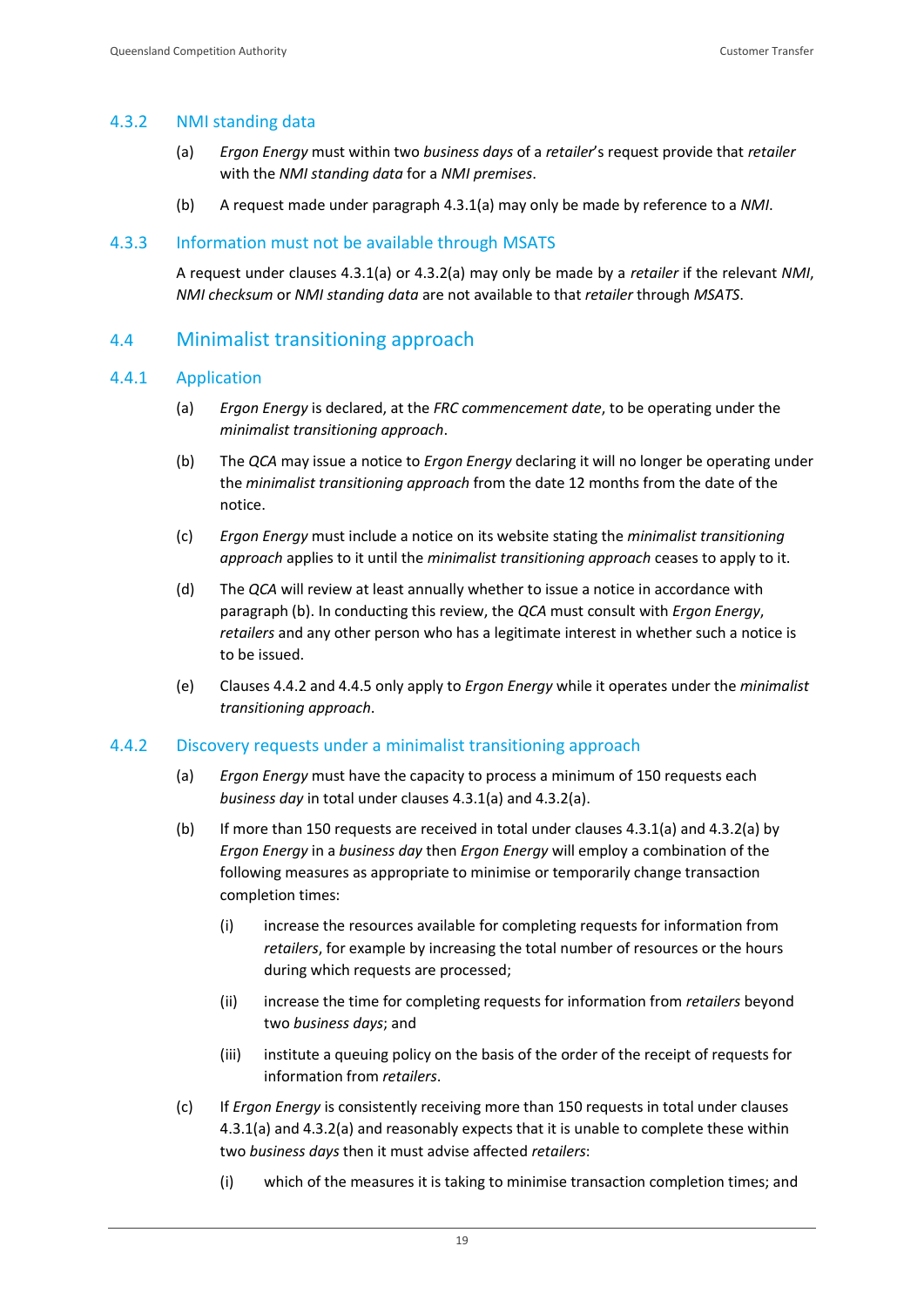(ii) of the revised expected timeframes for completing requests for information.

#### <span id="page-24-0"></span>4.4.3 NMI creation requests under a minimalist transitioning approach

- (a) *Ergon Energy* must have the capacity to process a minimum of 40 *NMI* creation requests each *business day* under clause 4.4.4.
- (b) If more than 40 *NMI* creation requests under clause 4.4.4 are received by *Ergon Energy* in a *business day* then *Ergon Energy* will employ a combination of the following measures as appropriate to minimise or temporarily change *NMI* creation completion times:
	- (i) increase the resources available for initiating *NMI* creations, for example by increasing the total number of resources or the hours during which *NMI* creation requests are processed;
	- (ii) increase the time for initiating *NMI* creations beyond two *business days*; and
	- (iii) institute a queuing policy on the basis of the order of receipt of *NMI* creation requests.
- (c) If *Ergon Energy* is consistently receiving more than 40 *NMI* creation requests under clause 4.4.4 and reasonably expects that it is unable to initiate the requests in *MSATS* within two *business days*, then it must advise affected *retailers*:
	- (i) which of the measures it is taking to minimise the timeframe for initiating *NMI* creations in *MSATS*; and
	- (ii) of the revised expected timeframes for initiating in *MSATS* the *NMI* creations requested.

#### <span id="page-24-1"></span>4.4.4 Request to create a NMI

Where the *NMI* that is the subject of a proposed transfer is a *small customer*'s *NMI* of *Ergon Energy* and that *NMI* is not in *MSATS*, the new *retailer* must request the *distribution entity* to create the *NMI* and associated standing data in *MSATS* as soon as practicable after a *negotiated retail contract* has been entered into between the *customer* and the new *retailer*.

#### <span id="page-24-2"></span>4.4.5 Population of MSATS

*Ergon Energy*, while operating under the *minimalist transitioning approach*, will provide to *AEMO* the *NMI* and each required item of *NMI standing data* in respect of each *connection point* for which it is the *distribution entity* for those *NMIs*:

- (a) with a *NMI* classification code of "LARGE"; or
- (b) that have been the subject of a transfer request.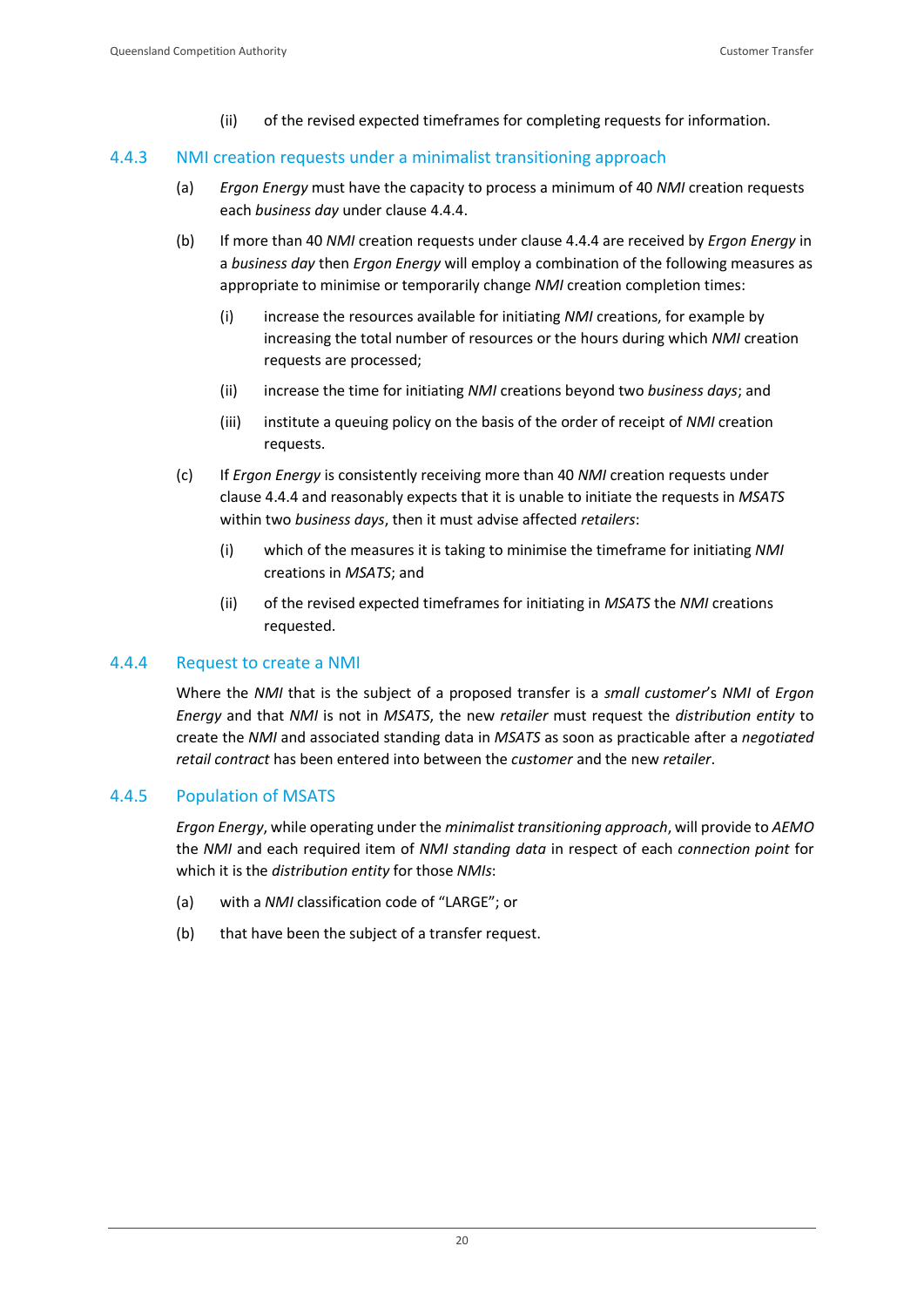# <span id="page-25-0"></span>5 METERING

# <span id="page-25-1"></span>5.1 Application

#### <span id="page-25-2"></span>5.1.1 Purpose

The purpose of this Chapter is to regulate those matters that relate to electricity metering for:

- (a) *connection points* for type 7 *metering installations* where the relevant *customer* is, or is taken to be, an excluded customer under the *Electricity Act*; and
- (b) *points of supply* in *isolated power systems*.

#### <span id="page-25-3"></span>5.1.2 Application of this chapter

This chapter applies:

- (a) to all *distribution entities* in regard to metering for those matters specified in clause 5.1.3;
- (b) to all *local area retailers* in regard to:
	- (i) metering to the extent specified in clause 5.1.3; and
	- (ii) their *first-tier connection points* in relation to clause 5.4.8;
- (c) to *isolated generators* that operate in parallel with electricity supplied from a *distribution entity*'s *supply network*. To avoid doubt, a *generator* in this *Code* includes an *IES generator* and other very small *generators*; and
- (d) to all *Metering Coordinators* appointed for *metering installations* specified in clause 5.1.3.

#### <span id="page-25-4"></span>5.1.3 Scope

- (a) This Chapter applies to type 1 to 7 *metering installations* that are not covered by the *National Electricity Rules*, being *connection points* where the *customer* for the relevant *premises* is, or is taken to be, an excluded customer under the *Electricity Act*.
- (b) This chapter applies to *card operated meters*.
- (c) This chapter applies to *metering installations* located in *isolated power systems*.
- (d) This chapter applies to *interval meters*. However, an *interval meter* will be either read remotely (a type 1 to 4 *metering installation*) or manually (a type 4A *metering installation*), or the accumulation display will be manually read (a type 6 *metering installation*). There is no obligation on the *Metering Coordinator* to manually read the *interval energy data* from an *interval meter* (a type 5 *metering installation*).
- (e) A *distribution entity* may only classify a *connection point* as a type 7 *metering installation* if the *metering installation* meets the criteria for the classification of a type 7 *metering installation* in Schedule 7.4.3 of the *National Electricity Rules*.
- (f) This Chapter does not regulate metering requirements for *connection points* that may be classified as *first-tier*, *second-tier*, market load or intending load in accordance with clause 2.3.1 of the *National Electricity Rules*.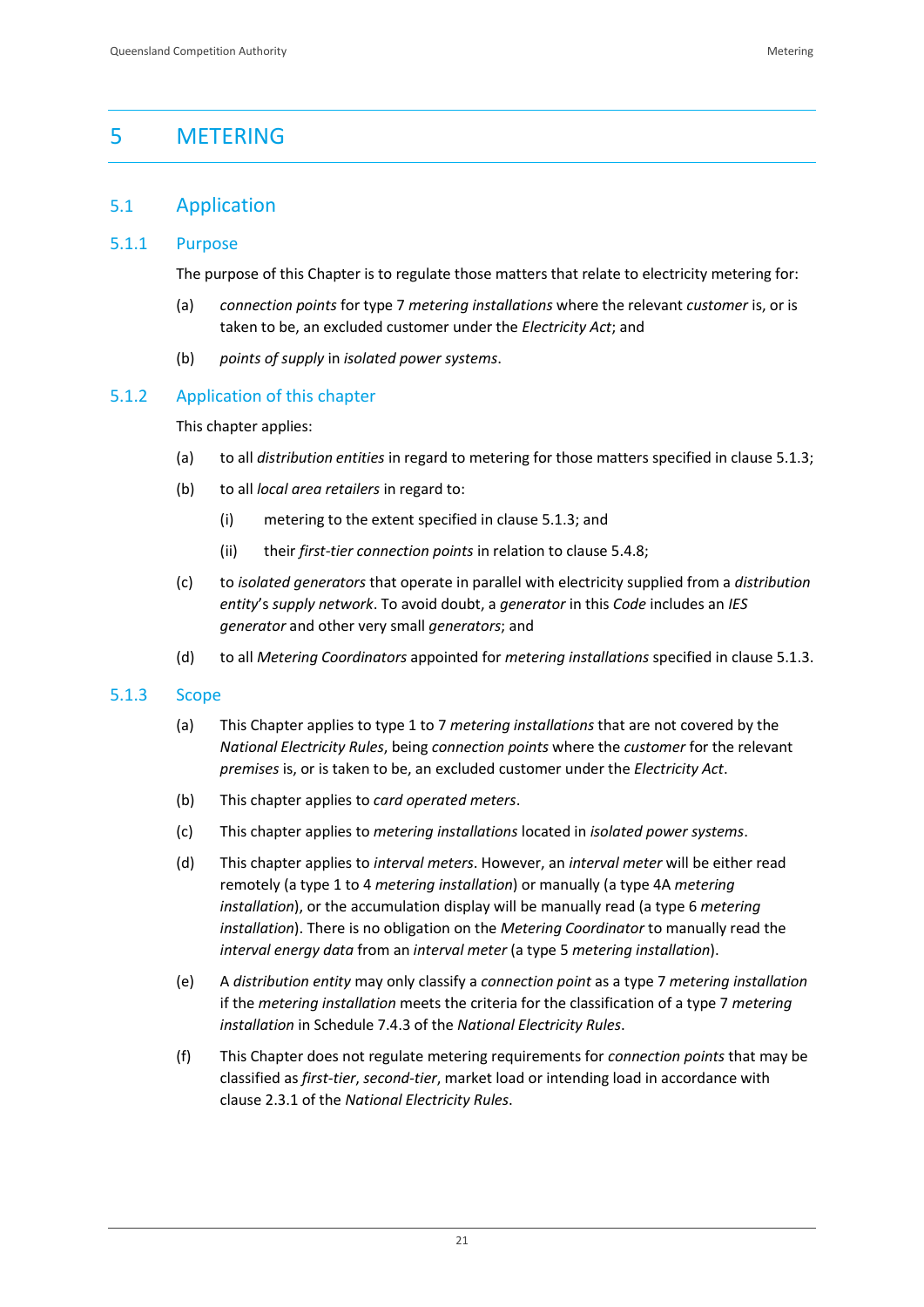#### <span id="page-26-0"></span>5.1.4 Responsibility for meter provision and metering data services

- (a) The *local area retailer* must appoint a *Metering Coordinator* for *first-tier* type 1, type 2, type 3, type 4 and type 4A *metering installations*.
- (b) The *distribution entity* is the *Metering Coordinator* for *first-tier* type 5, type 6 and type 7 *metering installations*.
- (c) The *Metering Coordinator* must be registered with *AEMO* and is responsible for the coordination and provision of metering services at the metering point
- (d) The *Metering Coordinator* is responsible for appointing a *Metering Provider* for the provision, installation, replacement, maintenance, inspection and testing of the *metering installation* at the *metering point*.
- (e) The *Metering Coordinator* is responsible for appointing a *Metering Data Provider* for the reading and processing of *energy data* for *metering installations*.
- (f) The *distribution entity* is responsible for determining the *connection points* or *points of supply* allowed to be type 7 *metering installations* in accordance with clause 5.1.3(e).

#### <span id="page-26-1"></span>5.1.5 Background information

The references contained in Part A of the *Metrology Procedure* provide background information to this Chapter.

#### <span id="page-26-2"></span>5.1.6 Interpretation

(a) The volume threshold for a *connection point*, other than determining the volume threshold for a *metering installation*, should be determined in accordance with the methodology for deciding the classification of *customers* contained in the *National Electricity Rules*.

#### <span id="page-26-3"></span>5.2 Preliminary issues

#### <span id="page-26-4"></span>5.2.1 Metering installation components

- (a) Primary components associated with the *metering installation* for a *connection point* or a *point of supply*, where applicable, are identified as:
	- (i) the *metering point*;
	- (ii) the *current transformers* and *voltage transformers*, as applicable;
	- (iii) the *measurement element*;
	- (iv) the *data logger*;
	- (v) the *communications link*;
	- (vi) *metering data services* within the *communication link*;
	- (vii) testing and inspection; and
	- (viii) management, maintenance and auditing.
- (b) In addition to the primary components specified in paragraph (a) above, the *metering installation* includes the *distribution entity*'s *control equipment* for the purpose of this Chapter 5.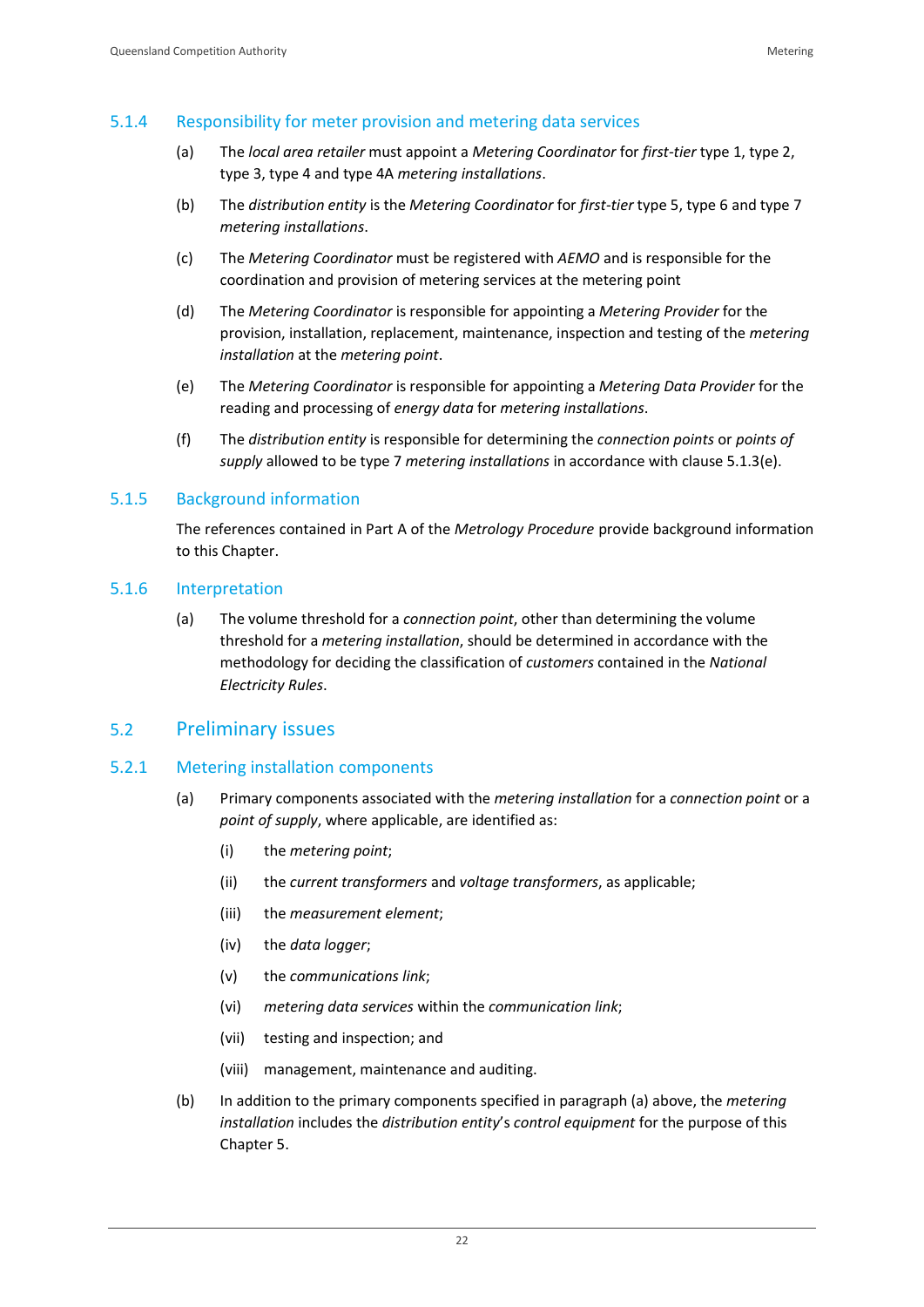- (c) The primary components, their characteristics and associated service requirements in the *Metrology Procedure* apply to this *Code*, except where varied in this Chapter 5.
- (d) The following indicative diagram applies to a type 1 to 4 *metering installation* installed at a *point of supply*:

**Types 1 to 4 Metering Installation**



(e) The following indicative diagram applies to type 4A, 5 and type 6 *metering installations* installed at a *point of supply*:

**Type 4A and 6 Metering Installation**



#### <span id="page-27-0"></span>5.2.2 Dispute resolution

- (a) Dispute resolution on any matter associated with this Chapter 5 must be managed in the following way:
	- (i) any dispute arising under this Chapter 5 between a *Metering Coordinator* who is a *distribution entity* and a *local area retailer* must be resolved by agreement between the parties in accordance with the relevant *co-ordination agreement*;
	- (ii) any dispute arising under this Chapter 5 between a *Metering Coordinator* and an *isolated generator* must be resolved by agreement between the parties. If an agreement cannot be reached, the *Metering Coordinator* must offer to submit the dispute to commercial arbitration for resolution; and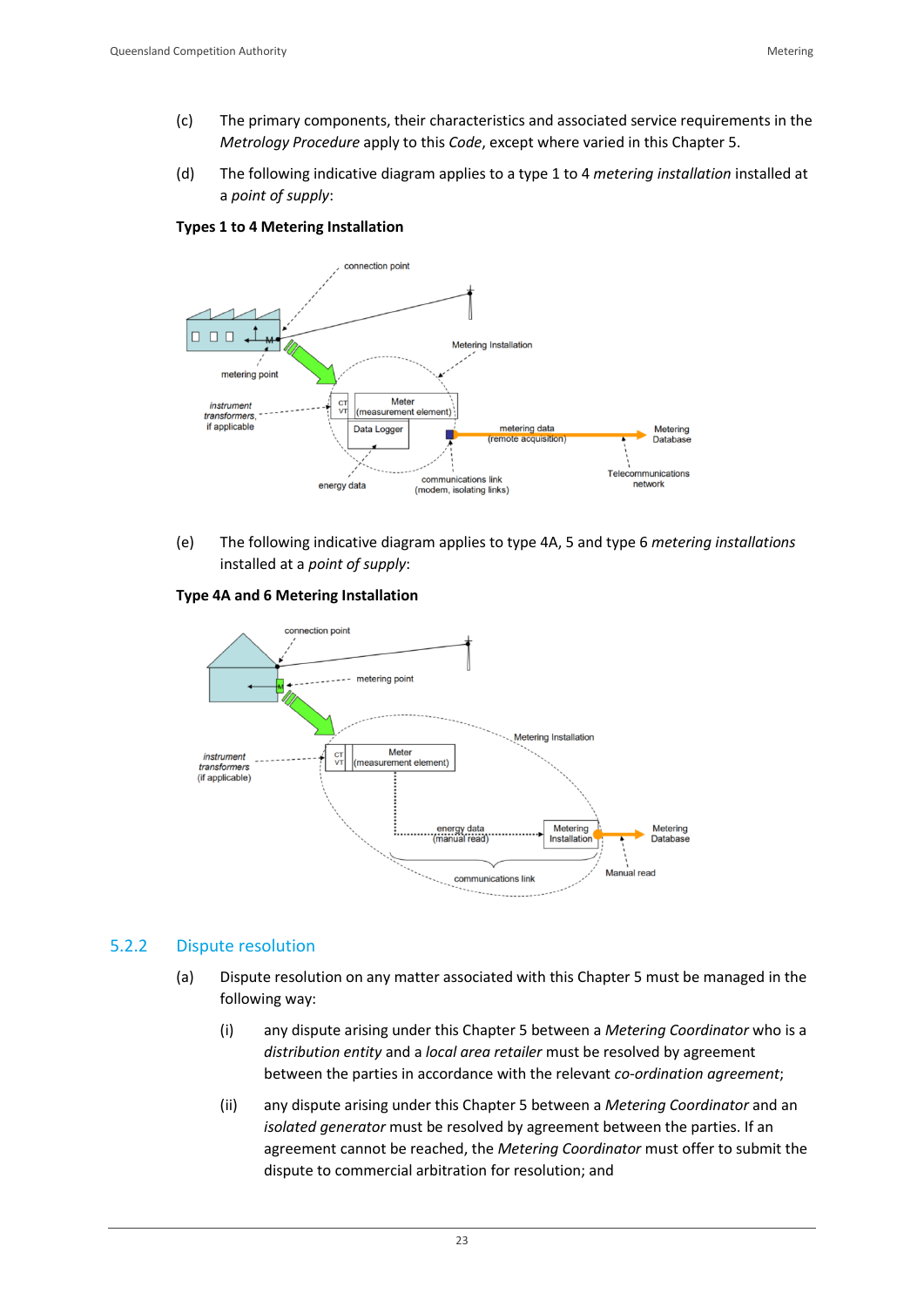- (iii) a dispute between a *Metering Coordinator* and a *customer* is to be resolved in accordance with the relevant *connection contract*, where the *Metering Coordinator* is a *distribution entity*, or by the *local area retailer* in accordance with the relevant *retail contract*, that exists between the *local area retailer* and the *customer*.
- (b) In any dispute about records of the amount of electricity supplied to a *metering point*, clause 5.4.9(d) applies for type 1 to 6 *metering installations* and a *distribution entity* procedure applies for type 7 *metering installations*.
- (c) The *Metering Coordinator* involved in a dispute of the kind referred to in paragraph (b) must keep all records in relation to the dispute for a period of seven years from the resolution of the dispute.

#### <span id="page-28-0"></span>5.2.3 Disaster recovery

The *Metering Coordinator* must use its reasonable endeavours to ensure that the *metering data services database* is operated in accordance with sound disaster recovery practices.

#### <span id="page-28-1"></span>5.2.4 Document responsibility

- (a) A *distribution entity* must make available a copy of this Chapter through its website, and on request of a *customer*, provide that *customer* with a copy of this Chapter.
- (b) A *distribution entity* may impose a reasonable charge on a person who requests multiple or subsequent hard copies of this Chapter.

#### <span id="page-28-2"></span>5.3 Responsibility for meter provision

#### <span id="page-28-3"></span>5.3.1 Application of clause 5.3

- (a) This clause 5.3 relates to the provision of *meters* to *points of supply* in *isolated power systems*.
- (b) A reference to a *Metering Provider* in this clause 5.3 is a reference to a *Metering Provider* that is registered with *AEMO* as either class MPA or MPB.

#### <span id="page-28-4"></span>5.3.2 Overall responsibility requirements

- (a) *Metering Providers* must be accredited and registered with *AEMO* on the basis of the capabilities required for type 1, type 2, type 3, type 4 and type 4A *metering installations* as specified in Schedule 7.2 of the *National Electricity Rules*, as appropriate.
- (b) *Metering Providers* must be accredited and registered with *AEMO* on the basis of the capabilities required for type 5, type 6 and type 7 *metering installations* as specified in the *Metrology Procedure* and Schedule 7.2 of the *National Electricity Rules*.
- (c) A *Metering Coordinator* is required to use *Metering Providers* to provide, install, routinely test and maintain the relevant primary components, characteristics and service requirements of the *metering installation*.
- (d) A *Metering Coordinator* is responsible for the design of a *metering installation* and warrants that the design delivers the primary components, characteristics and service requirements as specified in the *Metrology Procedure*, as appropriate.
- (e) A *Metering Coordinator* must ensure the components have been selected, properly installed and initially tested so that the *metering installation* satisfies the accuracy and performance requirements for *metering installations*.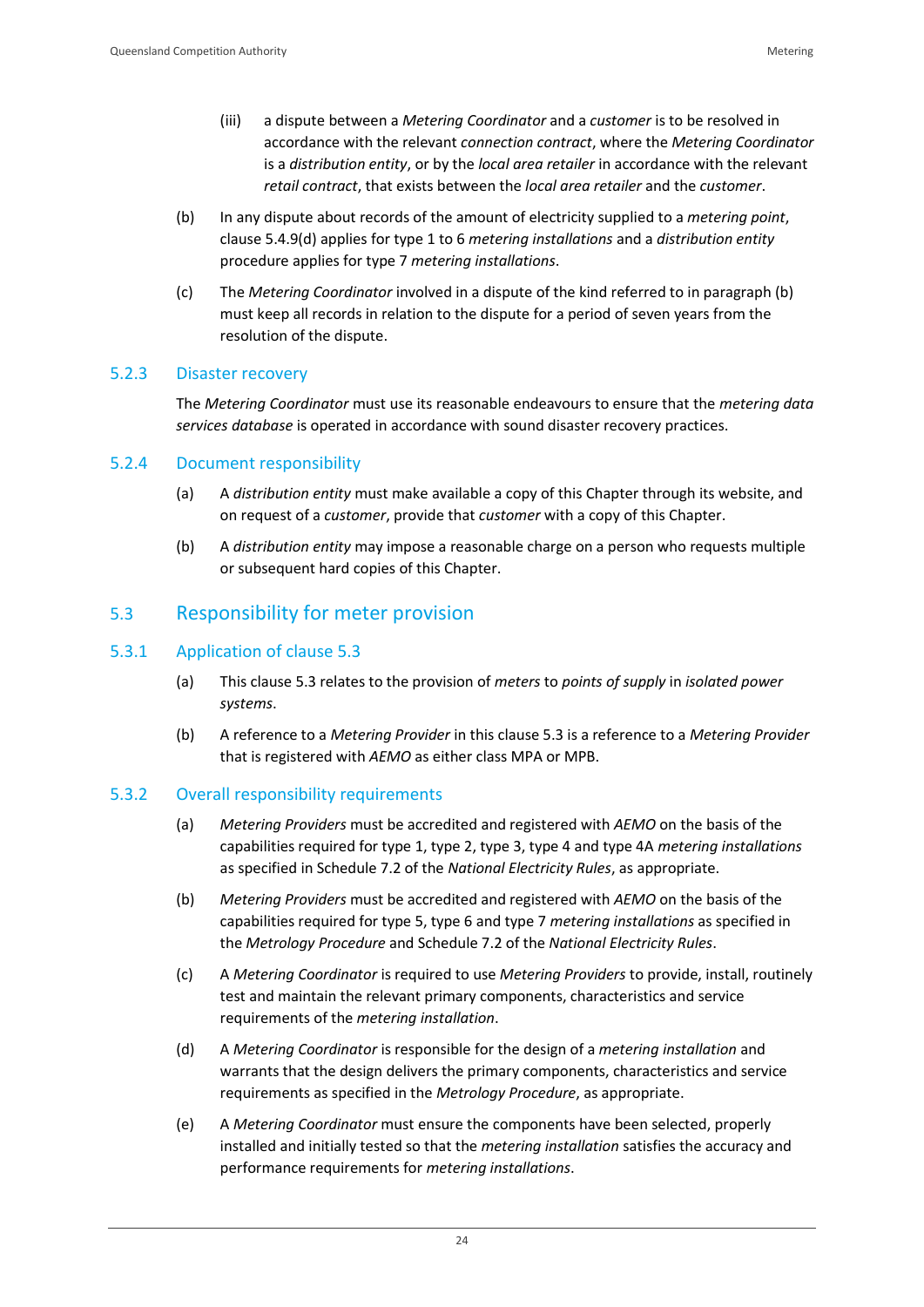- (f) A *Metering Coordinator* is required to procure a *Metering Provider* to provide, install, routinely test and maintain the *metering installation* and its associated primary components in accordance with the *Metrology Procedure*.
- (g) A *metering installation* may be used for purposes other than billing, provided:
	- (i) such additional usage does not compromise compliance with the requirements of this *Code*; and
	- (ii) the *Metering Coordinator* must coordinate the different uses of the *metering installation* so that the characteristics of the *metering installation* and access to the *energy data* from the *metering installation* remain consistent with the requirements of this *Code*.

#### <span id="page-29-0"></span>5.3.3 Metering installation components — meter provision

- (a) The *Metering Provider* appointed by the *Metering Coordinator* is permitted to use:
	- (i) *interval meters* and associated equipment;
	- (ii) *accumulation meters* and associated equipment, but only where they do not contravene the new and replacement requirements as specified in clause 5.3.6; and
	- (iii) communication arrangements (manual or electronic) that allow the *meter* to be read and the *energy data* to be transported to an approved database.

Combinations of communication arrangements are also permitted.

- (b) The *Metering Coordinator* must ensure that the components, characteristics and service requirements for *meter* provision for type 1, type 2, type 3, type 4, type 4A, type 5 and type 6 *metering installations* comply with the *Metrology Procedure*, as appropriate.
- (c) Where the *Metering Coordinator* has engaged a *Metering Provider* in order to undertake the work required by paragraph (b), the *Metering Coordinator* must advise the *Metering Provider* of the appropriate components, characteristics and service requirements that are to be used for the *metering installation*, as outlined in the *Metrology Procedure*.
- (d) *Metering installations* which have been installed, or which are planned to be installed by the *Metering Coordinator*, prior to the *FRC commencement date*, and which met the Queensland requirements at that date, are deemed to meet the requirements of this *Code*.
- (e) Where the *metering installation* includes equipment for time switching or load control, or the measurement of reactive energy, the installation and operation of that equipment may be governed by an instrument other than Chapter 5 of this *Code*, for example, the *co-ordination agreement*.
- (f) *Metering equipment* used for *controlled loads* must have characteristics and requirements in accordance with the *Metrology Procedure*, as applicable.

#### <span id="page-29-1"></span>5.3.4 Reversion of metering installation types

- (a) The *Metering Coordinator* must ensure that an *interval meter*, whether manually read or remotely read, once installed, is not replaced by an *accumulation meter*.
- (b) The *Metering Coordinator* must ensure that if a *second-tier interval meter* which is installed for a *LARGE NMI premises* reverts to *first-tier*, it is not replaced by an *accumulation meter*.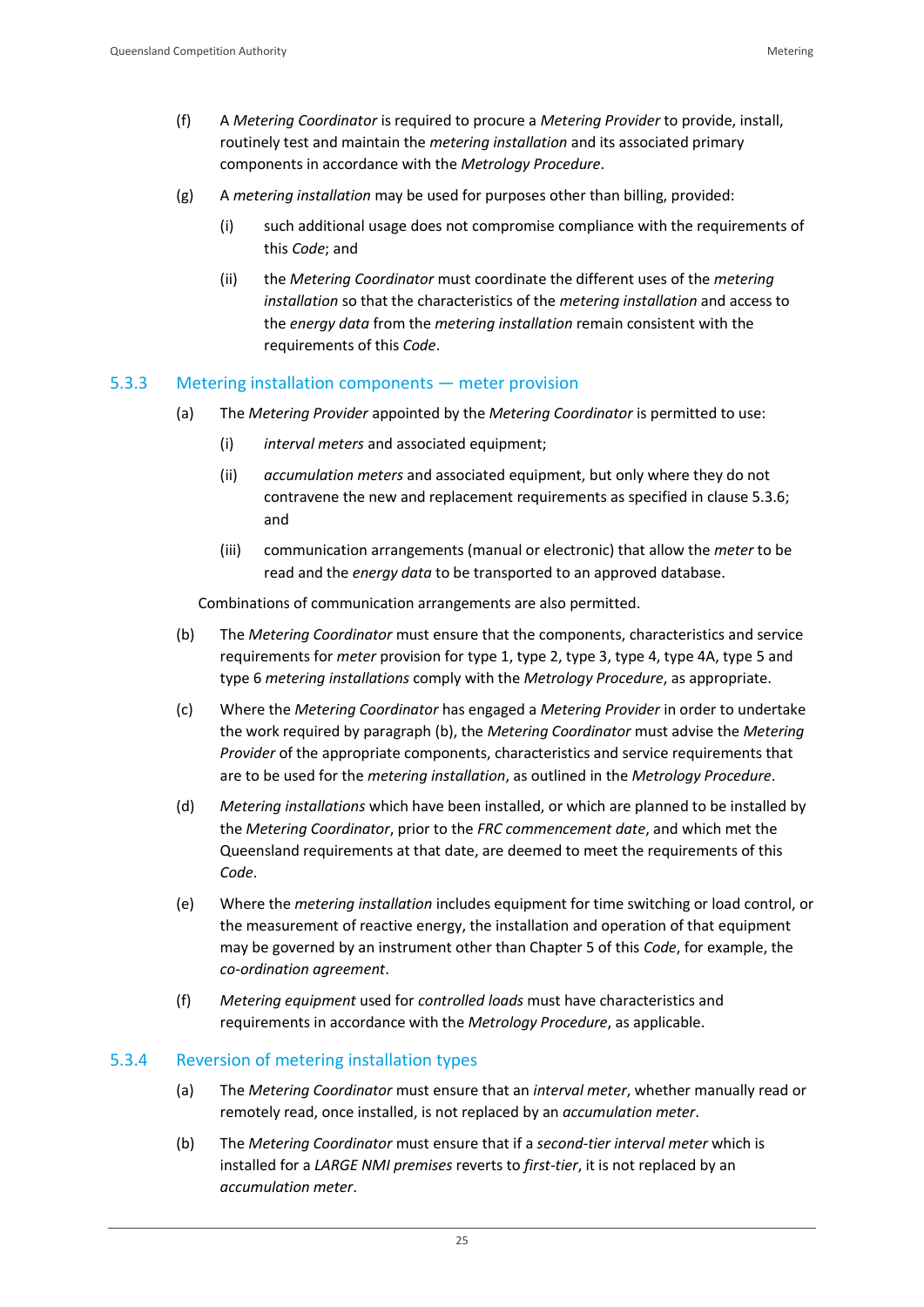(c) The *Metering Coordinator* may convert a remotely read *interval meter* to an *interval meter*, which will be manually read as an *accumulation meter*, if the *point of supply* is reclassified as a *SMALL NMI premises*.

#### <span id="page-30-0"></span>5.3.5 Testing and inspection of metering equipment

- (a) The *Metering Coordinator* must ensure that type 1, type 2, type 3, type 4, type 4A, type 5 and type 6 *metering installations* are tested and inspected in accordance with the *Metrology Procedure*.
- (b) A *Metering Coordinator* must ensure the repair or replacement of any *defective* or damaged *metering equipment*, including the replacement of any broken seals, as soon as practicable after the *Metering Coordinator* is notified of, or becomes aware of, the *defect*, damage or broken seal.
- (c) An *isolated generator* or *local area retailer* may request a test of the accuracy of *metering equipment* as set out below:
	- (i) a *local area retailer* may request the *Metering Coordinator* to perform a test of the accuracy of the *metering equipment* installed at their *metering point*;
	- (ii) an *isolated generator* may request the *Metering Coordinator* to perform a test of the accuracy of the *metering equipment* installed at their *metering point*;
	- (iii) the *Metering Coordinator* must ensure that a test of the *metering equipment* is carried out in accordance with Chapter 3 for the *local area retailer* request, and with similar service levels for a *customer* request;
	- (iv) a representative of the *isolated generator* or *local area retailer* may be present during the test of the *metering equipment*;
	- (v) the *Metering Coordinator* must give notice of the results of the test to the person requesting the test; and
	- (vi) the *Metering Coordinator* may charge for performing the test of the *metering equipment* unless the tests show that the *metering equipment* is *defective*.

#### <span id="page-30-1"></span>5.3.6 Installation of meter

- (a) The *Metering Coordinator* must ensure that when each *meter* and associated *data logger* (where the *data logger* is located at the *metering point*) of a type 1, type 2, type 3, type 4, type 4A or type 5 *metering installation* or each *meter* of a type 6 *metering installation* is installed, it is checked to ensure that it:
	- (i) complies with the relevant requirements of the *Metrology Procedure*;
	- (ii) has been tested and inspected prior to installation in accordance with the relevant requirements of the *Metrology Procedure*;
	- (iii) for a type 4A or type 5 *metering installation* or a *meter* of a type 6 *metering installation*, has the optical port, communications port, and/or visual display located so that the optical port, communications port, and/or visual display can be readily accessed for *meter* reading; and
	- (iv) complies with the relevant *Electricity Connection and Metering Manual*, which each *distribution entity* must publish and update from time to time.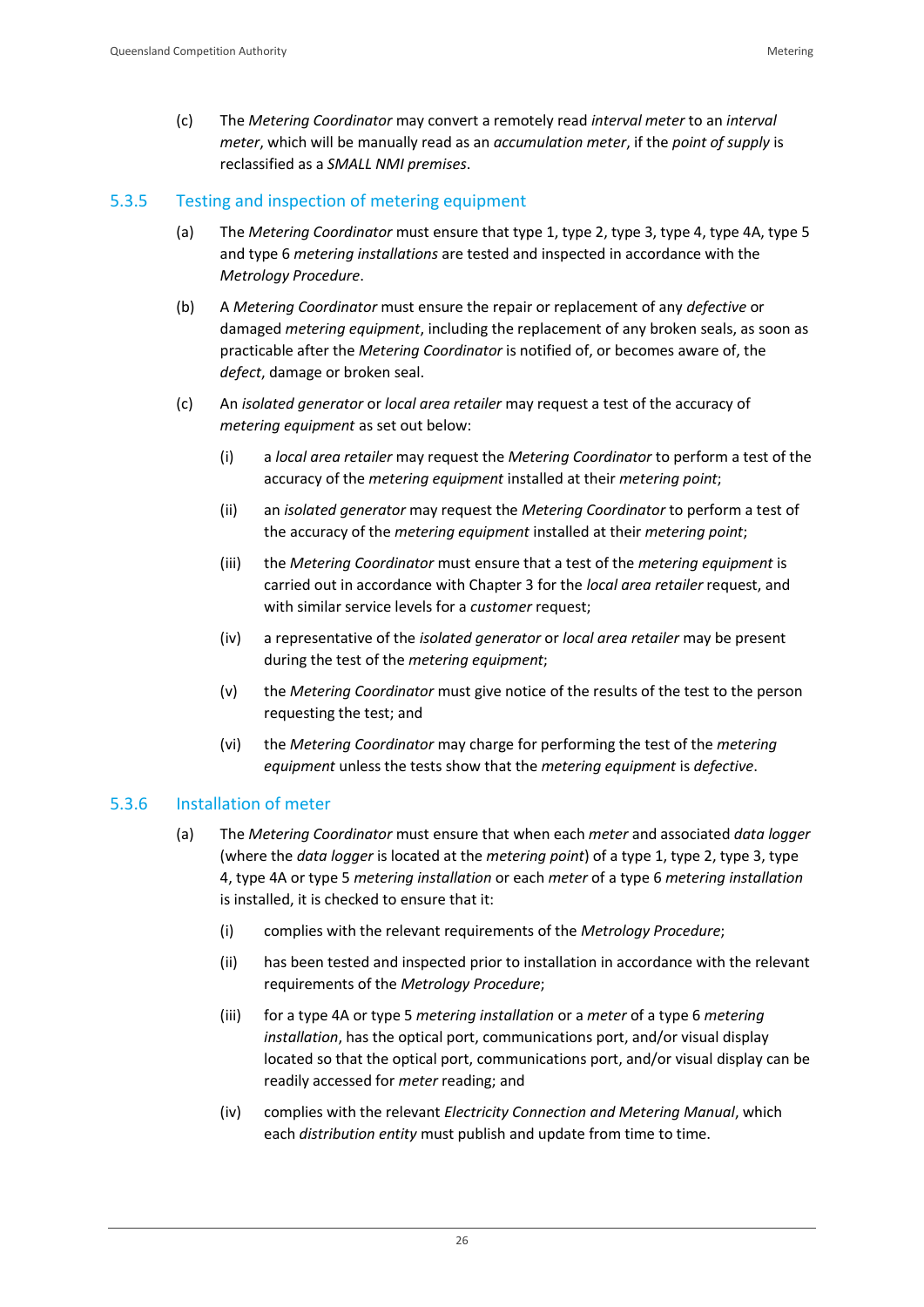- (b) The *Metering Coordinator* must, when requested by a *local area retailer*, make a *metering installation* available to a *connection point* or *point of supply* within the period specified in Chapter 3 of this *Code*.
- (c) The *Metering Coordinator* must, when requested by an *isolated generator*, make a *metering installation* available to a *point of supply* within a period as agreed between the parties.
- (d) The *Metering Coordinator* must ensure that, where the *connection point* has a *customer* with a contract for the sale of electricity that is not a *standard retail contract*, a *standard retail contract* (*card-operated meters*) or a *large customer standard retail contract* and the consumption is above the *Y Value*, the *connection point* must have a type 1, type 2, type 3 or type 4 *metering installation* in accordance with the *Metrology Procedure*.
- (e) To avoid doubt, the *Metering Coordinator* is not required to ensure that *interval meters* are to be installed in new or replacement situations, where a *premises* connected to *isolated power systems*:
	- (i) has only ever had a *customer* who is either a *small customer* with a *standard retail contract* or a *standard retail contract* (*card-operated meters*) or a *large customer* with a *large customer standard retail contract*, or
	- (ii) the consumption at the *premises* is below the *Y value*.
- (f) The *Metering Coordinator* must ensure that where electricity is *imported* to the *supply network* by a *customer*, and a *metering installation* is required for the purpose of billing that *imported* electricity, the quantity of *imported* electricity must be separately measured to that of any *exported* electricity.
- (g) The *Metering Coordinator* must ensure that in all situations, an *interval meter* installed after the *FRC commencement date* must be capable of being upgraded for use in a type 4 *metering installation* (as defined in the version of the *National Electricity Rules* or *Metrology Procedure* effective at the time the *interval meter* is installed) without replacing the *meter*.
- (h) Where:
	- (i) the *local area retailer* alters a type 5, 6 or 7 *metering installation* to make it capable of *remote acquisition*;
	- (ii) the alteration leads to a change in the classification of that *metering installation*; and
	- (iii) the *distribution entity* is the *Metering Coordinator* for that *metering installation*,

the parties must negotiate in good faith to ensure the *distribution entity* is reasonably compensated for the alteration to the *metering installation*.

## <span id="page-31-0"></span>5.4 Responsibility for metering data services

#### <span id="page-31-1"></span>5.4.1 Application of clause 5.4

(a) The requirements of this clause 5.4 apply to type 1, type 2, type 3, type 4, type 4A, type 5, type 6 and type 7 *metering installations* where applicable. Type 1, type 2, type 3 and type 4 *metering installations* do not in general have a *metering data services database*, and accordingly are not referenced in a number of clauses in this clause 5.4.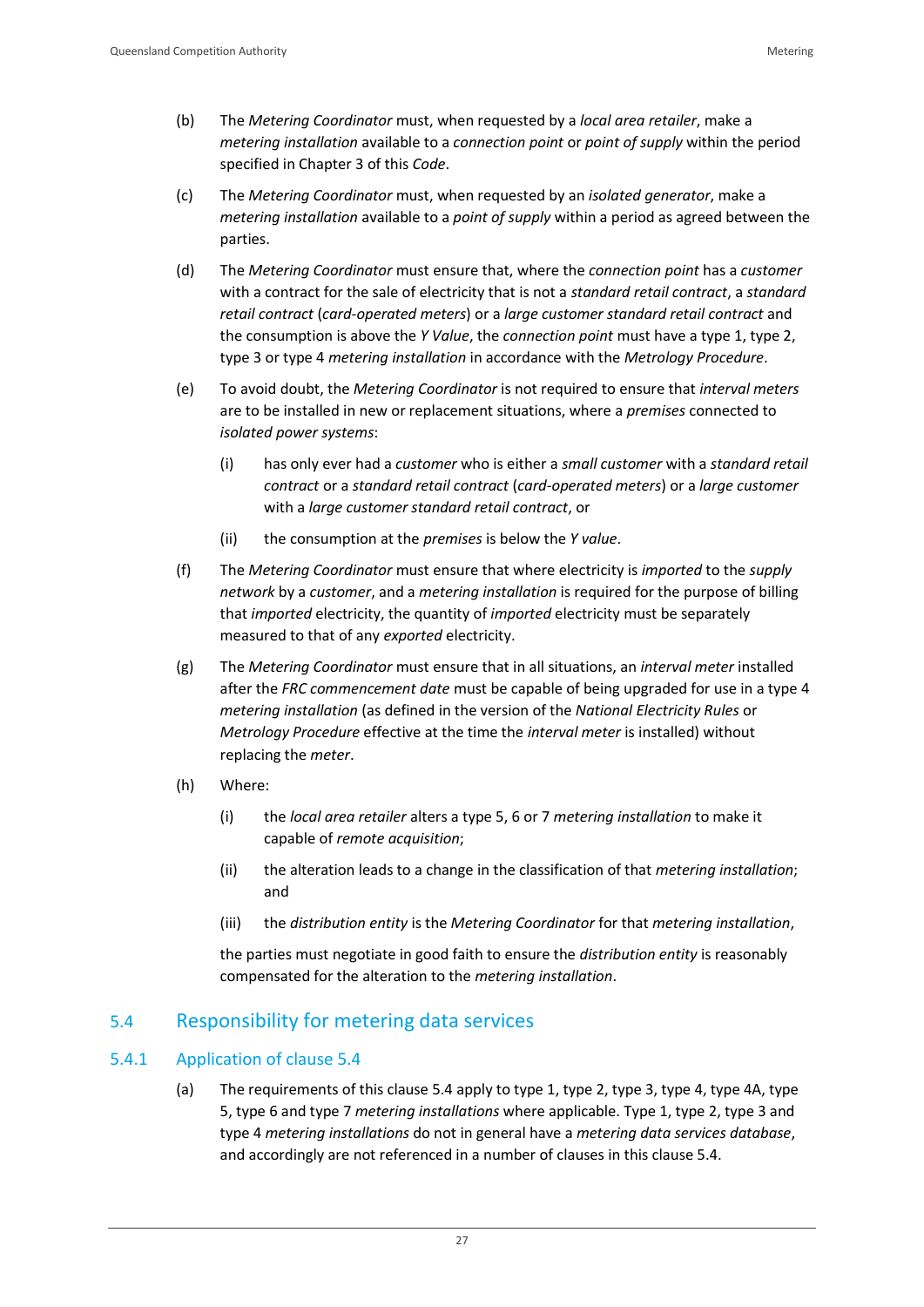#### <span id="page-32-0"></span>5.4.2 Metering installation components – metering data services

- (a) The *Metering Coordinator* must ensure that, as a minimum, the components, characteristics and service requirements for *metering data services* for type 1, type 2, type 3, type 4 and type 4A *metering installations* comply with the Service Level Procedures published by *AEMO*.
- (b) The *Metering Coordinator* must ensure that, as a minimum, the components, characteristics and service requirements for *metering data services* for type 5 and type 6 *metering installations* comply with the *Metrology Procedure*.
- (c) The *Metering Coordinator* is required to use a *Metering Data Provider* accredited and registered by *AEMO* to undertake the reading and processing of *energy data* for relevant *metering installations*.
- (d) Where the *Metering Coordinator* has engaged a *Metering Data Provider*, the *Metering Coordinator* must advise that *Metering Data Provider* of the components, characteristics and service requirements that are to be used for the *metering installation* (as outlined in the *Metrology Procedure*).

#### <span id="page-32-1"></span>5.4.3 Meter reading

- (a) An *interval meter* installed for a *SMALL NMI* will be read as an *accumulation meter* unless the *metering installation* is classified as types 1 to 4 or type 4A.
- (b) An *interval meter* installed for a *large customer*, where the *local area retailer* is not obliged by *electricity legislation* to provide *customer retail services* to the *premises* at the *notified prices* and under the *retailer's large customer standard retail contract*, must be read as a remotely read *interval meter*.
- (c) An *interval meter* installed for a *large customer*, where the *local area retailer* is obliged by *electricity legislation* to provide *customer retail services* to the *premises* at the *notified prices* and under the *retailer's large customer standard retail contract*, will be read as an *accumulation meter* by the *Metering Data Provider*.
- (d) Where an *interval meter* is installed for an *import connection point* the *Metering Data Provider* must read the *energy data* in accordance with the request by the *isolated generator* or the *local area retailer*.
- (e) *Interval energy data* from an *interval meter* that measures *exported* electricity must not be manually collected. If the *interval energy data* is required, it will be collected by *remote acquisition*. Otherwise the *interval meter* will be read as an *accumulation meter*.
- (f) The *distribution entity* may make arrangements to alter any type 5, 6 or 7 *metering installation* and remotely acquire *energy data*. This will not alter the classification of those *metering installations* where the *distribution entity* decides on reasonable grounds that operational difficulties require the *remote acquisition of energy data*.
- (g) For the purposes of paragraph (f), operational difficulties may include locational difficulties where the *metering installation* is:
	- (i) at a site where access is difficult; or;
	- (ii) on a remote rural property.
- (h) The *Metering Data Provider* is the only person permitted to provide *metering data* to the *Metering Coordinator*, who must provide that data: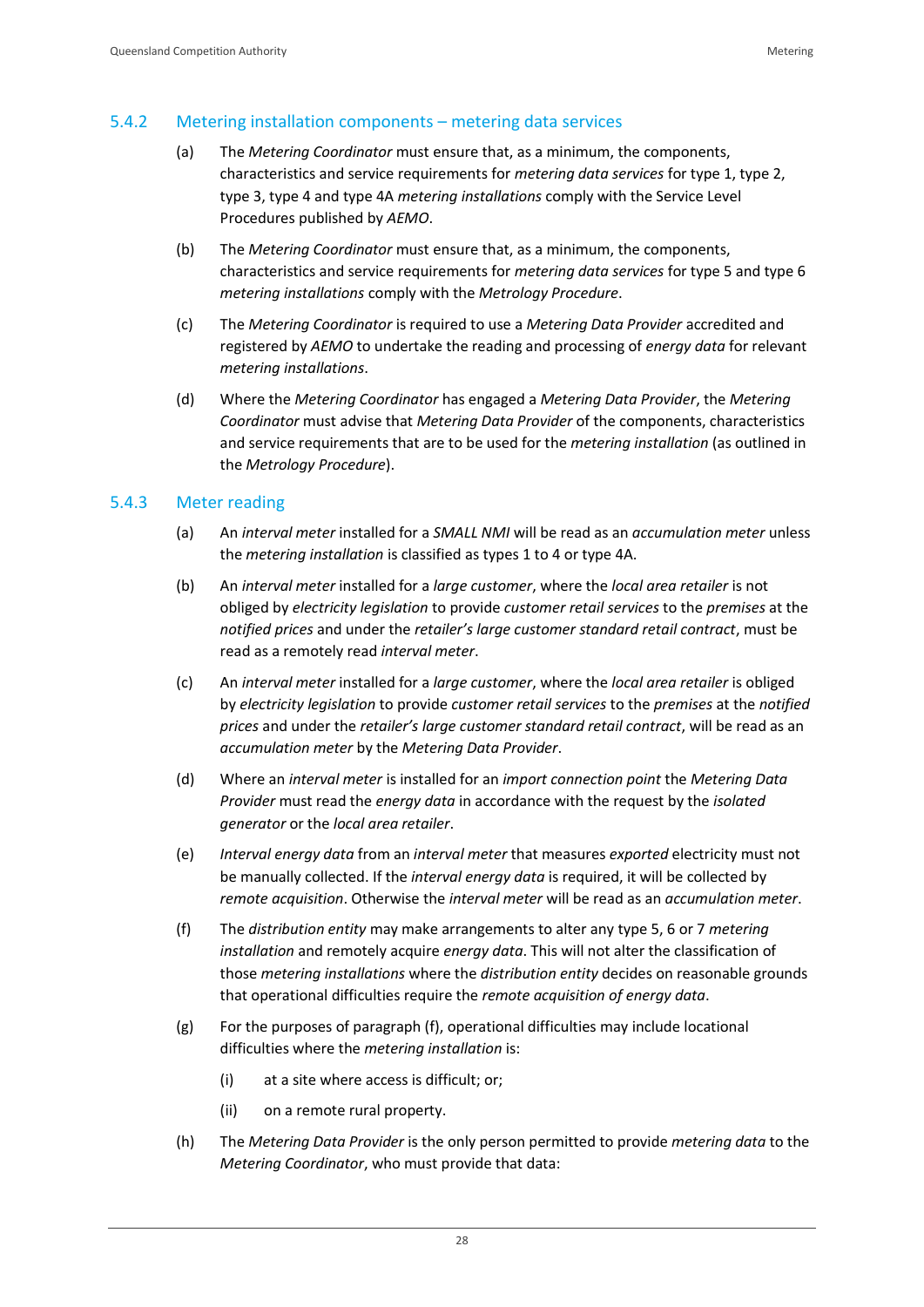- (iii) to the *distribution entity* for network billing; and
- (iv) to the *local area retailer* for retail billing and wholesale reconciliation purposes.
- (i) A *distribution entity* is permitted to read the *metering equipment* for its own purpose provided the reading schedule is coordinated with the *Metering Coordinator*.
- (j) The *Metering Coordinator* must:
	- (i) use reasonable endeavours to collect an *actual meter reading* for every *meter* associated with a *scheduled meter reading*;
	- (ii) arrange for a *scheduled meter reading* to be performed at least once every 14 weeks, except:
		- (1) for a *SMALL NMI premises* with a *card-operated meter*, a *scheduled meter reading* is to be arranged at least once every 52 weeks; and
		- (2) for an operational grouping of *NMIs* for *connection points* that are not supplied through a *CBD feeder* or an *urban feeder* with a *meter* reading rate of less than 100 *NMIs* per *business day*, a *scheduled meter reading* is to be arranged at least once every 52 weeks
- (k) Subject to paragraph (j), for type 6 *metering installations*, the *Metering Coordinator* must:
	- (i) ensure that accumulated *energy data* is collected in accordance with the *Metrology Procedure*; and
- (l) For the purposes of paragraphs (j)(i), (j)(ii) and (k), data collected includes *energy data*  that has been *substituted* in accordance with clause 5.4.4(c).
- (m) The *Metering Coordinator* must use best endeavours to ensure that *energy data* is collected from a *meter* and this data is transferred to the *relevant metering data services database*, no more than two *business days* prior to, or two *business days* subsequent to, the date of a *scheduled meter reading* for that *metering installation*.
- (n) The *Metering Coordinator* must ensure that a schedule is developed and maintained to determine the dates of the next *scheduled meter reading* for each *metering installation* in accordance with the *Metrology Procedure*.

#### <span id="page-33-0"></span>5.4.4 Validation and substitution of energy data

- (a) For the purpose of this clause 5.4.4, a reference to a type 5 *metering installation* in the *Metrology Procedure* is also to be taken as a reference to type 1, type 2, type 3, type 4 and type 4A *metering installations*.
- (b) Subject to clause 5.4.3(h), the *Metering Coordinator* must ensure that *energy data* collected for a type 1, type 2, type 3, type 4, type 4A or type 6 *metering installation* in accordance with clause 5.4.3, is validated in accordance with the *Metrology Procedure*.
- (c) The *Metering Coordinator* must ensure that the *energy data* is *substituted* where:
	- (i) the *metering installation* installed at a *customer*'s *metering point* cannot be read due to access limitations and in this situation the *Metering Coordinator* has the discretion to use a self-read in preparing the *substituted* value;
	- (ii) the *energy data* collected for a type 1 to 4 *metering installation* fails the validation test conducted in accordance with paragraph (b), in which case the *interval energy data* is *substituted* in accordance with the *Metrology Procedure*;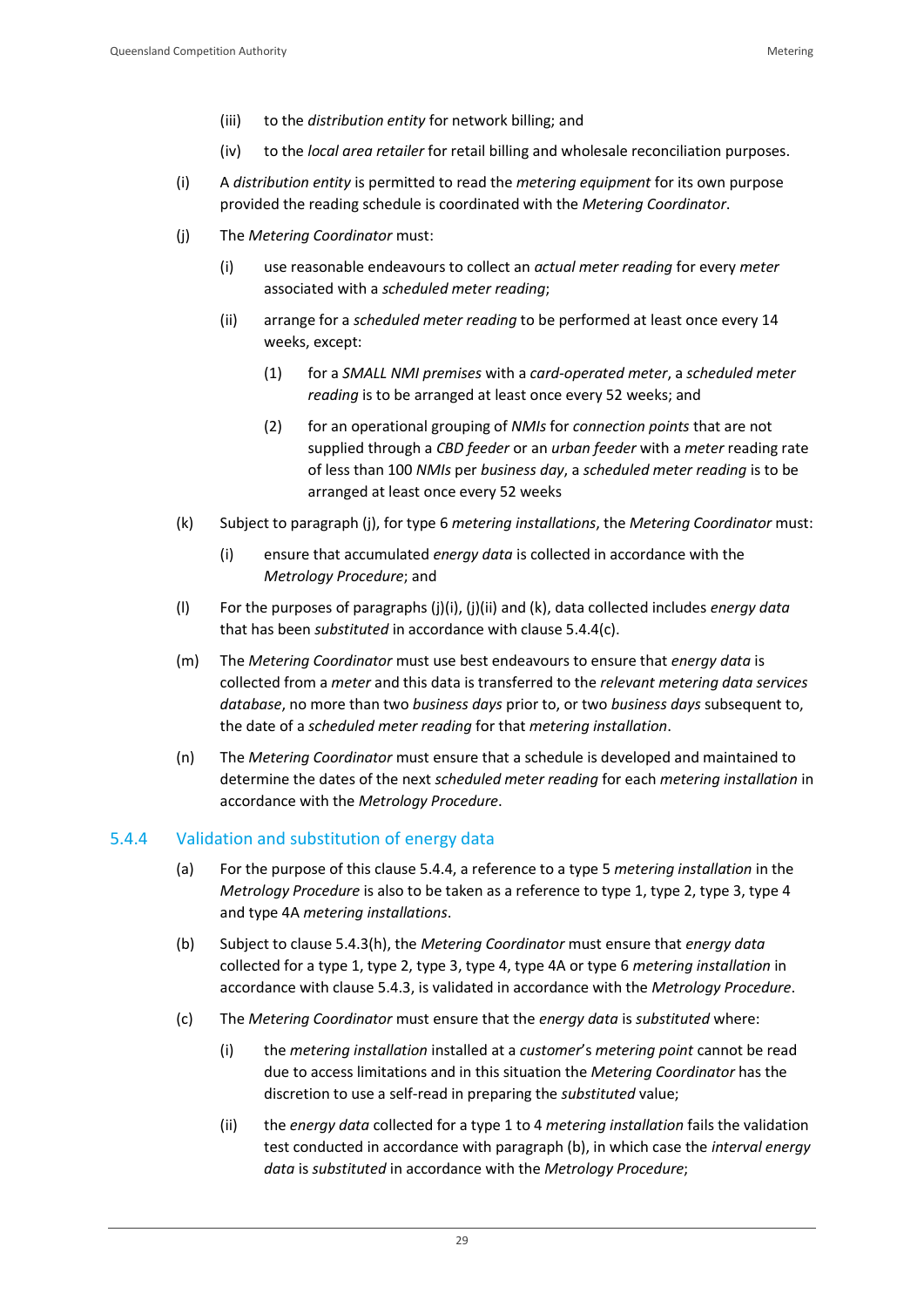- (iii) the *energy data* collected for a type 6 *metering installation* fails the validation test conducted in accordance with paragraph (b), in which case the *consumption energy data* is *substituted* in accordance with the *Metrology Procedure*;
- (iv) there has been a failure of the *metering equipment*, or the *metering equipment* has been found to be *defective*, or interference to the *metering equipment* has occurred, in which case the *energy data* for a type 1 to 4, type 4A or type 6 *metering installation* is *substituted* in accordance with the *Metrology Procedure*;
- (v) an inspection or test on the *metering equipment* has established that a measurement error exists, in which case the *energy data* for a type 1 to 4, type 4A or type 6 *metering installation* is *substituted* in accordance with the *Metrology Procedure*; or
- (vi) an estimated read is permitted in accordance with the *electricity legislation*, in which case the *energy data* for a type 6 *metering installation* is *substituted* in accordance with the *Metrology Procedure*.

#### <span id="page-34-0"></span>5.4.5 Calculation of energy data for type 7 metering installation

- (a) The *Metering Coordinator* must ensure that *energy data* for a *metering installation* type 7 is calculated in accordance with a *distribution entity*'s procedure.
- (b) The *Metering Coordinator* must ensure that the *energy data* for a type 7 *metering installation*, which is calculated in accordance with paragraph (a), is validated in accordance with a *distribution entity*'s procedure.
- (c) The *Metering Coordinator* must ensure that the *energy data* is *substituted* in accordance with a *distribution entity*'s procedure where the *energy data* calculated for a type 7 *metering installation* fails the validation test conducted in accordance with paragraph (b).

#### <span id="page-34-1"></span>5.4.6 Data storage

- (a) The *Metering Coordinator* must retain records of the characteristics of *metering equipment* for seven years after that *metering equipment* has been removed from service.
- (b) The records specified in paragraph (a) may be held in electronic form.
- (c) The *Metering Coordinator* must make available the records specified in paragraph (a) to the *QCA* if requested in writing by the *QCA*. The *QCA* must only use those records for the purpose of performing an audit of the *metering equipment*.
- (d) The *Metering Coordinator* must ensure a *metering data services database* containing *energy data* in respect of a type 6 *metering installation* is provided, in accordance with the *Metrology Procedure*.
- (e) To avoid doubt, the *energy data* for a type 6 *metering installation* is the data collected from the *meter* in accordance with clause 5.4.3, and/or *substituted* in accordance with clause 5.4.4.
- (f) The rights of access to the data held within the *metering data services database* are set out in clause 7.15.5 of the *National Electricity Rules*. For a type 7 *metering installation*, the right of access to the data is specified in a *distribution entity*'s procedure.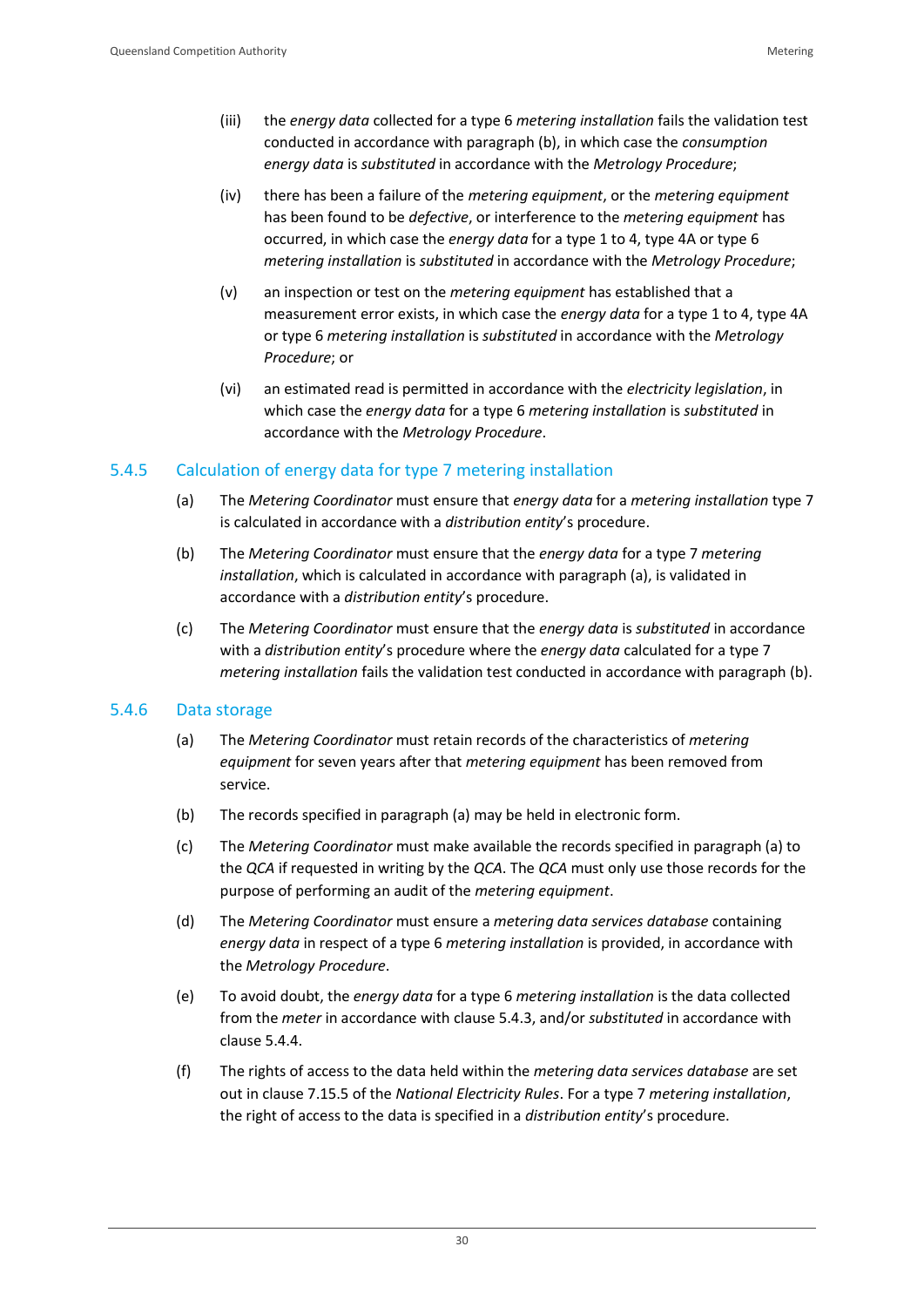#### <span id="page-35-0"></span>5.4.7 Information

- (a) The *Metering Coordinator* must ensure that *energy data* is provided to the *local area retailer* and the *distribution entity* for each *metering installation* that is installed in relation to a *connection point* or *point of supply* that relates to the *local area retailer* or the *distribution entity*, respectively.
- (b) The *Metering Coordinator* must not hinder an *isolated generator*'s or *customer*'s access to *metering equipment* for the purpose of reading the *meter* display.
- (c) A *customer* of a *local area retailer* may request its *energy data* from *local area retailer*. With respect to *this energy data*:
	- (i) the *local area retailer* must not unreasonably withhold the *energy data* from the *customer*;
	- (ii) the *local area retailer* must store the *energy data* for a minimum of two years;
	- (iii) the first request for *energy data* by a *customer* for the previous two years will be provided free of charge by the *local area retailer*;
	- (iv) the *local area retailer* may impose a reasonable charge for providing *energy data* on any request from the *customer* if the *customer* has been provided with its *energy data* within the 12 month period prior to the request; and
	- (v) if the request is for *energy data* beyond two years, the *local area retailer* may apply a reasonable charge for providing that data.
- (d) For the purposes of paragraph (a), access to *energy data* must be provided as follows:
	- (i) where *energy data* for a type 1, type 2, type 3, type 4, type 4A or type 6 *metering installation* has been collected in accordance with clause 5.4.3, and validated and *substituted* in accordance with clause 5.4.4, by 5.00 pm on the second *business day* after that *energy data* has been collected.

#### <span id="page-35-1"></span>5.4.8 Validation of metering data services database

- (a) The *Metering Coordinator* must ensure that a *sample test plan* is established and maintained, in accordance with *Australian Standards* "AS 1199: Sampling Procedures for Inspection by Attributes" or "AS 2490: Sampling Procedures and Charts for Inspection by Variables for Percent Nonconforming" (and as amended or updated from time to time) to validate that the data stored in the *metering data services database* for a type 6 *metering installation* is consistent with the data stored in the *meter*.
- (b) The validation test must be conducted at a frequency in accordance with the *sample test plan* described in paragraph (a), which must not be less than once every 12 months.
- (c) If there is an inconsistency between the *energy data* held in a *meter* and the *energy data* held in the *metering data services database*, the *energy data* in the *meter* is to be taken as prima facie evidence of the *energy data* for that *metering point*.
- (d) Actions in event of non-compliance with accuracy requirements are set out in the *Metrology Procedure* for type 6 metering installations.

#### <span id="page-35-2"></span>5.4.9 Request for testing of the metering installation

(a) If requested by an *isolated generator* or the *local area retailer*, the *Metering Coordinator* must conduct a test to determine the consistency of data held in the *metering data*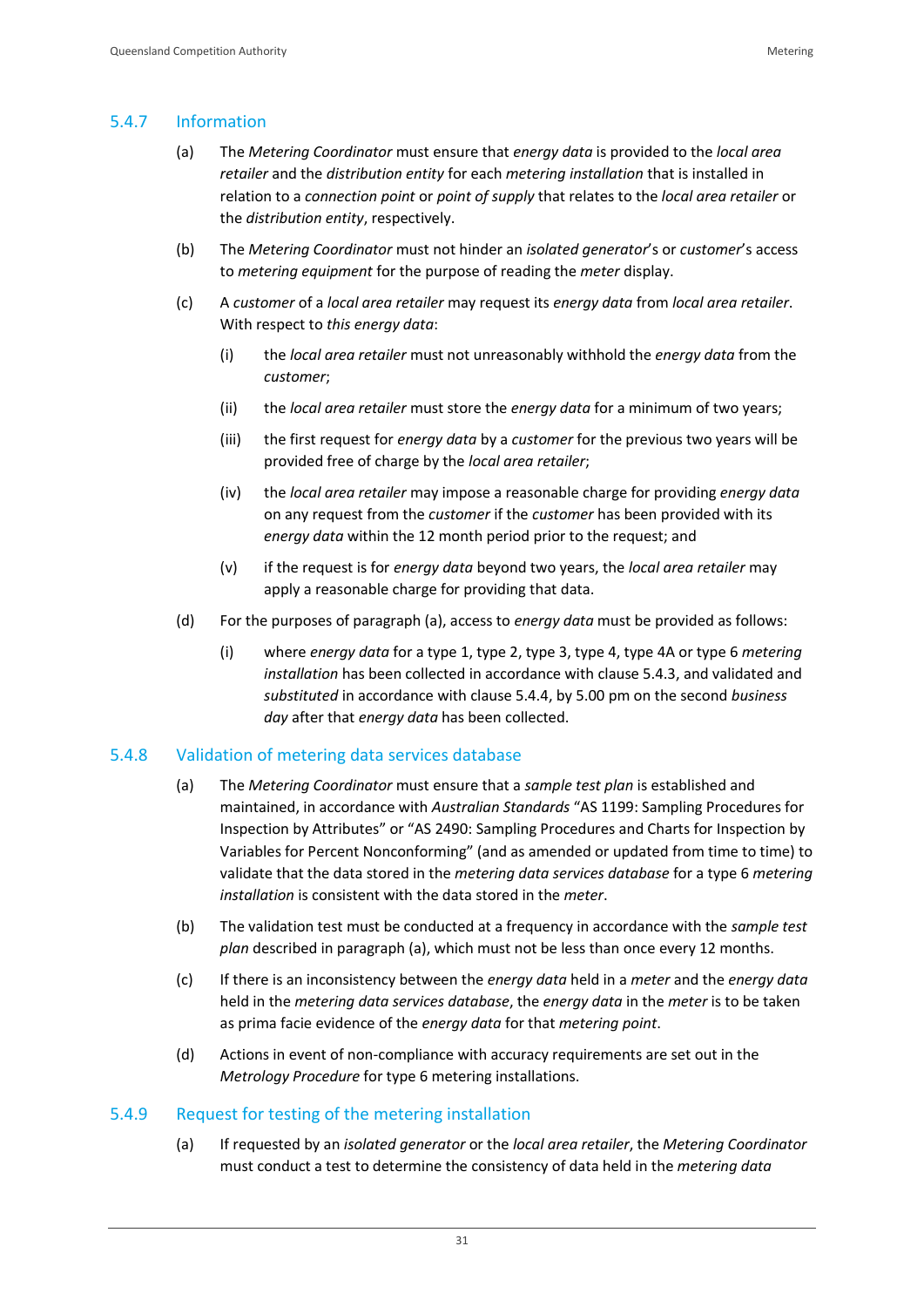*services database* and data held in the *meter* of a type 4A, type 5 or type 6 *metering installation*.

- (b) The *Metering Coordinator* must make available the results of the test described in paragraph (a) to the *local area retailer* or the *isolated generator*, as applicable, as soon as practicable.
- (c) Where the test undertaken in accordance with paragraph (a) determines an inconsistency, the *Metering Coordinator* must pay the costs of, and associated with, that test.
- (d) Where the test undertaken in accordance with paragraph (a) determines no inconsistency, the *local area retailer* or *isolated generator* who requested the test under paragraph (a) must pay the costs of, and associated with, that test in accordance with section 7.9.1(l) of the *National Electricity Rules*.
- (e) Where there is a discrepancy between:
	- (i) *energy data* stored in the *meter*; and
	- (ii) *energy data* stored in the *metering data services database* in respect of that *meter*,

the *energy data* stored in the *meter* or *meter*/associated *data logger* is prima facie evidence of the amount of electricity supplied to that *metering point*.

- (f) If requested by a *local area retailer* or *isolated generator*, the *Metering Coordinator* must, prior to any test being undertaken in accordance with paragraph (a), provide an estimate of the costs of, or associated with, that test.
- (g) Actions in event of non-compliance with accuracy requirements are set out in the *Metrology Procedure* for type 4A, type 5 or type 6 *metering installations*.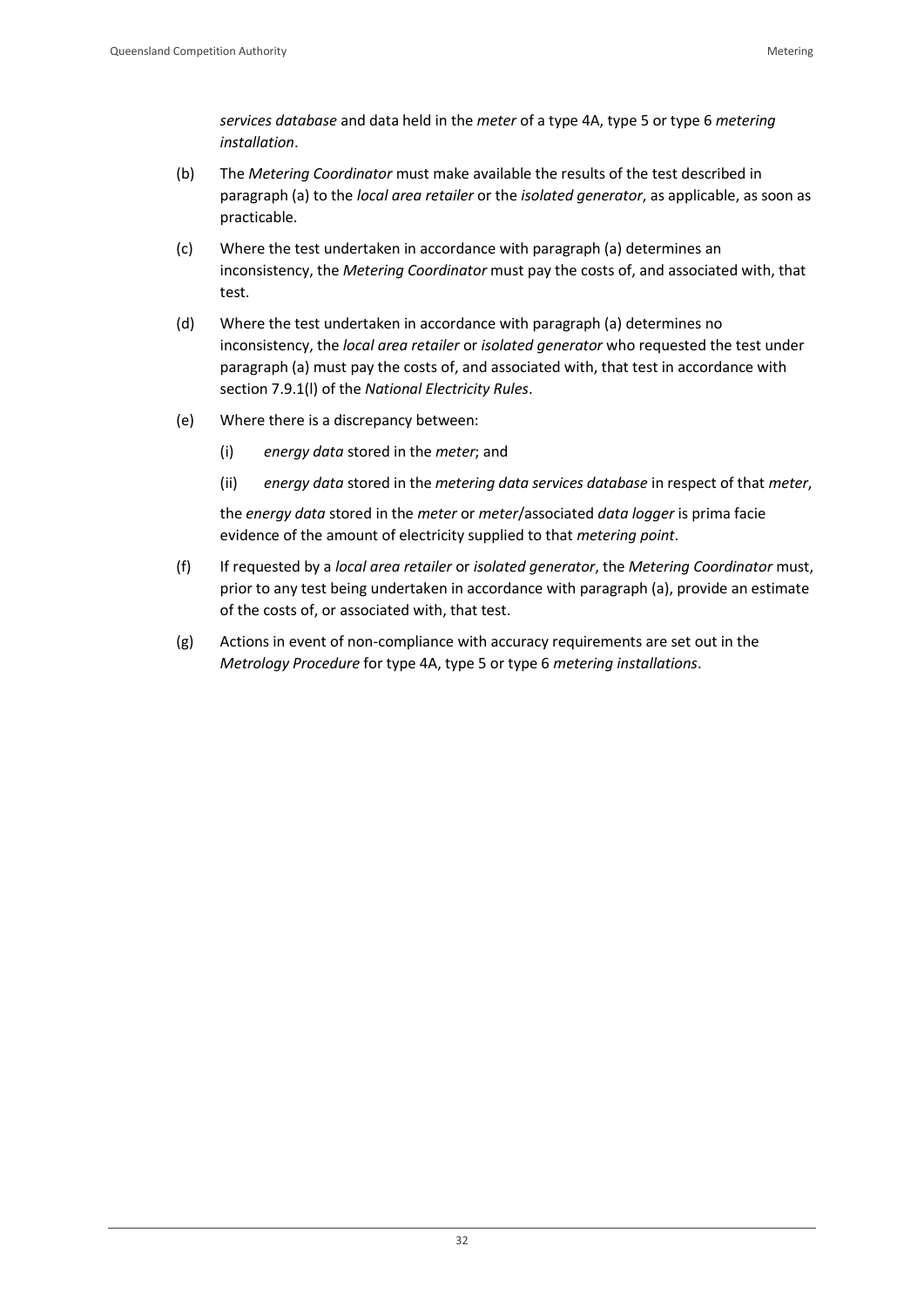# <span id="page-37-0"></span>6 GENERAL

# <span id="page-37-1"></span>6.1 Definitions and interpretation

#### <span id="page-37-2"></span>6.1.1 Definitions

*accumulation meter* has the meaning given in the *Metrology Procedure*.

*actual meter reading* has the meaning given in the *Metrology Procedure*.

*AEMO* has the meaning given in the *Electricity Act*.

*Australian Standard* means:

- (a) in Chapter 5, the relevant standard published by Standards Australia; and
- (b) for all other chapters, the Australian Standard AS ISO 10002-2006 as amended and updated from time to time.

*B2B Procedures* means the procedures under the *National Electricity Rules* or as otherwise agreed between the parties, prescribing the content of, the processes for, and the information to be provided to support communications between the *distribution entity* and the *retailer* relating to a *customer* or supply of electricity to a *customer*.

*B2B Procedures (service order process)* means the procedure set out in the document "*B2B Procedure: Service Order Process*" which forms part of the *B2B Procedures* under the *National Electricity Rules* and defines the *standard service order* process and transactions data requirements to be adopted by national electricity market participants.

*business customer* means a *customer* who is not a *residential customer*.

*business day* means a day other than a Saturday, a Sunday or a Queensland wide public holiday (as appointed under the *Holidays Act 1983* (Qld)).

*card-operated meter* has the meaning given in the *National Energy Retail Law (Queensland)*.

*CATS Procedures*(Consumer Administration and Transfer Solution) means the procedures set out in the document "MSATS Procedures: CATS Procedures part 1 Principles and Obligations", issued by *AEMO* under the *National Electricity Rules*.

*CBD feeder* means a feeder supplying predominantly commercial high-rise buildings, supplied by a predominantly underground *supply network* containing significant interconnection and redundancy when compared to urban areas.

*Code* means this *Electricity Distribution Network Code*.

*communications link* has the meaning given in the *National Electricity Rules*.

*compensation period* in relation to clause 3.7.4 is the period commencing on the date the *turn off main switch and sticker* disconnection is completed for a *premises* a *small customer* is vacating and ends on the earliest of:

(a) the date the meter for the *premises* is read and 11kWh of energy or greater has been consumed at the *premises*, provided the *distribution entity* notifies the *financially responsible Market Participant* via email or another mutually agreed format within a reasonable time following the meter read;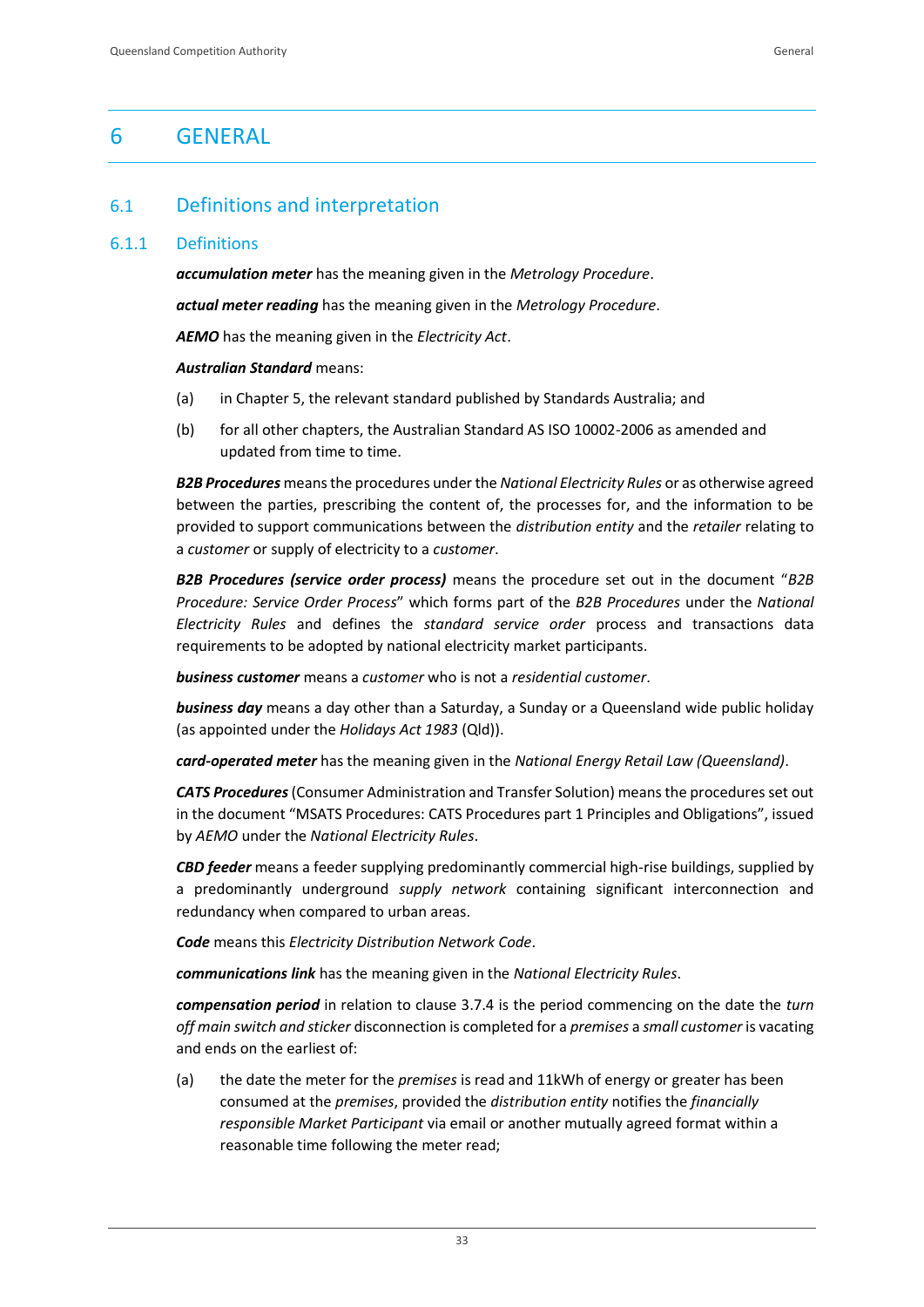- (b) the date the meter for the *premises* is read after the *distribution entity* is notified the *NMI* has transferred to another *financially responsible Market Participant*; or
- (c) the date the meter for the *premises* is read as part of a *distribution entity* completing a service order type of "re-energisation" for the *premises*.

*connection contract* means, for the purposes of Chapter 5, the contract (either classified as standard or negotiated) that prescribes the conditions of connection between a *distribution entity* and a *generator* or *customer* (as the case may be) when that party connects to the *distribution entity's supply network*.

*connection point* has the meaning given in the *National Electricity Rules*.

*consumption* means, for the purposes of Chapter 5, the annual consumption as determined by a *distribution entity*.

*consumption energy data* has the meaning given in the *Metrology Procedure*.

*control equipment* means the equipment needed to switch a circuit(s) on or off by a device installed or operated by the *distribution entity*. For example, local or remote timing devices would form part of *control equipment*. This equipment forms part of a *metering installation* for the purpose of testing and inspection.

*controlled load* means those loads that are controlled by means of control equipment, and are separately metered from the remaining load at the connection point. For example, a residential hot water heating circuit will be a controlled load in Queensland and may have a timing device known as the ripple frequency control system.

*co-ordination agreement* has the meaning given in the *Electricity Act*. However, a *receiver* is only a customer if the *receiver*'s *premises* has an *electrical installation* that, to the reasonable satisfaction of the *distribution entity* whose *distribution area* includes the *premises*, is capable of receiving supply directly from a *distribution entity*'s *supply network*.

*current transformer* means a transformer for use with *meters* or protection devices in which the current in the secondary winding is, within prescribed limits, proportional to and in phase with the current in the primary winding.

*customer* has the meaning given in the *Electricity Act*.

*customer connection services* has the meaning given in the *Electricity Act*.

*customer retail services* has the meaning given in the *Electricity Act*.

*DAPR* means *Distribution Annual Planning Report*.

*DAPR date* has the meaning given in the *National Electricity Rules.*

*data logger* has the meaning given in the *National Electricity Rules*.

*defective* or *defect* means the condition where the *metering equipment* does not measure or record the flow of electricity to a level of accuracy prescribed in the *National Electricity Rules*.

*Disaster Recovery Funding Arrangements* means Disaster Recovery Arrangements, administered by Emergency Management Australia.

*disconnection warning notice* has the meaning given in the *National Energy Retail Rules*.

*Distribution Annual Planning Report* has the meaning given in the *National Electricity Rules*.

*distribution area* for a *distribution entity* is the area specified in its *distribution authority* as its distribution area.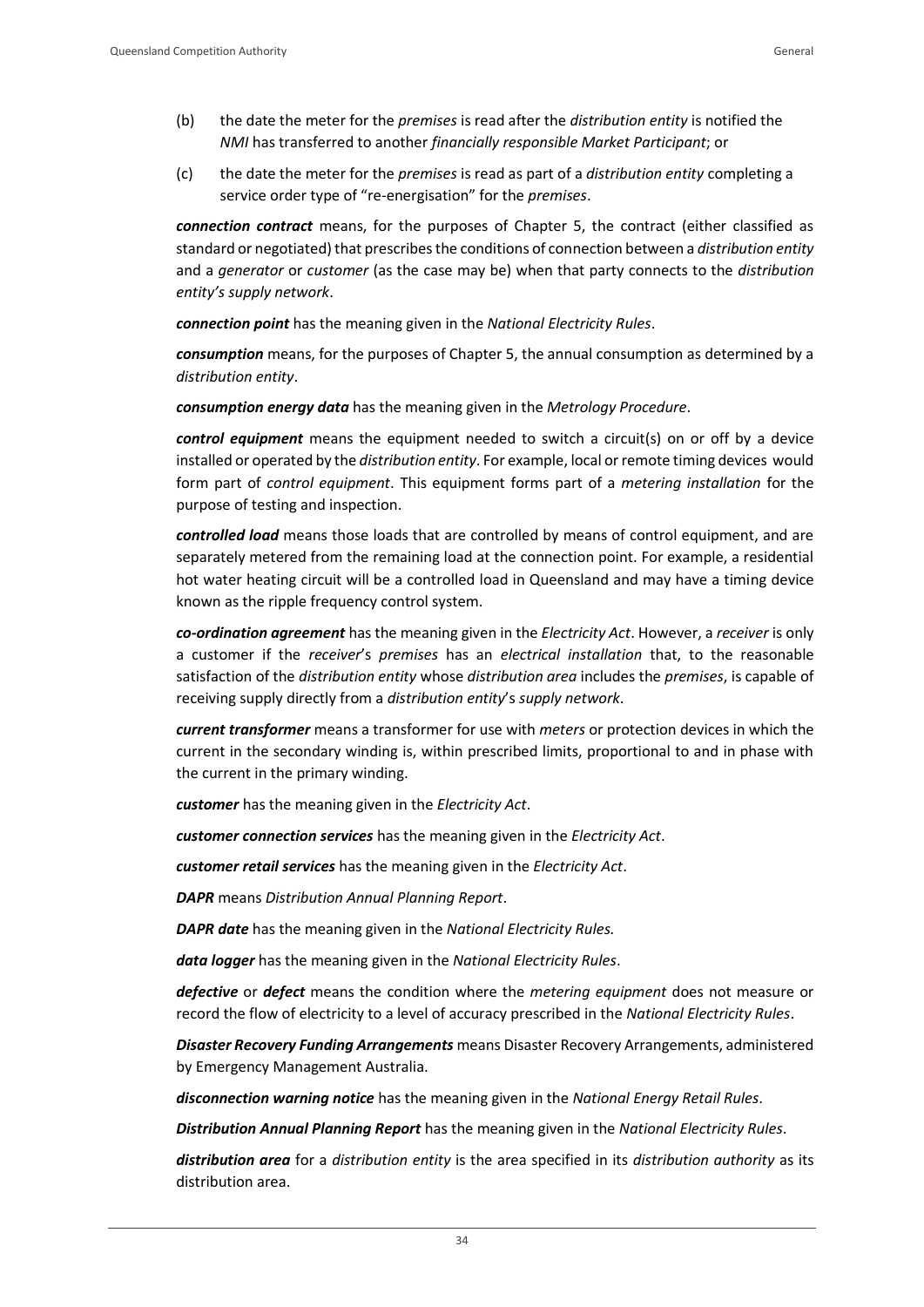*distribution authority* has the meaning given in the *Electricity Act*.

*distribution entity* means an entity that holds a *distribution authority*.

*electrical installation* has the meaning given in the *Electricity Act*.

*Electrical Safety Act* means the *Electrical Safety Act 2002* (Qld).

*Electrical Safety Regulation* means the *Electrical Safety Regulation 2013* (Qld).

*Electricity Act* means the *Electricity Act 1994* (Qld).

*Electricity Connection and Metering Manual*, *ECMM*, means the document of that title produced by either the *ENERGEX distribution entity* or *Ergon Energy distribution entity*.

*electricity legislation* means the *Electricity Act*, *Electrical Safety Act*, the *Electricity – National Electricity Scheme (Queensland) Act 1997* (Qld), the *National Energy Retail Law (Queensland)*, and regulations, standards, codes, protocols and rules made under those Acts.

*Electricity Regulation* means the *Electricity Regulation 2006* (Qld).

**emergency** means an emergency due to the actual or imminent occurrence of an event which in any way endangers or threatens to endanger the safety or health of any person, or normal operation of the *supply network* or *transmission grid*, in the state of Queensland or which destroys or damages, or threatens to destroy or damage, any property in the state of Queensland.

*Energex* means ENERGEX Limited (ACN 078 849 055).

*energy data* has the meaning given in the *Metrology Procedure*.

*Energy and Water Ombudsman Queensland* means the Energy and Water Ombudsman Queensland established by the *Energy and Water Ombudsman Act 2006* (Qld).

*Ergon Energy* means Ergon Energy Corporation Limited (ACN 087 646 062).

*Essential Energy* means Essential Energy established under the *Energy Services Corporations Act 1995* (NSW).

*export* or *exported* means the direction of flow of electricity at a *connection point* or *point of supply* where that electricity flows from a *transmission grid* or a *supply network* into a load, as specified in the National Metering Identifier Procedure published by *AEMO*.

*Fair Trading Act* means the *Fair Trading Act 1989* (Qld).

*feeder type* means a *CBD feeder*, *isolated feeder*, *long rural feeder*, *short rural feeder* or *urban feeder* as the case may be.

*financial year* means a year commencing 1 July and ending 30 June.

*financially responsible Market Participant* has the meaning given in the *National Electricity Rules*.

*first-tier* means the status of load when the electricity purchased at a *connection point* directly and in its entirety from the *local area retailer* from the *NEM* and which is classified as a *first-tier load* in accordance with Chapter 2 of the *National Electricity Rules*.

*FRC commencement date* means 1 July 2007.

*generator* means the operator of one or more generating units that produce 50 hertz alternating current at a voltage suitable for connection to the *supply network*, where the generating units supply electricity to the *supply network* without providing any electricity internally to an enduser's load (other than a small amount to operate the generating unit, if necessary).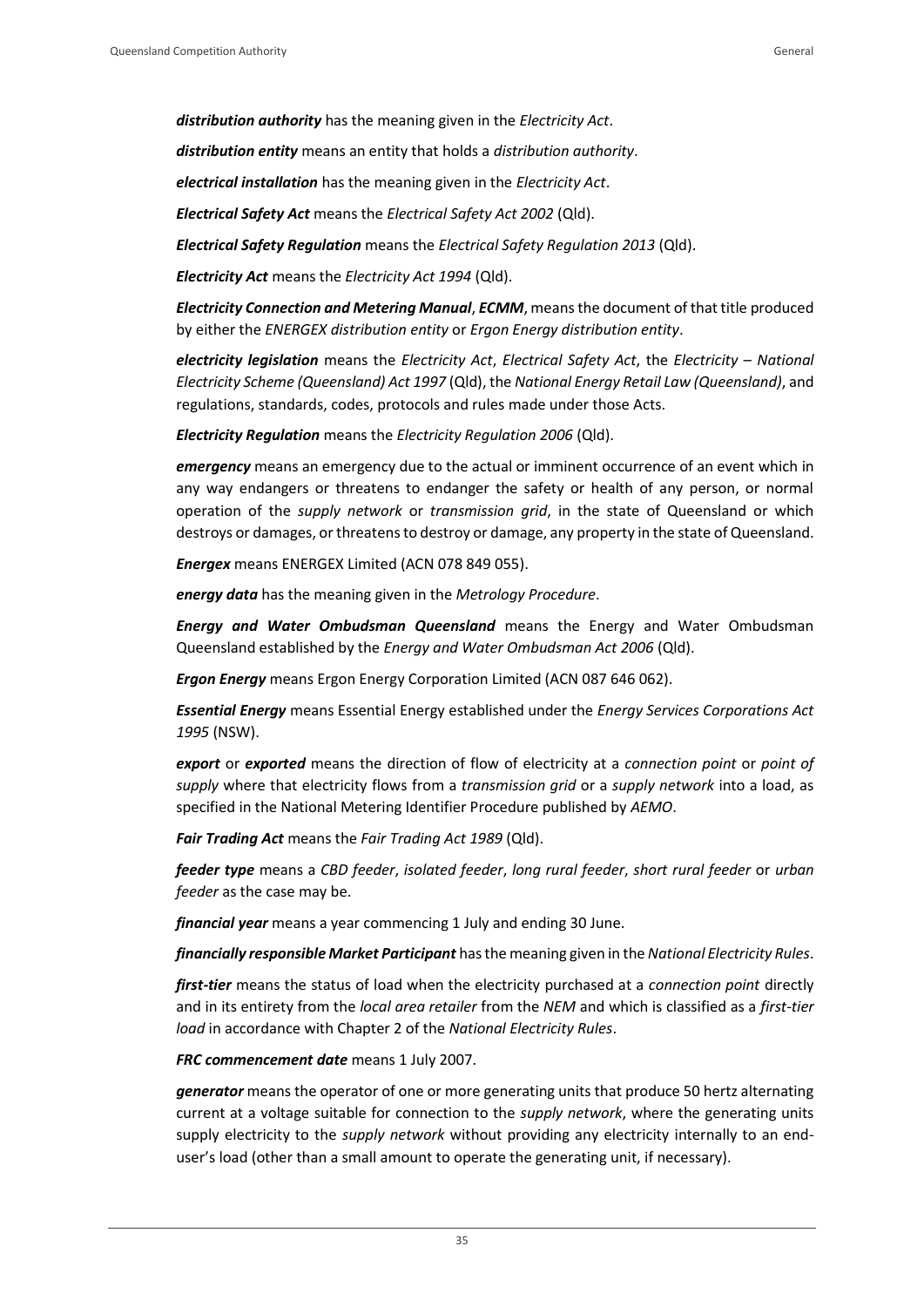*GSL payment* means a *guaranteed service level* payment to be made in accordance with clause 2.3 for the amounts set out in clause 2.3.10.

*GST* has the meaning it has in the *A New Tax System (Goods and Services Tax) Act 1999* (Cth).

*guaranteed service level* means a guaranteed service level set out in clause 2.3.

*IES generator* means an 'inverter energy system' and represents generating units that produce direct current and then convert that direct current to 50 hertz alternating current suitable for synchronising to the power system supplied by the *supply network*. For example, a solar cell or PV *generator* or fuel cell, where the direct current produced by these devices in passed through an inverter and transformed to 240 volt single phase 50 hertz alternating current.

*import* or *imported* means the direction of flow of electricity at a *connection point* or *point of supply* where that electricity flows from a *customer* or a *generator* to a *transmission grid* or a *supply network*, as specified in the National Metering Identifier Procedure published by *AEMO*.

*Information Exchange Committee* has the meaning given in the *National Electricity Rules*.

*interruption* has the meaning given in the *National Energy Retail Rules*.

*interruption duration GSL* has the meaning given in clause 2.3.9(a)(i).

*interruption frequency GSL* has the meaning given in clause 2.3.9(a)(ii).

*interval energy data* has the meaning given in the *Metrology Procedure*.

*interval meter* has the meaning given in the *Metrology Procedure*.

*isolated feeder* means a feeder which is not connected to the national grid, but excludes the Mt Isa-Cloncurry *supply network*, as that network is defined in the *Electricity Act*.

*isolated generator* means one or more generating units that are connected to an *isolated power system*.

*isolated power system* means a *supply network* that does not form part of and is not connected to the *national grid* and may include an *isolated feeder*.

*large customer* means any *customer* who is not a *small customer*.

*large customer standard retail contract* has the meaning given in the *National Energy Retail Law (Queensland)*.

*LARGE NMI* means the description given to a *connection point* for the *premises* of a *large customer*.

*local area retailer* has the meaning given in the *National Energy Retail Law (Queensland)*.

*local holiday* means a show holiday or special holiday appointed for a particular district under the *Holidays Act 1983* (Qld).

*long rural feeder* means a feeder which is not a *CBD feeder*, *urban feeder* or *isolated feeder* with a total feeder route length greater than 200 km.

*measurement element* has the meaning given in the *National Electricity Rules*.

*meter* has the meaning given in the *National Electricity Rules*.

*Metering Coordinator* has the meaning given in the *National Electricity Rules*.

*metering data* has the meaning given that term in the *National Electricity Rules*.

*Metering Data Provider* has the meaning given in the *National Electricity Rules*.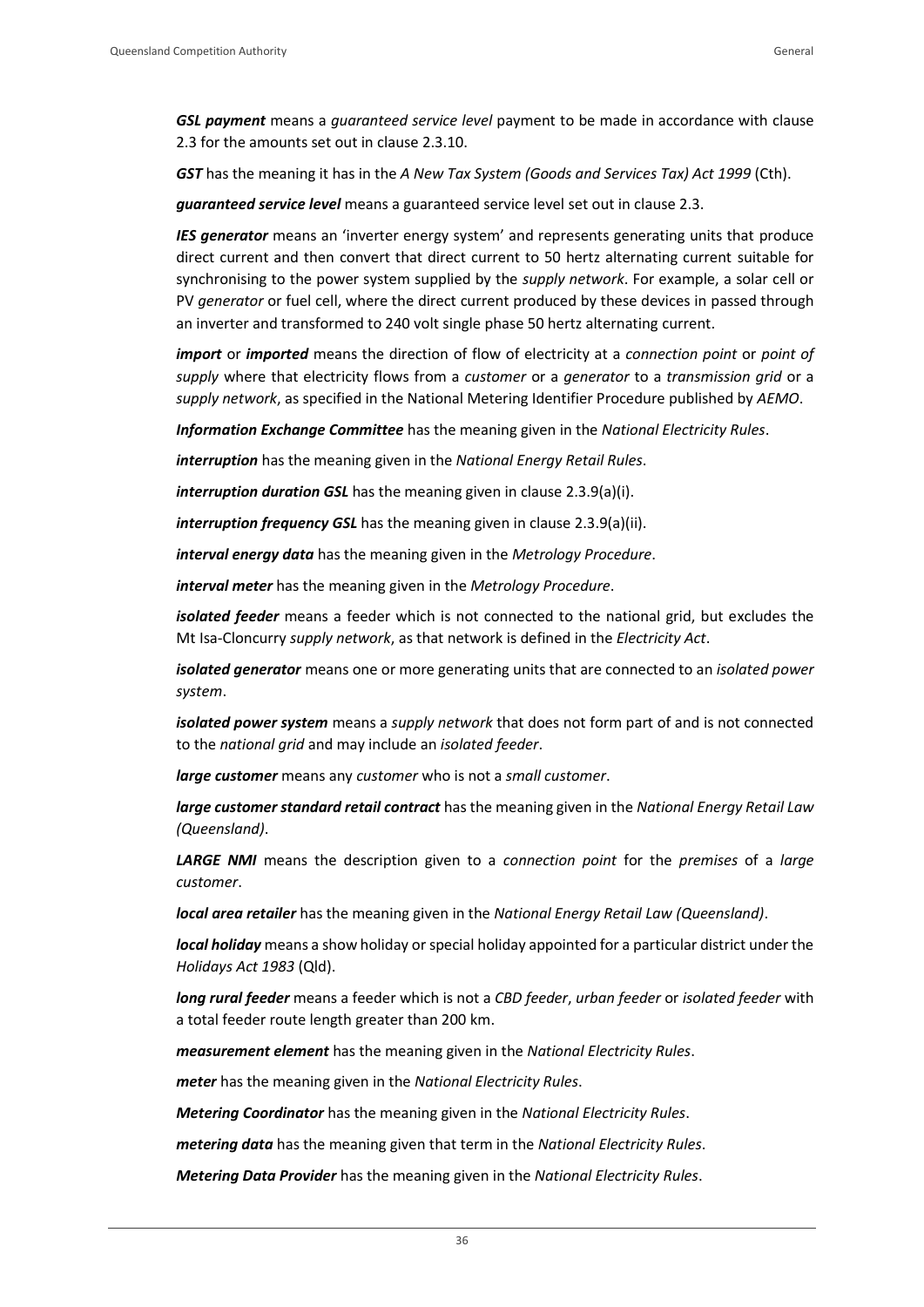*metering data services* has the meaning given in the *National Electricity Rules*.

*metering data services database* has the meaning given in the *National Electricity Rules*.

*metering equipment* means network assets that include the *meter*, *current transformer*, *voltage transformer*, associated wiring and fittings that together convert and display the electricity flowing in a power conductor at a location within the local vicinity of that power conductor.

*metering installation* has the meaning given in the *National Electricity Rules*.

*metering point* has the meaning given in the *National Electricity Rules*.

*Metering Provider* has the meaning given in the *National Electricity Rules*.

*Metrology Procedure* has the meaning given in the *National Electricity Rules*.

*minimalist transitioning approach* means the approach set out in clause 4.4.

*Minister* means the Minister under the *Electricity Act*.

*MSATS* means the Market Settlement and Transfer Solution operated by *AEMO*.

*National Electricity Law* has the meaning given in the *Electricity – National Scheme (Queensland) Act 1997* (Qld).

*National Electricity Rules* means the rules made under the *National Electricity Law* applied as the law of Queensland.

*National Energy Retail Law (Queensland)* has the meaning given in the *National Energy Retail Law (Queensland) Act 2014* (Qld).

*National Energy Retail Regulations* has the meaning given in the *National Energy Retail Law (Queensland) Act 2014* (Qld).

*National Energy Retail Rules* has the meaning given in the *National Energy Retail Law (Queensland) Act 2014* (Qld).

*national grid* has the meaning given in the *National Electricity Rules*.

*NEM* means the wholesale electricity market operated by *AEMO* under the *National Electricity Rules*.

*NEM settlements* means the process operated by *AEMO* for clearing the financial transactions associated with export and import of wholesale electricity in the national electricity market.

*new meter deployment* has the meaning given in the *National Energy Retail Rules*.

*NMI* has the meaning given in the *National Electricity Rules*.

*NMI checksum* means a National Metering Identifier Checksum associated with a *NMI*.

*NMI classification code* has the meaning given in the *CATS Procedures*.

*NMI premises* has the meaning given in the *Electricity Act*.

*NMI standing data* means the approved data items associated with a *NMI* that are available to prospective *retailers*, as specified in the *CATS Procedures*.

*notified prices* has the meaning given in the *Electricity Act*.

*Origin Energy* means Origin Energy Electricity Limited (ACN 071 052 287).

*other locations* means the locations specified in Schedule 1.

*planned interruption* has the meaning given in the *National Energy Retail Rules*.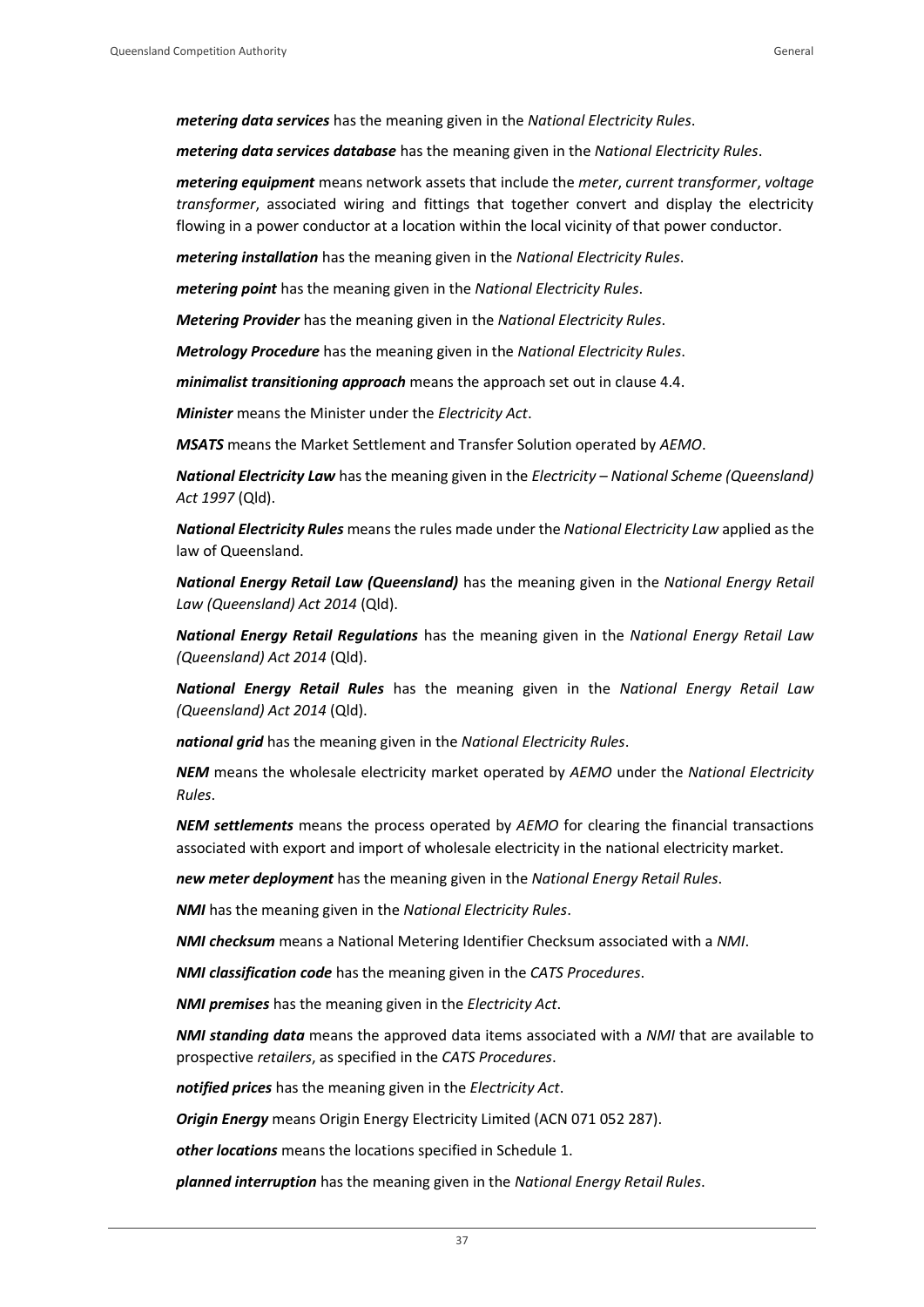*point of supply* means the point at which supply is established between a *distribution entity* and a *generator* or *customer* as defined in the SAA Wiring Rules (*AS* 3000).

*power system security and reliability standards* has the meaning given in the *National Electricity Rules*.

*premises* has the meaning given in the *Electricity Act*.

*QCA* has the meaning given in the *Electricity Act*.

*quarter* means a period of three months commencing 1 January, 1 April, 1 July and 1 October as the case may be.

*receiver* has the meaning given in the *Electricity Act*.

*regulatory control period* has the meaning given in the *National Electricity Rules*.

*remote acquisition* has the meaning given in the *National Electricity Rules*.

*residential customer* means a *customer* who purchases energy principally for personal, household or domestic use at *premises*.

*Retail Market Procedures* has the meaning given in the *National Electricity Rules*.

*retailer*, for electricity, has the meaning given in the *National Energy Retail Law (Queensland)*.

*sample test plan* has the meaning given in the *Metrology Procedure Part A*.

*scheduled meter reading* means the *meter* reading on a cycle that equates to the *customer*'s billing cycle, usually monthly or quarterly.

*second-tier* means the status of load when electricity is purchased at a *connection point* in its entirety other than directly from the *local area retailer* or the *NEM* and which is classified as a *second-tier* load in accordance with Chapter 2 of the *National Electricity Rules*.

*ServiceOrderSubType* has the meaning given in the *B2B Procedure (service order process)* established under Clause 7.17.3 of the *National Electricity Rules*.

*service order request* means a request for service raised in accordance with the *B2B Procedures*  (*service order process*) as applicable to Queensland, or as otherwise varied by agreement between the parties in accordance with the *National Electricity Rules*.

*short rural feeder* means a feeder with a total feeder route length less than 200 km, and which is not a *CBD feeder*, *urban feeder* or *isolated feeder*.

*small business customer* means a *small customer* who is a *business customer*.

*small customer* has the meaning given in the *National Energy Retail Law (Queensland)*. However, a *receiver* is only a *small customer* if the *receiver*'s *premises* has an *electrical installation* that, to the reasonable satisfaction of the *distribution entity* whose *distribution area* includes the *premises*, is capable of receiving supply directly from a *distribution entity*'s *supply network*.

*SMALL NMI* means the description given to a *connection point* for the premises of a *small customer*.

*standard co-ordination agreement* has the meaning given in the *Electricity Act*.

*standard retail contract* has the meaning given in the *National Energy Retail Law (Queensland)*.

*standard retail contract (card-operated meters)* has the meaning given in the *National Energy Retail Law (Queensland)*.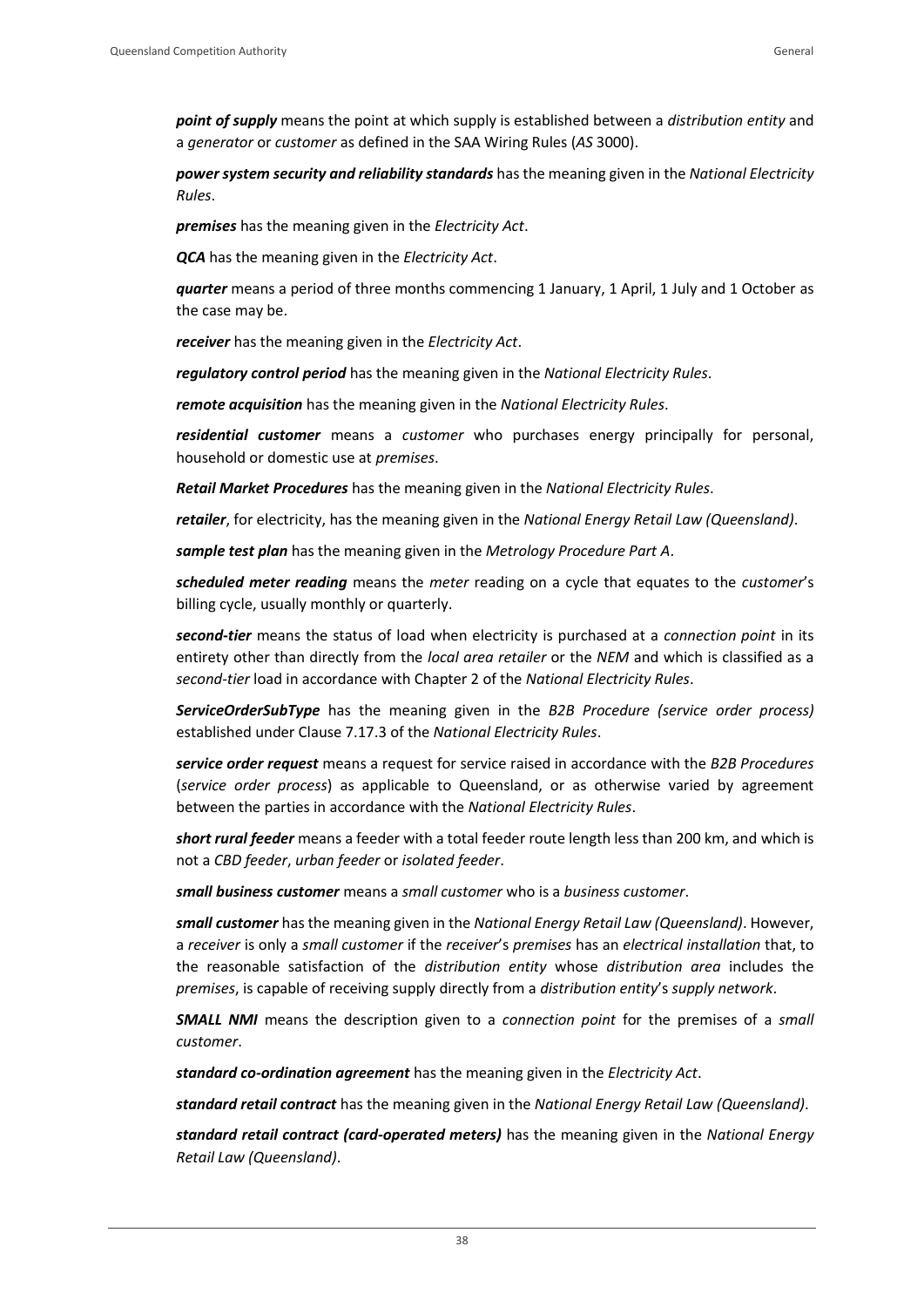*standard service order* means a category of service activity as defined in the *B2B Procedure: (service order process)* as applicable in Queensland.

*substituted* means the substitution of an *actual meter reading* under the circumstances described in clause 5.4.4(c).

*supply network* has the meaning given in the *Electricity Act*.

*system operator* means a person who *AEMO* has appointed as an agent under Chapter 4 of the *National Electricity Rules* and who is registered as a system operator with *AEMO* under Chapter 2 of the *National Electricity Rules*.

*transmission grid* has the meaning given in the *Electricity Act*.

*turn off main switch and sticker* means the process whereby a *distribution entity* de-energises a *premise* by placing a sticker over the main switch, without a physical de-energisation. The sticker indicates that the *customer* should contact their *retailer* to arrange re-energisation and that removal of the sticker should only be performed by the *distribution entity* or their authorised agent.

*unique match* means the return of a single set of *NMI* and *NMI Checksum* in response to a request made by a retailer under clause 4.3.1(a) of this *Code*.

*urban feeder* means a feeder with annual actual maximum demand per total feeder route length greater than 0.3 MVA/km and which is not a *CBD feeder*, *short rural feeder*, *long rural feeder* or an *isolated feeder*.

*voltage transformer* means a transformer for use with *meters* or protection devices in which voltage across the secondary terminals is, within prescribed limits, proportional to and in phase with the voltage across the primary terminals.

*wholesale market customer* is a market customer in the wholesale market as defined in the *National Electricity Rules*.

*Y Value* means the value of the variable 'y' that applies to the type 6 *metering installation*, as specified in the *Metrology Procedure*.

Other grammatical forms of words defined in the dictionary are taken to have a corresponding meaning.

#### <span id="page-43-0"></span>6.1.2 Interpretation

Unless the contrary intention appears, a reference in this *Code* to:

- (a) **(headings)** headings are for convenience only and do not affect the interpretation of this *Code*;
- (a) **(variations or replacement)** a document (including this *Code*) includes any variation or replacement of it;
- (b) **(clauses, schedules and annexures)** a clause, schedule or annexure is a reference to a clause in, or schedule or annexure, to this *Code*;
- (c) **(reference to statutes)** a statute, ordinance, code or other law includes regulations and other instruments under it and consolidations, amendments, re-enactments or replacements of any of them;
- (d) **(law)** law means common law, principles of equity, and laws made by parliament (and laws made by parliament include State, Territory and Commonwealth laws and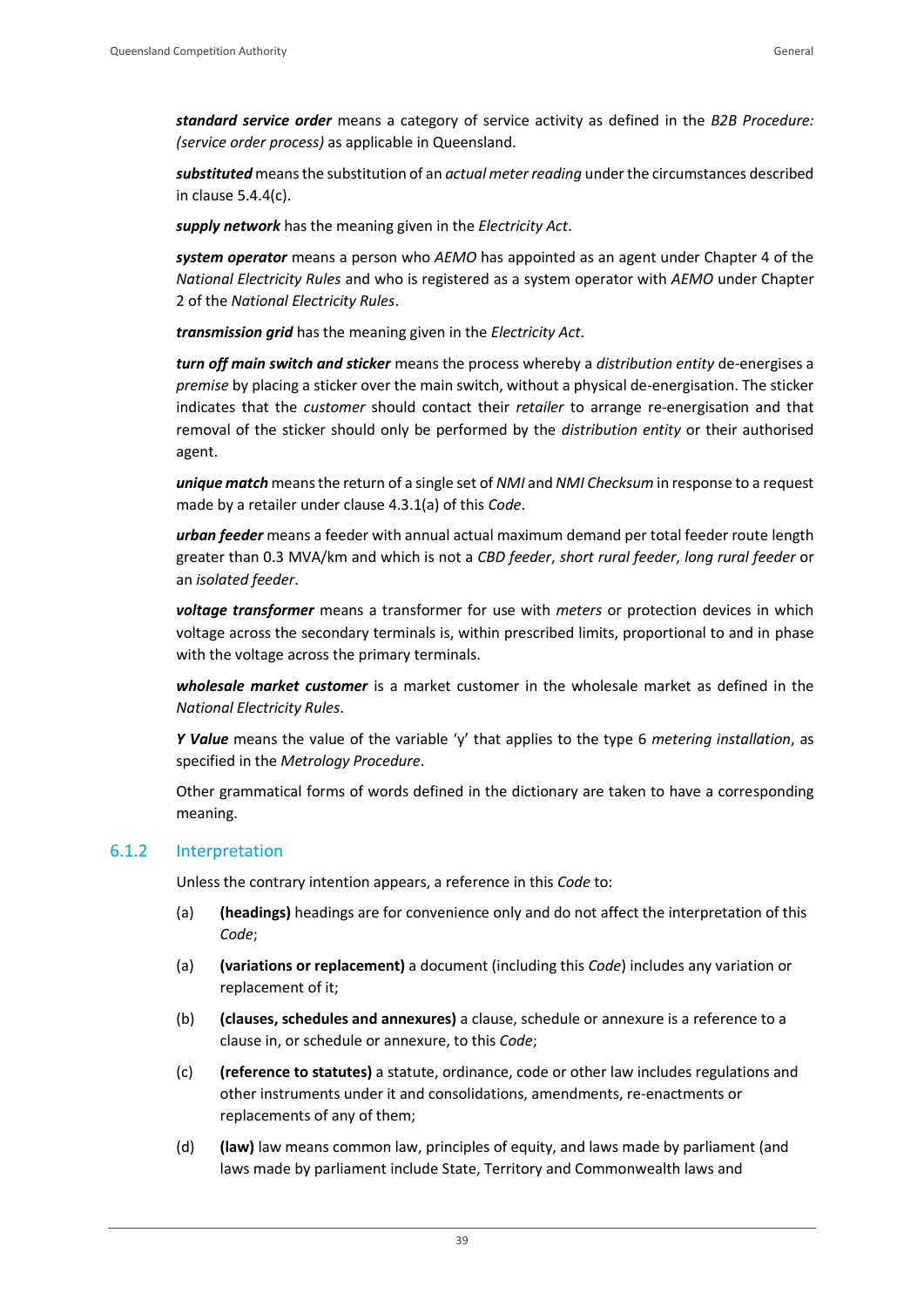regulations and other instruments under them, and consolidations, amendments, reenactments or replacements of any of them);

- (e) **(singular includes plural)** the singular includes the plural and vice versa;
- (f) **(person)** the word "person" includes an individual, a firm, a body corporate, a partnership, a joint venture, an unincorporated body or association, or any government agency;
- (g) **(dollars)** \$ is a reference to the lawful currency of Australia;
- (h) **(calculation of time)** if a period of time dates from a given day or the day of an act or event, it is to be calculated exclusive of that day;
- (i) **(reference to a day)** a day is to be interpreted as the period of time commencing at midnight and ending 24 hours later;
- (j) **(meaning not limited)** the words "include", "including" or "for example" are not used as, nor are they to be interpreted as, words of limitation, and, when introducing an example, do not limit the meaning of the words to which the example relates to that example or examples of a similar kind;
- (k) **(next business day)** if an event under this agreement must occur on a stipulated day which is not a *business day* then the stipulated day will be taken to be the next *business day*;
- (l) **(reference to anything)** anything (including any amount) is a reference to the whole and each part of it; and
- (m) **(footnotes)** footnotes are for reference only and do not affect the interpretation of the *Code*.